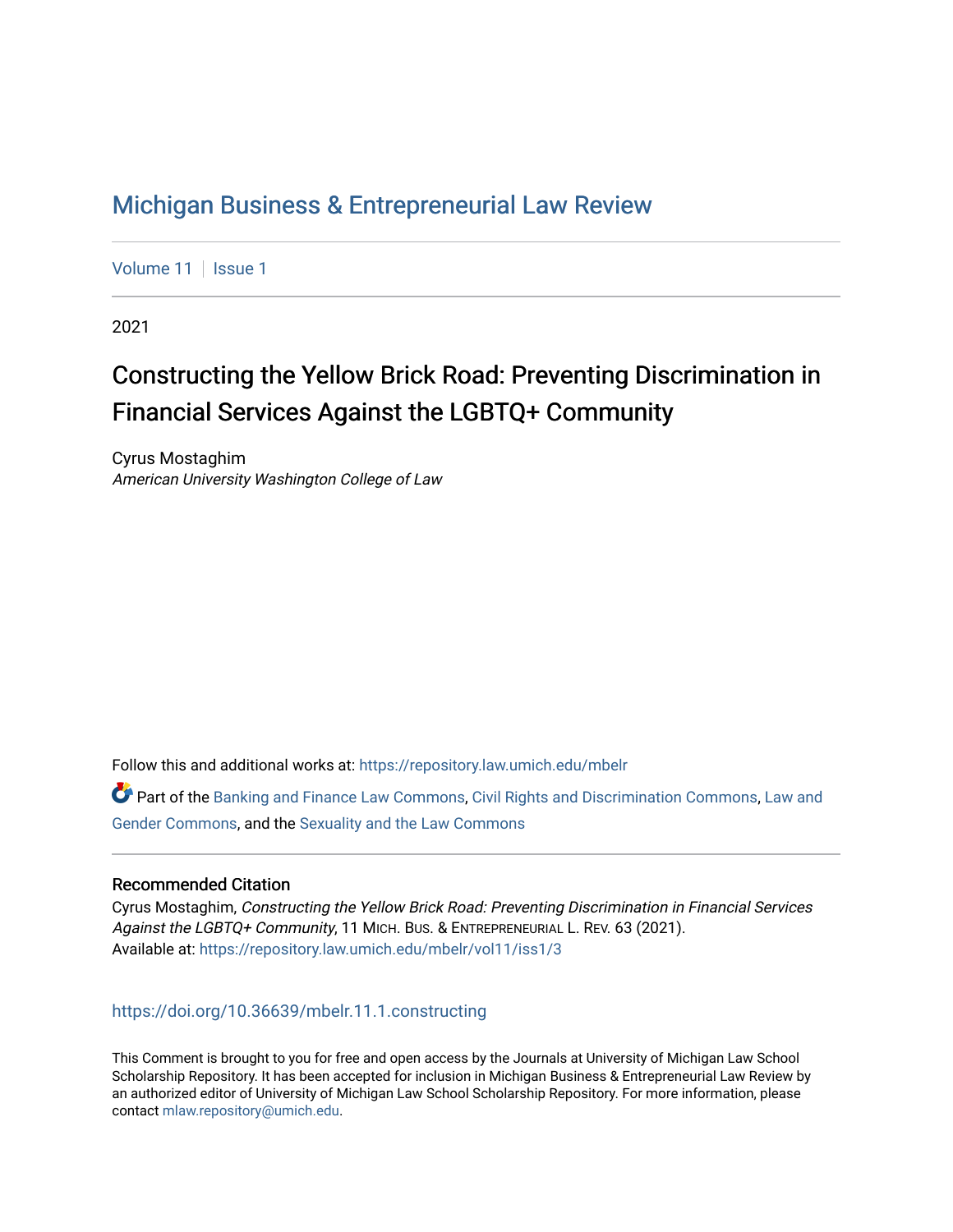## **CONSTRUCTING THE YELLOW BRICK ROAD: PREVENTING DISCRIMINATION IN FINANCIAL SERVICES AGAINST THE LGBTQ+ COMMUNITY.**

*Cyrus Mostaghim\**

## ABSTRACT

*The Lesbian, Gay, Bisexual, Transgender, Queer, and Questioning ("LGBTQ+") community lacks explicit statutory protections from discrimination in financial services. After the Supreme Court held in Bostock that employment discrimination based on sexual orientation or gender identity was illegal, the Consumer Financial Protection Bureau (CFPB) issued an informal interpretive rule for the Equal Credit Opportunity Act (ECOA) and Regulation B that made discrimination in the access to credit based on sexual orientation or gender identity illegal.* 

*However, this article argues that an informal interpretive rule is easily rescinded and does not provide sufficient protection. Thus, alternative action is needed to create more durable protection from discrimination against the LGBTQ+ community in the provision of financial services. Additionally, the increased use of AI in the financial industry magnifies the need for more durable protections to prevent the accidental usage of biased data to build and train the industry's AI algorithms.* 

*This article examines the potential and limitations of existing consumer protection laws, possible pathways to create more permanent protection, and potential impacts from regulatory changes. This article also considers additional regulatory changes to other consumer protection statutes that may be needed to enable the identification of discriminatory acts. These changes may require financial institutions to collect sexual orientation and gender identity* 

<sup>\*</sup> Cyrus Mostaghim is a 2022 J.D. Candidate in the Evening Division of the American University Washington College of Law. I would like to thank all of my friends, family, and work colleages for their support and encouragement over the last two years as I worked on this article, in addition to the pursuit of my legal degree. Special thanks to Professor Hilary Allen for her time, mentorship, and encouragement of my research. Finally, the Michigan Business & Entrepreneurial Law Review for their effort and help throughout the publication process.

DISCLAIMER: While the author is an employee of the Consumer Financial Protection Bureau ("CFPB"), this article's contents reflect the author's thoughts as a private citizen, not as an employee or representative of the CFPB. The author wrote this article using only publicly available information and without the misuse of any CFPB resources. The article's contents should not be interpreted to be associated with the CFPB in any manner or construed in any way to be a representation or statement from the CFPB.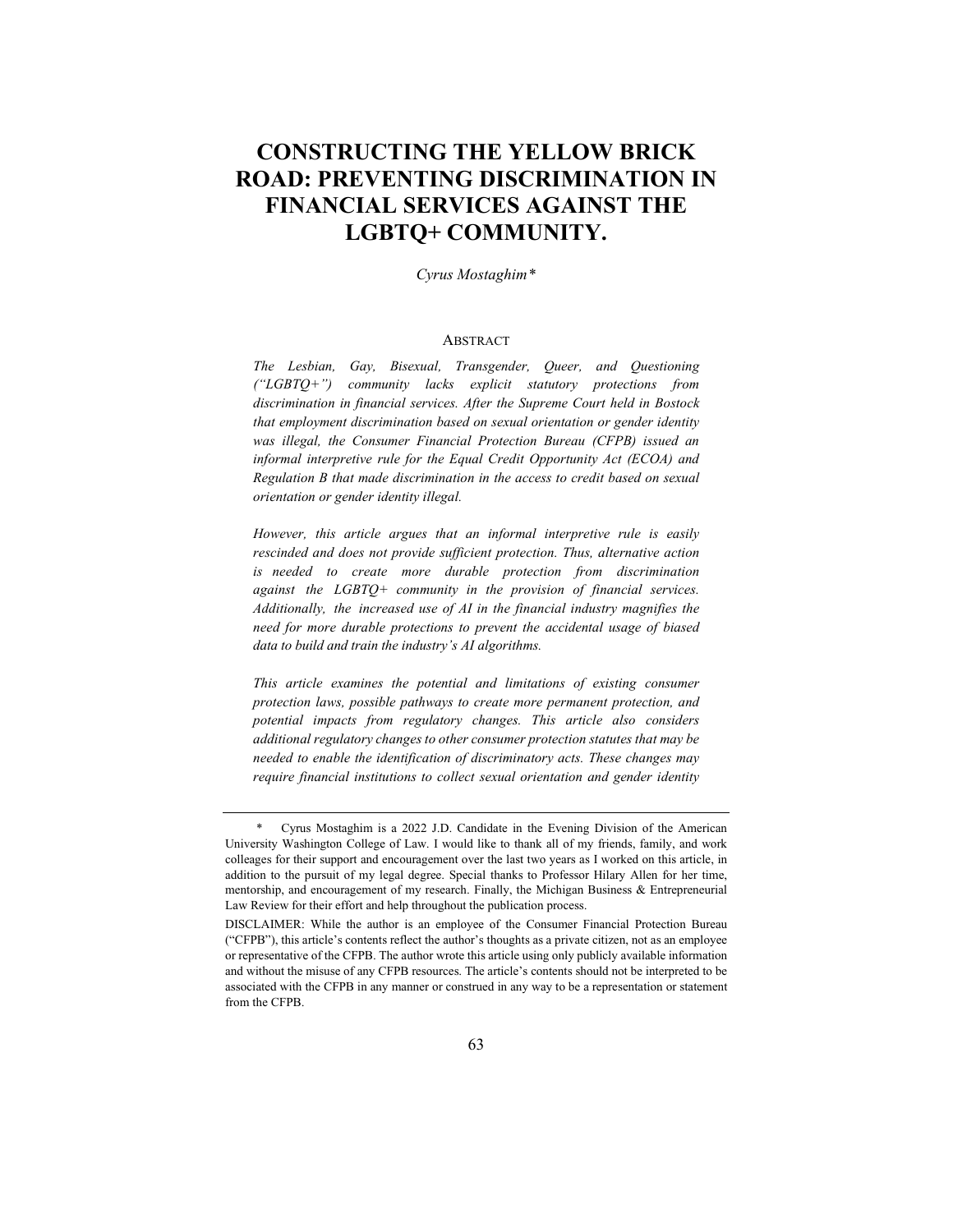*data – something that must be done with sensitivity because of a data privacy issue unique to the community: accidental outing.*

## TABLE OF CONTENTS

| THE NEED FOR ENHANCED PROTECTIONS FOR THE<br>H.                   |  |
|-------------------------------------------------------------------|--|
|                                                                   |  |
| А.                                                                |  |
| <b>B.</b><br>The LGBTQ+ Community Lacks General Concrete          |  |
|                                                                   |  |
| The LGBTQ+ Community's Current Protections for Access<br>C.       |  |
|                                                                   |  |
| D.                                                                |  |
| III. POTENTIAL CHANGES TO FAIR LENDING STATUTES OR                |  |
|                                                                   |  |
| А.                                                                |  |
| <b>B.</b>                                                         |  |
| C.                                                                |  |
| D.                                                                |  |
| Ε.                                                                |  |
| The Fair Debt Collection Practices Act (FDCPA)  88<br>F.          |  |
| Unfair, Deceptive Acts and Practices (UDAP) and Unfair,<br>G.     |  |
| Deceptive or Abusive Acts and Practices (UDAAP) 89                |  |
|                                                                   |  |
|                                                                   |  |
| State-Level Laws and Regulations Serving as a Resource<br>Н.      |  |
|                                                                   |  |
| IV. WAYS THAT MORE CONCRETE PROTECTION CAN BE CREATED  93         |  |
| A.                                                                |  |
| <b>B.</b>                                                         |  |
| Classifying the LGBTQ+ Community as a Quasi-Suspect Class98<br>C. |  |
| D.                                                                |  |
| The Equality Amendment to the Constitution  102<br>Ε.             |  |
| F.                                                                |  |
| V. POTENTIAL IMPACTS OF REGULATORY CHANGES  104                   |  |
| Costs of Complying with New Regulatory Changes  104<br>А.         |  |
| Increased Complexity in Supervision, Enforcement, and<br>В.       |  |
|                                                                   |  |
| Implications Related to Data Privacy Statutes  106<br>C.          |  |
| VI. MOVING TO THE FUTURE: FAIR LENDING AND FINTECH'S USE OF       |  |
|                                                                   |  |
| Machine Learning AI's Role in Fintech and the Potential<br>А.     |  |
|                                                                   |  |
| В.                                                                |  |
|                                                                   |  |
|                                                                   |  |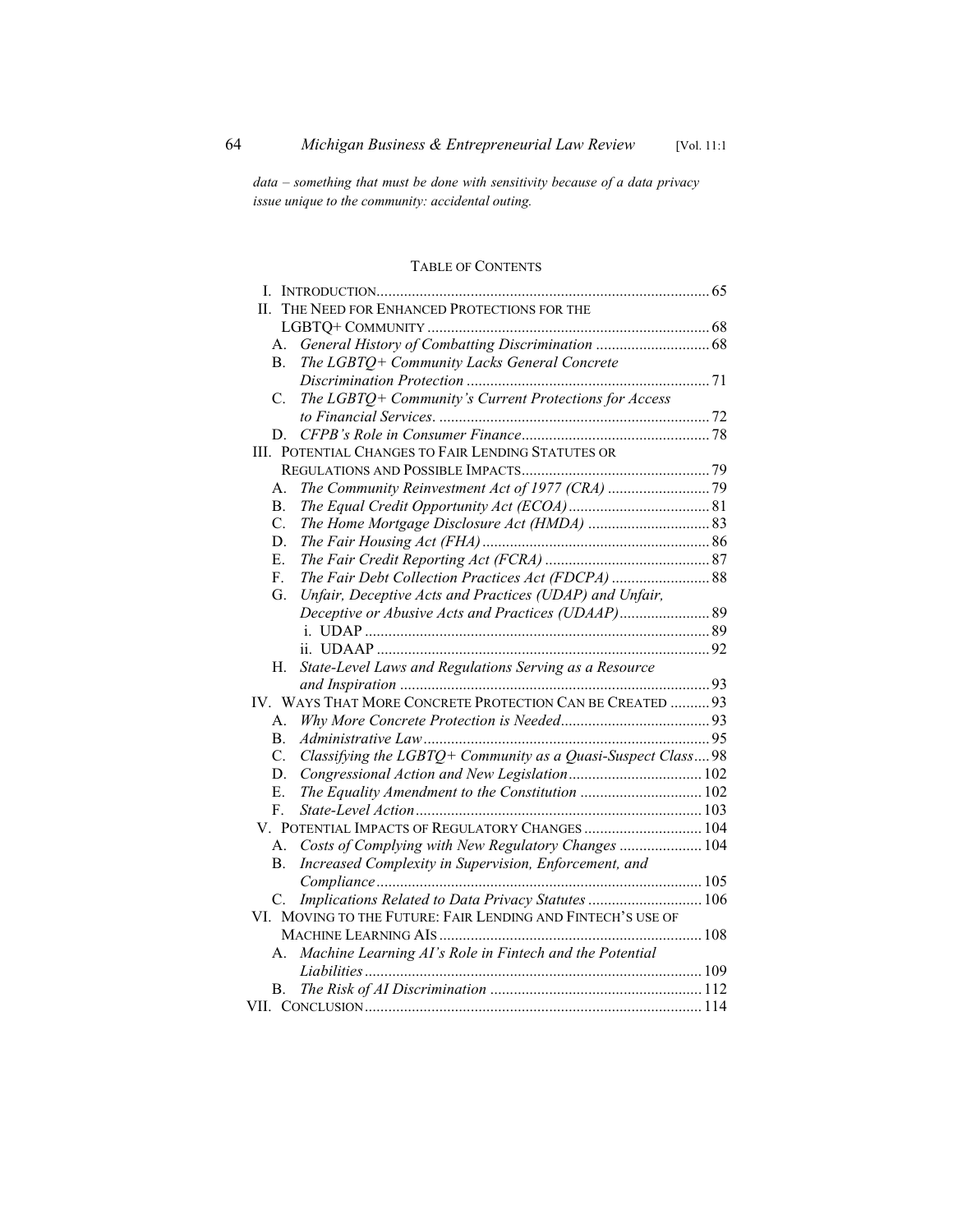#### I. INTRODUCTION

Picture it, going to the bank to apply for a mortgage loan and the employee refusing to give you an application because of whom you love or how you are dressed.

In 1998,  $L<sup>1</sup>$  Rosa, a transgender woman, encountered discrimination when she tried to obtain a mortgage application.2 At the bank, an employee refused to provide an application because the clothing Rosa wore did not conform with the birth gender that was listed on her identification.3 Or imagine how Adola DeWolf and Laura Watts, a lesbian couple, felt as they faced the threat of foreclosure when they tried to update mortgage documents to recognize their partnership because the bank did not recognize domestic partnerships.<sup>4</sup>

Homeownership is an integral part of the "Great American Dream." However, for the Lesbian, Gay, Bisexual, Transgender, and Queer (LGBTQ+) community (or "the community"), achieving homeownership is much more difficult than for their heterosexual peers, in part because of the hurdles they face when accessing financial services.<sup>5</sup> While there are few federal cases related to financial discrimination against the LGBTQ+ community, discrimination against the community persists and creates hurdles when accessing the financial services needed to buy a home.<sup>6</sup> Discrimination in financial services occurs when a negative action, such as denial of credit or a higher interest rate, is based on a protected status, like race, gender, or receiving federal assistance, or when an action has a disparate impact on a protected class*.* <sup>7</sup> Several recent studies have asserted the existence of discrimination against the community via analysis of Home Mortgage Disclosure Act (HMDA) data of same-sex applicants as a proxy

<sup>1.</sup> Author's note: The legal first name in the court records for Ms. Rosa is Lucas. However, out of respect and uncertainty based on records that are more than twenty years old, I am only using the first initial in this article's text to avoid potentially using Ms. Rosa's deadname (name given at birth that typically only aligns with the individual's birth gender).

<sup>2.</sup> Rosa v. Park W. Bank & Tr. Co., 214 F.3d 213, 214 (1st Cir. 2000).

<sup>3.</sup> *Id*.

<sup>4.</sup> DeWolf & Watts v. Countrywide, LAMBDA LEGAL, [hereinafter DeWolf & Watts Summary], https://www.lambdalegal.org/in-court/cases/dewolf-and-watts-v-countrywide (last visited Apr. 17, 2021) (summarizing claim from unreported case that resulted in settlement).

<sup>5</sup>*. See* ADAM P. ROMERO ET AL., LGBT PEOPLE AND HOUSING AFFORDABILITY, DISCRIMINATION, AND HOMELESSNESS 3, 10-12, 14 (UCLA Sch. L. Williams Inst. Ed., 2020), https:// williamsinstitute.law.ucla.edu/wp-content/uploads/LGBT-Housing-Apr-2020.pdf (covering various statistics of LGBTQ+ housing affordability, homeownership rates, and homelessness rates); *Homeownership: The American Dream*, HUD USER: OFFICE OF POLICY DEVELOPMENT AND RESEARCH (Aug. 13, 2018), https://www.huduser.gov/portal/pdredge/pdr-edge-frm-asst-sec-081318.html.

<sup>6.</sup> *See id*.

<sup>7</sup>*. See* 12 U.S.C § 2901 (requiring financial institutions to "serve the convenience and needs of the communities in which they are chartered to do business"); Equal Credit Opportunity Act (ECOA), 15 U.S.C. § 1691 (defining credit decision discrimination); e.g., Comcast Corp. v. Nat'l Ass'n of African-American Owned Media, 140 S. Ct. 1009 (2020) (claiming declined business relationship based on plaintiff's race was discrimination).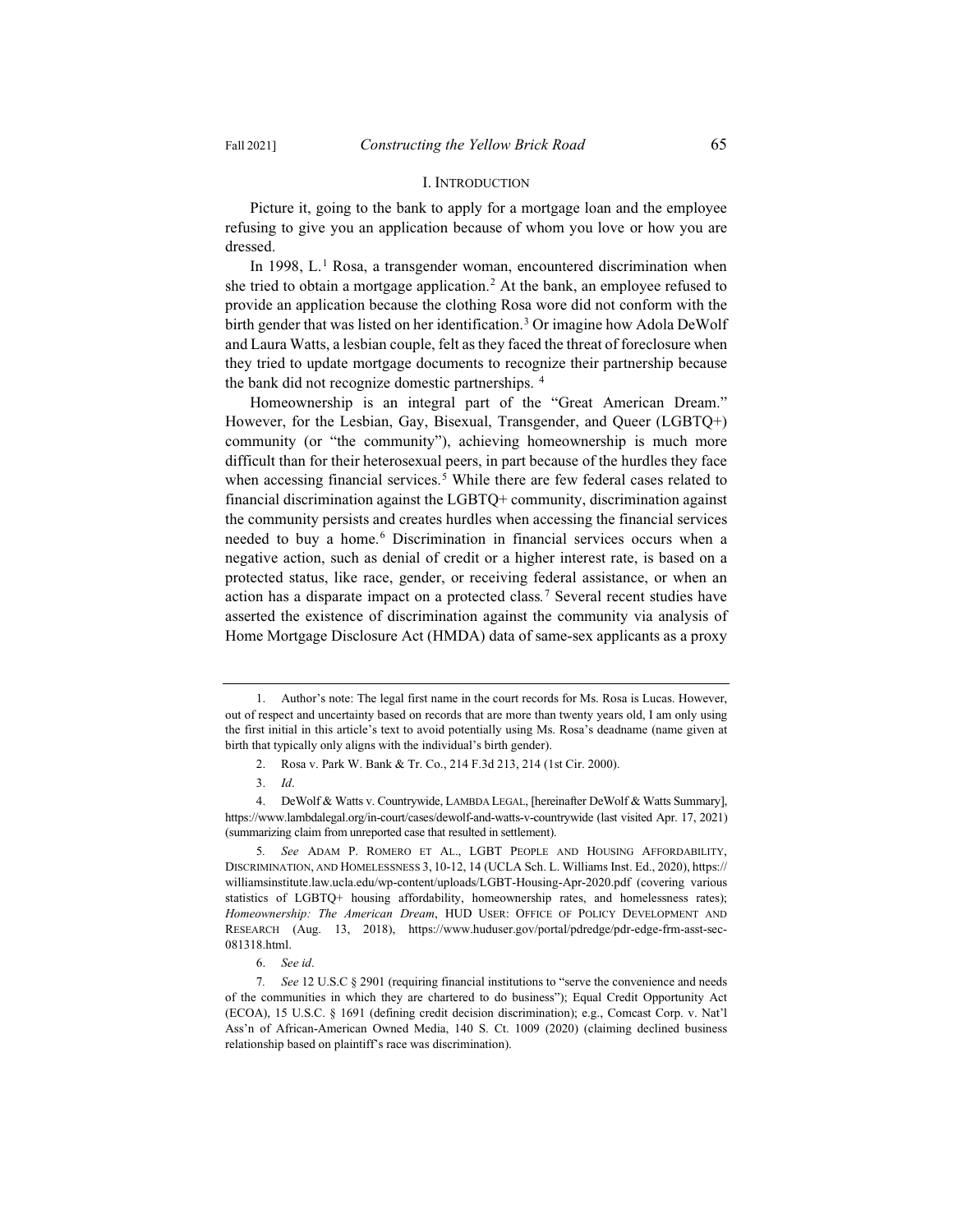for LGBTQ+ applicants. $8$  One study found that for non-objective reasons, samesex applicants were charged between 0.02%-0.20% more interest than similarly situated opposite-sex applicants.<sup>9</sup> While there are already some legal protections against this type of discrimination, this article argues that they are insufficient and that more concrete protections are needed.

Many of the fair lending laws and regulations, and federal anti-discrimination laws and regulations in general, define protected classes using the same categories as Title VII of the Civil Rights Act of 1964 (as interpreted by the Equal Employment Opportunity Commission (EEOC)).<sup>10</sup> The EEOC is the federal agency responsible for enforcing federal laws that deal with employment discrimination, including Title VII.<sup>11</sup> Before the decision in *Bostock v. Clayton County*, <sup>12</sup> agencies had the choice whether or not to defer to the EEOC's interpretation that discrimination based on sexual orientation or gender identity was a type of sex discrimination.13 While the *Bostock* decision codified the EEOC's interpretation into law, the interpretation only applies to Title VII, and

9. Sun & Gao, *supra* note 8.

10. Title VII, 42 U.S.C. § 2000e-2 (prohibiting employment discrimination based on race, color, religion, sex, or national origin); *see* Equal Credit Opportunity Act (ECOA), 15 U.S.C. § 1691 (prohibiting discrimination in providing credit based on race, color, religion, national origin, sex or marital status, or age); Fair Housing Act (FHA), 42 U.S.C. §§ 3601-31 (prohibiting discrimination based on race, color, national origin, religion, sex, familial status, or handicap status for certain housing-based actions).

11. EEOC, *Overview*, U.S. EQUAL EMPLOYMENT OPPORTUNITY COMMISSION, https://www.eeoc.gov/overview (last visited Apr. 29, 2021).

12. 140 S. Ct. 1731 (2020).

<sup>8</sup>*. See e.g.*, J. Shahar Dillbary & Griffin Edwards, *An Empirical Analysis of Sexual Orientation Discrimination*, 86 U. CHI. L. REV. 1, 4 (2019) (using HMDA data to identify trends in discriminatory lending against LGBTQ+ community); Hua Sun & Lei Gao, *Lending Practices to Same-Sex Borrowers*, 116 PROC. NAT'L. ACAD. SCI. 9293, 9293 (2019) (discussing trends in discrimination against same-sex applicants with spillover effects to opposite-sex applicants, an indicator of reverse redlining), https://www.pnas.org/content/116/19/9293; Jason Richardson & Karen Kali, *Same-Sex Couples and Mortgage Lending*, NAT'L CMTY REINV. COAL (2020), https://ncrc.org/same-sex-couples-and-mortgage-lending/ (last accessed Sept. 19, 2020) (finding indicators of discrimination against same-sex couples); Anneliese Lederer & Jake Lilien, *Lending Discrimination Faced by Same-Sex Couples in the Mortgage Arena*, NAT'L CMTY. REINVESTMENT COAL. (2020), https://ncrc.org/lending-discrimination-faced-by-same-sex-couples-in-the-mortgagearena/ (discussing findings from the NCRC report by Richardson and Kali).

<sup>13.</sup> Title VII, 42 U.S.C. § 2000e-2; *Sex-Based Discrimination*, EEOC, [hereinafter EEOC Discrimination Guidance], https://www.eeoc.gov/laws/types/sex.cfm (last visited Nov. 7, 2019) (stating sexual orientation and gender identity are sex discrimination under Title VII); Memorandum from Eric Holder, Att'y Gen., DOJ, to U.S. Attorneys and Heads of Department Components (Dec. 15, 2014) [hereinafter Holder Memo], https://www.justice.gov/file/188671/download (stating DOJ will interpret transgender employment discrimination as sex discrimination under Title VII); Letter from Richard Cordray, Director, CFPB, to Michael Adams, CEO, Services & Advocacy for GLBT Elders (SAGE) (Aug. 30, 2016) [hereinafter CFPB SAGE Letter], https://www.cfpbmonitor.com/wpcontent/uploads/sites/5/2016/09/SAGE-Letter.pdf (stating CFPB's interprets ECOA covers sexual orientation and gender identity as sex discrimination and citing EEOC's Title VII interpretation); Memorandum from Jeff Sessions, Att'y Gen., DOJ, to U.S. Attorneys and Heads of Department Components (Oct. 4, 2017) [hereinafter Sessions Memo], https://assets.documentcloud.org /documents/4067383/Attachment-2.pdf (reversing Holder's interpretation for DOJ).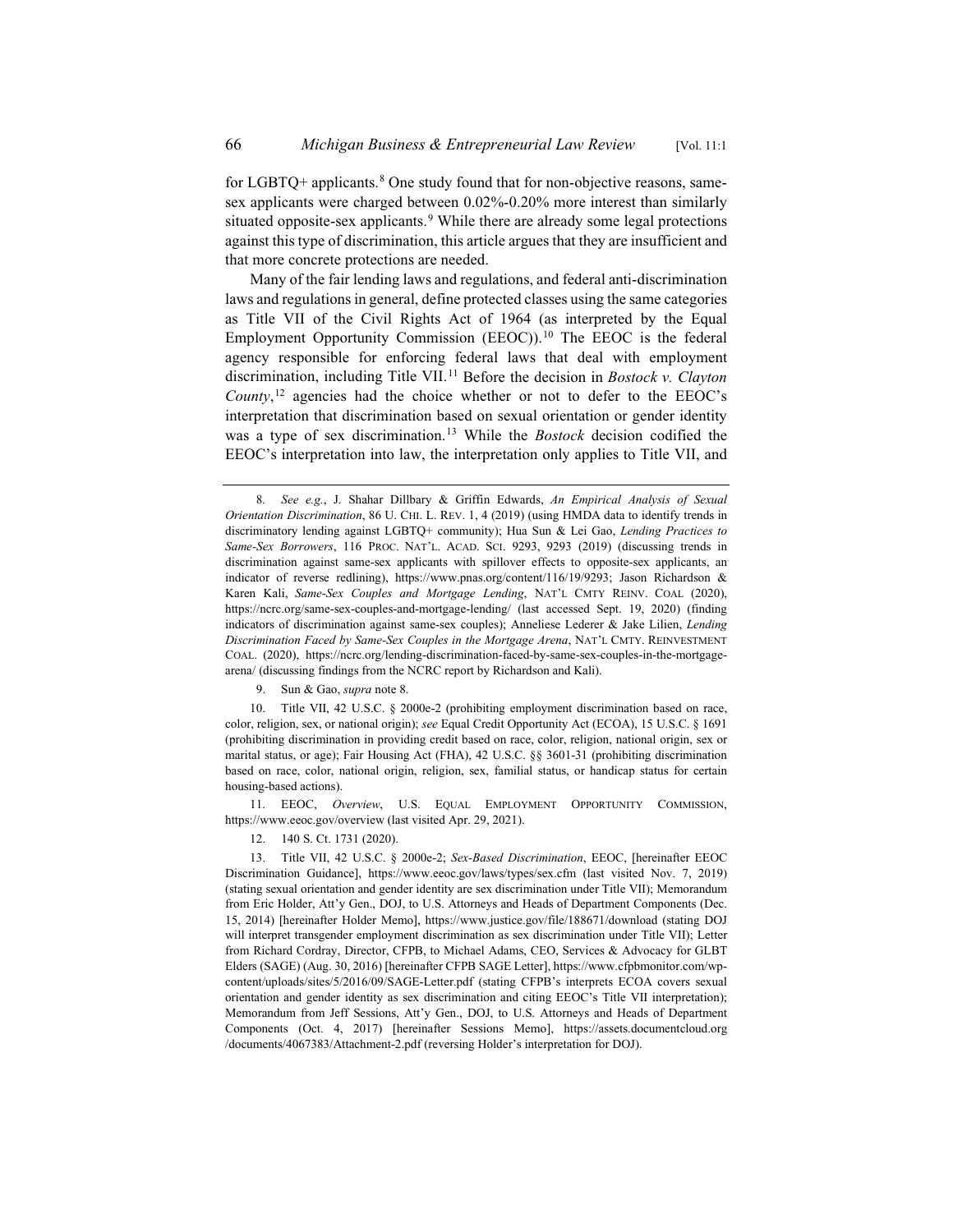federal financial regulators can still choose whether or not to follow the EEOC in recognizing discrimination based on sexual orientation or gender identity.14 However, *Bostock* can and has been used as justification to adopt a similar interpretation in other areas of law that deal with sex-based discrimination.<sup>15</sup>

On January 20, 2021, President Biden issued Executive Order (EO) 13,988 that established an overarching position on policy to combat any discrimination based on sexual orientation or gender identity.<sup>16</sup> The order directs all federal agencies to review all "existing orders, regulations, guidance documents, policies, programs or other agency actions that" are related to sex-based discrimination and take any necessary action to prevent discrimination based on sexual orientation or gender identity.<sup>17</sup> In March of 2021, the Consumer Financial Protection Bureau (CFPB) released an informal interpretive rule regarding the Equal Credit Opportunity Act (ECOA) and Regulation B that addressed discrimination based on sexual orientation or gender identity.18 The interpretive rule states that in the eyes of CFPB, discrimination based on sexual orientation or gender identity is a form of sex-based discrimination and is illegal under ECOA and Regulation  $B<sup>19</sup>$ 

While EO 13,988 and CFPB's interpretive rule are welcome progress, there are serious weaknesses with the creation of protections in this manner. EOs are easily and commonly revoked after a change in party for a presidential

- 16. Exec. Order No. 13,988, 86 Fed. Reg. 7,023 (Jan. 20, 2021) [hereinafter EO 13,988].
- 17*. Id.* at 7023-24.

18. Equal Credit Opportunity (Regulation B); Discrimination on the Bases of Sexual Orientation and Gender Identity, 86 Fed. Reg. 14363 (Mar. 16, 2021) (to be codified at 12 C.F.R. pt. 1002); *CFPB Clarifies That Discrimination on the Basis of Sexual Orientation and Gender Identity is Illegal*, CONSUMER FIN. PROTECTION BUREAU (Mar. 09, 2020) [hereinafter *CFPB ECOA Announcement*], https://www.consumerfinance.gov/aboutus/newsroom/cfpb-clarifies-discrimination-by-lenders-on-basis-of-sexual-orientation-and-gender-identity-isillegal/.

<sup>14</sup>*. Bostock*, 140 S. Ct. at 1737.

<sup>15.</sup> Sharita Gruberg, *Beyond Bostock: The future of LGBTQ Civil Rights*, CTR. FOR AM. PROGRESS, https://www.americanprogress.org/issues/lgbtq-rights/reports/2020/08/26/489772/beyondbostock-future-lgbtq-civil-rights/ (postulating the application and impact of *Bostock* in employment, education, health care, and housing); Katie Keith, *Another Court Vacates LGBTQ-Specific Rollbacks from New 1557 Rule*, HEALTH AFFS. (Sept. 4, 2020), https://www.healthaffairs.org/do/10.1377 /hblog20200904.528322/full/ (discussing impact of *Bostock* on HHS rule to roll back healthcare protections for the LGBTQ+ community); Cyrus Mostaghim, *Coming Out of the Title VII Closet: Bostock's Potential Ripple Effects on Financial Regulation*, AM. U. BUS. L. REV.: THE BLR BUZZ BLOG (Sept. 27, 2020) [hereinafter Mostaghim, *Bostock's Ripple Effects*], http://www.aublr.org/2020 /09/coming-out-of-the-title-vii-closet-bostocks-potential-ripple-effects-on-financial-regulation/ (serving as author's initial analysis of CFPB's RFI on potentially using the holding from the *Bostock*  case to update ECOA to cover sexual orientation and gender identity and providing additional background information).

<sup>19.</sup> Equal Credit Opportunity (Regulation B); Discrimination on the Bases of Sexual Orientation and Gender Identity, 86 Fed. Reg. 14363 (Mar. 16, 2021) (to be codified at 12 C.F.R. pt. 1002); *CFPB ECOA Announcement*, *supra* note 18.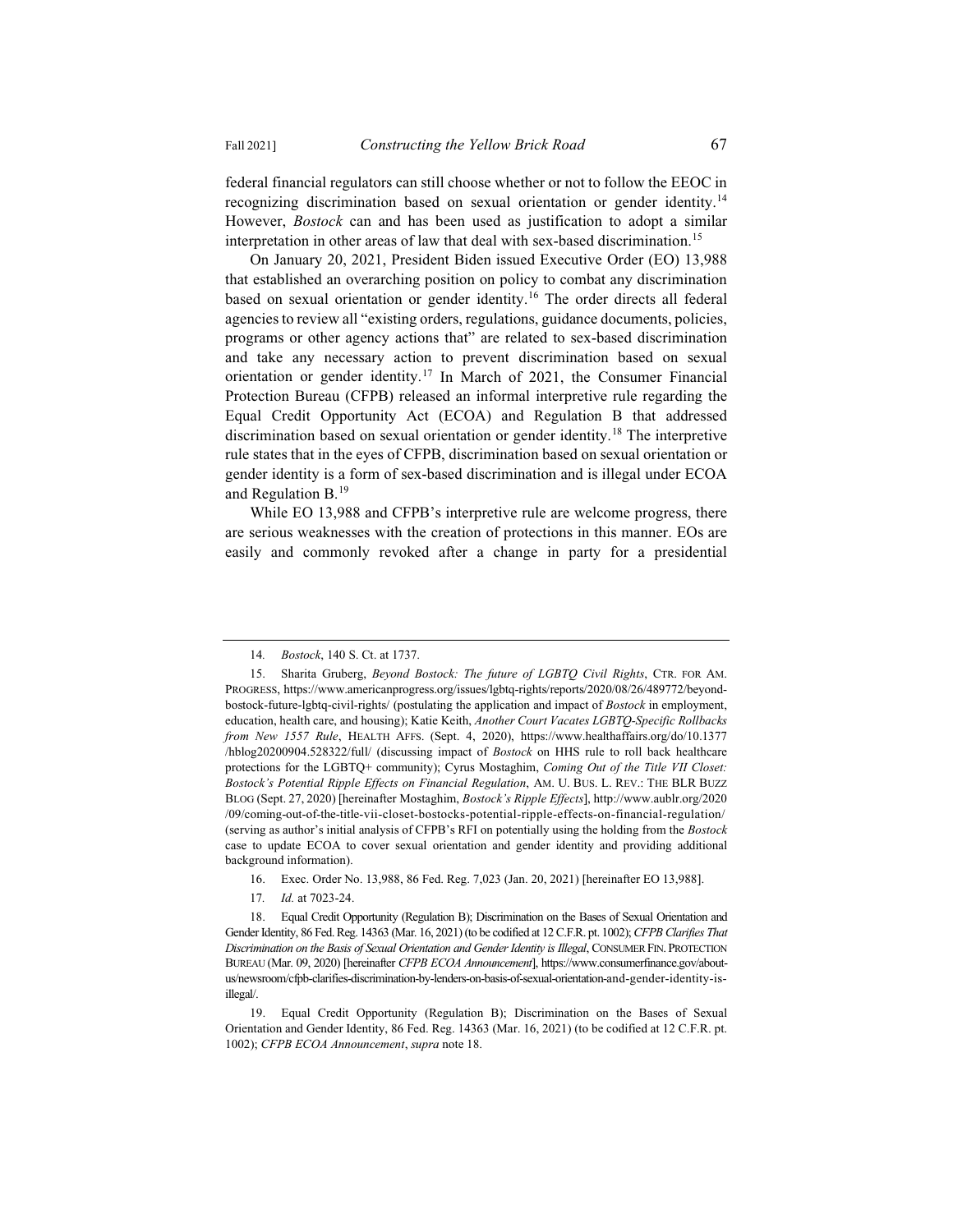administration.20 With regard to CFPB's informal interpretive rule, these kinds of rules are easily rescinded and face additional hurdles when used for the basis of an enforcement action.<sup>21</sup> Thus, further action is needed via regulatory, legislative, or judicial action (or a combination of the three) to create concrete protection for the LGBTQ+ community.<sup>22</sup> Such action must be particularly sensitive to the unique privacy concerns that members of the LGBTQ+ community may have with regard to accidental "outing," which complicates data collection for regulatory oversight.<sup>23</sup> Finally, the use of artificial intelligence  $(AI)$  machine learning algorithms (specifically neural nets) and the fintech industry's rapid growth makes it imperative that action is taken as soon as possible. Every day that passes allows these AIs to learn from and use potentially discriminatory data, thereby building discrimination into the foundation of AIs and our finance industry.24

This article demonstrates the need for a more concrete and permanent legal response to financial discrimination against the LGBTQ+ community as follows: Part II provides some background on the history of discrimination and the legal responses to it, while Part III discusses the various consumer finance statutes and the roles that they could play in preventing financial discrimination against the LGBTQ+ community. Part IV discusses the possible paths to creating more concrete legal protection, and Part V discusses some of the potential impacts if regulatory changes are pursued. Part VI will discuss the importance of preventing discrimination from being built into the financial system via AI algorithms trained with discriminatory data. Finally, Part VII will conclude.

## II. THE NEED FOR ENHANCED PROTECTIONS FOR THE LGBTQ+ COMMUNITY

### A. *General History of Combatting Discrimination*

The Supreme Court has identified certain minority groups that require heightened scrutiny to protect them.<sup>25</sup> The process for identifying a "quasisuspect class" began with the definition in footnote four of *United States v. Carolene Products Company*. <sup>26</sup> In the footnote, the Supreme Court stated that it would take a closer look at cases that involved laws that affected "discrete and insular minorities," also referred to as quasi-suspect classes in the Court's case

<sup>20</sup>*. What is an Executive Order?*, ABA: TEACHING LEGAL DOCS (Jan. 25, 2021), https://www.americanbar.org/groups/public\_education/publications/teaching-legal-docs/what-is-anexecutive-order-/.

<sup>21</sup>*. See infra* Part IV Section b.

<sup>22</sup>*. See infra* Part IV Section b.

<sup>23</sup>*. See infra* Parts V Section c, VI.

<sup>24</sup>*. See infra* Part VI.

<sup>25</sup>*. See* United States v. Carolene Prods. Co., 304 U.S. 144, 153 n.4 (1938) (discussing discrete and insular minorities).

<sup>26.</sup> *See id*.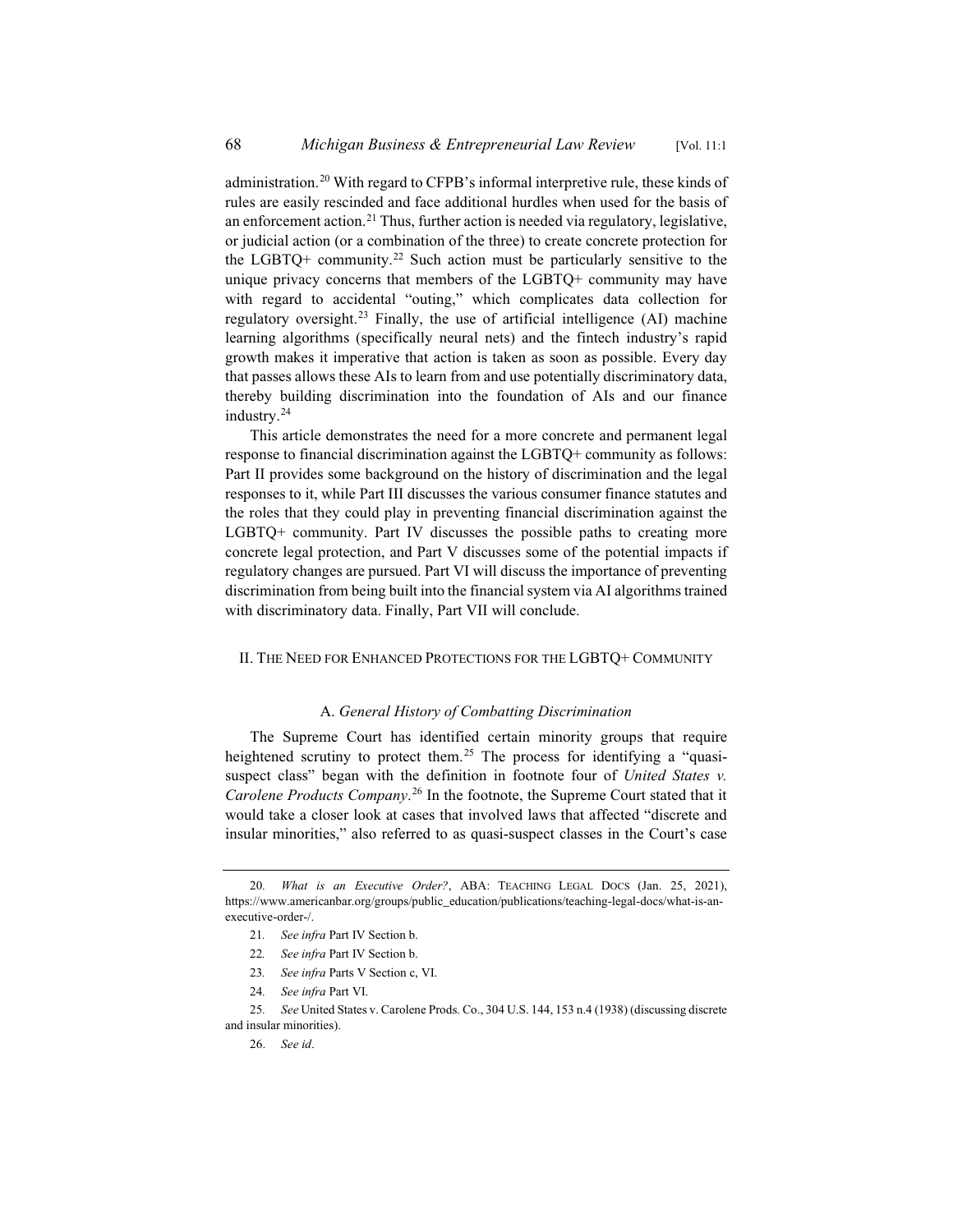history.<sup>27</sup> In subsequent cases, the Court articulated the factors used to determine if a group could qualify as a quasi-suspect class.28 The case of *City of Cleburne v. Cleburne Living Center, Inc.*<sup>29</sup> expressed these factors (the "*Cleburne* factors") most clearly: (1) the history of discrimination to see how deep-seated it was and how long it lasted, (2) the group's access to political power and ability to affect change to it, and (3) whether the group is a minority with immutable characteristics and keeps to itself.<sup>30</sup>

In addition to establishing when a group is a quasi-suspect class, the Supreme Court precedent has also determined the levels of scrutiny that all courts must use to review challenges to laws that dictate the treatment of a quasi-suspect class.<sup>31</sup> There are three levels of scrutiny, rational, intermediate, and strict.<sup>32</sup> Rational basis is the default level of scrutiny used for non-quasi-suspect classes, and "a law will be upheld if it is rationally related to a legitimate government purpose."<sup>33</sup> The burden of proof for rational basis falls with the challenger. $34$  For "intermediate scrutiny, a law is upheld if it is substantially related to an important government purpose… [and] the government has the burden of proof."35 The reason must have a "substantial relationship" to the desired outcome.<sup>36</sup> For strict scrutiny, the government has the burden of proof and must convince the court that a compelling purpose for the law exists, the law is narrowly tailored to achieve the purpose, and a less discriminatory alternative does not exist.<sup>37</sup>

<sup>27</sup>*. Id.*

<sup>28</sup>*. See e.g.,* City of Cleburne, Tex. v. Cleburne Living Ctr., Inc., 473 U.S. 432, 438 (1985) (discussing Fifth Circuit's analysis to determine intellectual disability was a quasi-suspect classes).

<sup>29.</sup> *Id*.

<sup>30</sup>*. Id.* at 438.

<sup>31</sup>*. See* ERWIN CHEMERINSKY, CONSTITUTIONAL LAW 725-948 (Rachel E. Barkow et al. eds., 5th ed. 2017) (providing information on levels of scrutiny, how they are used, the level applied to recognized quasi-suspect classes, and abridged versions of cases involving quasi-suspect classes).

<sup>32</sup>*. Id.* at 728*.*

<sup>33.</sup> *Id*.

<sup>34</sup>*. Id.* at 727-28.

<sup>35.</sup> *Id*.

<sup>36.</sup> *Id*.

<sup>37</sup>*. Id.*at 727.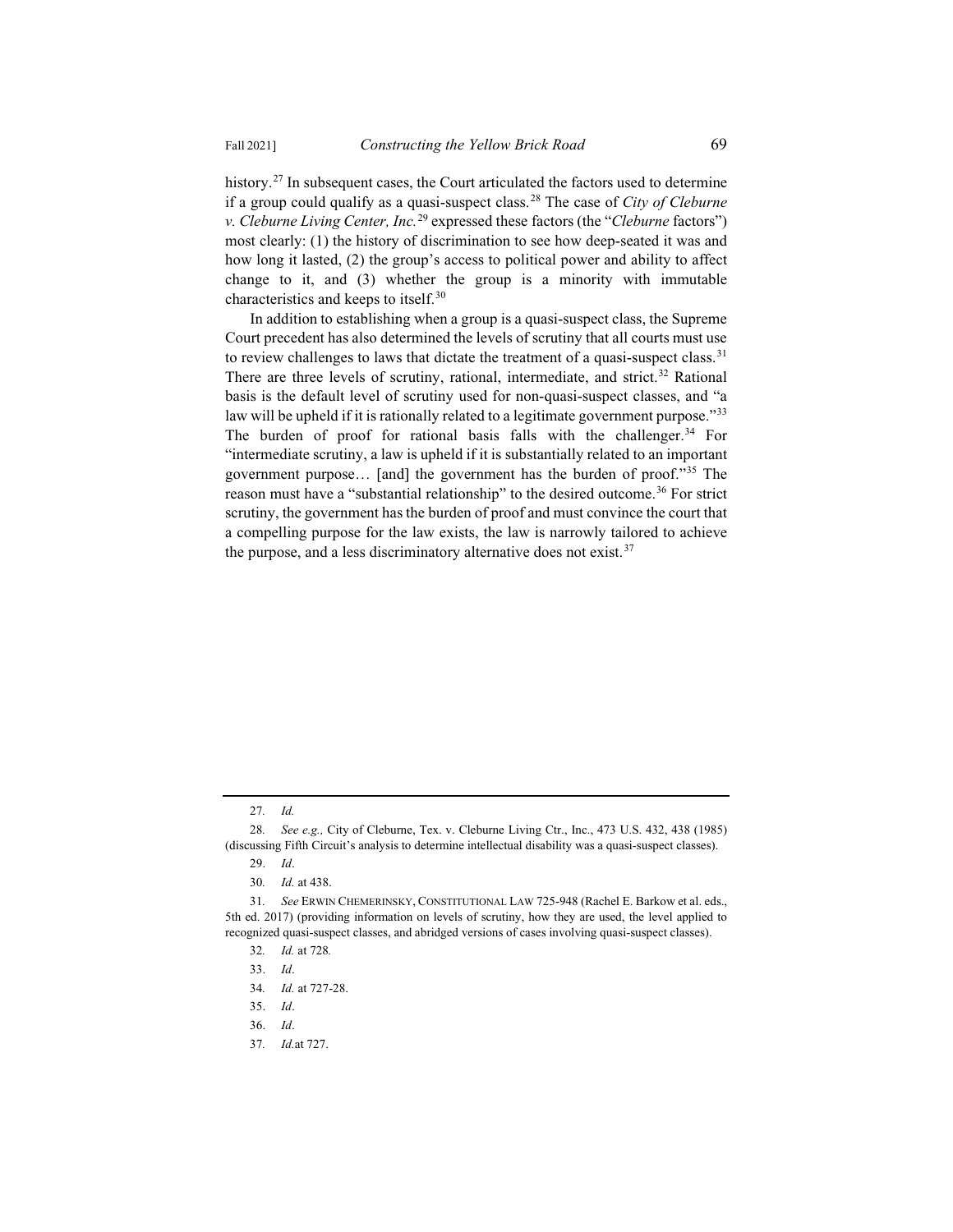African Americans were the first group recognized as a quasi-suspect class.<sup>38</sup> The major milestones were the holding in *Brown v. Board of Education,*<sup>39</sup> that segregation in education based on race was unconstitutional, the passage of the Civil Rights Act of 1957, and the holding in *Loving v. Virginia*, <sup>40</sup> that marriage restriction based on race was unconstitutional.<sup>41</sup> Quasi-suspect status was eventually expanded to include all racial minorities.<sup>42</sup>

Women have also suffered discrimination: the original Constitution's text did not recognize women's rights and women had no right to vote until the Nineteenth Amendment was adopted in 1920.<sup>43</sup> Making progress on women's rights took time and often required demonstrating that discrimination based on sex also harmed men, like in *Moritz v. Commissioner*, <sup>44</sup> where the court found that the IRS had discriminated against a man by disallowing a tax deduction that it would have allowed for a woman.45 In 1989, in *Price Waterhouse v. Hopkins*, <sup>46</sup> the court found that discrimination based on sex stereotypes was a form of sex discrimination.<sup>47</sup>

Although the LGBTQ+ community has faced some form of persecution since before the founding of this country, the Supreme Court's recognition of the civil

- 39. 347 U.S. 483, 495-96 (1954), *enforced*, 349 U.S. 294 (1955).
- 40. 388 U.S. 1 (1967)

41. The Civil Rights Act of 1957, Pub. L. No. 85-315, 71 Stat. 634 (1957); *Loving*, 388 U.S. 1, 12 (1967); *Brown*, 349 U.S. 294, 294 (1955).

42. The Civil Rights Act of 1957, Pub. L. No. 85-315, 71 Stat. 634 (1957) (creating commission to study denial of voting rights based on race and other classifications); *see* Korematsu v. United States, 323 U.S. 214 (1944) (applying strict scrutiny because the order targeted people of Japanese descent), *abrogated by* Trump v. Hawaii, 138 S. Ct. 2392 (2018).

- 43. U.S. CONST. amend. XIX; *see generally* U.S. CONST. (not mentioning women).
- 44. 469 F.2d 466 (10th Cir. 1972).
- 45*. Id.* at 470.
- 46. 490 U.S. 228 (1989).

<sup>38</sup>*. See* U.S. CONST. art. I, § 2, cl. 3 (establishing representation based on the number of free persons and the three fifths rule, while excluding Native Americans); *id.* amends. XIII-XV (abolishing slavery, creating equal representation and protection, and prohibiting discrimination based on race); Title VII, 42 U.S.C. § 2000e-2 (prohibiting employment discrimination based on race, color, religion, sex, or national origin); Loving v. Virginia, 388 U.S. 1, 12 (1967) (holding that race-based restrictions on marriage are unconstitutional); Brown v. Bd. of Educ. of Topeka, Kan., 347 U.S. 483, 495-96 (1954) (finding "separate but equal" unconstitutional for public education), *enforced,* Brown v. Bd. of Educ. of Topeka, Kan., 349 U.S. 294 (1955) (finding compliance with court's 1954 decision required public schools to desegregate); Plessy v. Ferguson, 163 U.S. 537, 551-52 (1896) (finding separate but equal segregation based on race constitutional), *overruled by Brown*, 347 U.S. 483 (1954); *infra* footnotes 43-47 and associated text.

<sup>47</sup>*. Id*. at 251; *see also* Hearing on Financial Services and the LGBTQ+ Community: A Review of Discrimination in Lending and Housing Before the H. Comm on Fin. Serv., 116th Cong. 10-15 (2019) (statement of Harper Jean Tobin, Director of Policy, National Center for Transgender Equality) [hereinafter Tobin] (discussing federal case law on sex-based stereotypes and HUD's acknowledgement of applicability to the Fair Housing Act and associated administrative rules).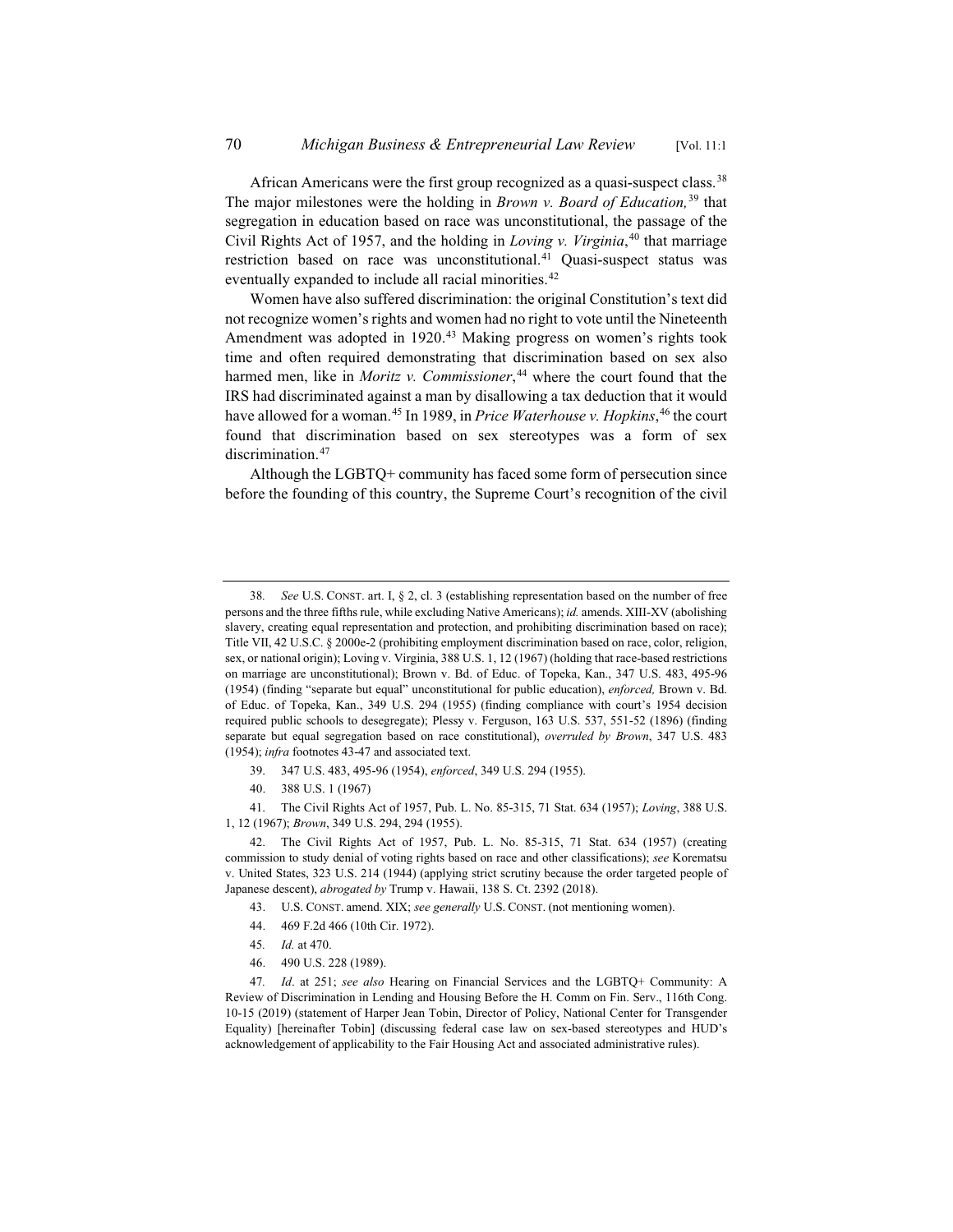rights of the LGBTQ+ community has been relatively rapid when compared with its progress on the rights of women and racial minorities.<sup>48</sup>

## B. *The LGBTQ+ Community Lacks General Concrete Discrimination Protection*

This timeline started with the initial losses in *Baker v. Nelson*, <sup>49</sup> the first case that argued the constitutionality of gay marriage in 1972, and *Bowers v. Hardwick*, <sup>50</sup> a 1986 case where the Court held that LGBTQ+ individuals did not have a right to sexual privacy.51 However, ten years after *Bowers*, the tides began to shift in favor of the community in *Romer v. Evans*, <sup>52</sup> where the Court found that a state constitutional amendment barring and undoing local LGBTQ+ antidiscrimination laws was unconstitutional.53 In the 2003 decision *Lawrence v. Texas*, <sup>54</sup> the Court found that the community had a right to sexual privacy.<sup>55</sup> Over the next seventeen years, the community gained the right to marry via *Obergefell v. Hodges*, <sup>56</sup> and protection from discrimination in employment via *Bostock*. 57 Outside the contours of these specific court decisions, though, the LGBTQ+ community's legal protections exist in a gray area.<sup>58</sup> Sexual orientation and

- 49. 409 U.S. 810 (1972), *overruled by Obergefell*, 576 U.S. 644 (2015).
- 50. 478 U.S. 186 (1986).
- 51*. Baker*, 409 U.S.; *Bowers*, 478 U.S. at 196 (1986).
- 52. 517 U.S. 620 (1996).
- 53. Romer v. Evans, 517 U.S. 620, 635-36 (1996).
- 54. 539 U.S. 558 (2003).
- 55. Lawrence v. Texas, 539 U.S. 558, 578–79 (2003).
- 56. 576 U.S. 644 (2015).

<sup>48</sup>*. See* GSAFE, *A Timeline of Lesbian, Gay, Bisexual, and Transgender History in the United States*, [hereinafter *GSAFE LGBTQ+ Timeline*] https://www.gsafewi.org/wp-content/uploads/US-LGBT-Timeline-UPDATED.pdf (last visited Apr. 29, 2021) (providing timeline of LGBTQ+ legal issues in United States); *Milestones in the American Gay Rights Movement*, PBS, [hereinafter *PBS LGBTQ+ Timeline*] https://www.pbs.org/wgbh/americanexperience/features/stonewall-milestonesamerican-gay-rights-movement/ (last visited July, 17 2021) (describing important events and figures in gay rights timeline); *LGBTQ Rights Timeline in American History*, FAIR ED. ACT IMPLEMENTATION COAL., [hereinafter *Fair Educ. LGBTQ+ Timeline*] https://www.lgbtqhistory.org /lgbt-rights-timeline-in-american-history/ (last visited July 17, 2021) (providing timeline of gay rights in U.S. history and mentioning important figures). *See also* sources cited *supra* note 38; Obergefell v. Hodges, 576 U.S. 644, 681 (2015) (establishing LGBTQ+ community's marriage rights); Bowers v. Hardwick*,* 478 U.S. 186, 196 (1986) (finding no sexual privacy right for LGBTQ+ community), *overruled by* Lawrence v. Texas*,* 539 U.S. 558 (2003); Baker v. Nelson, 409 U.S. 810, 810 (1972) (dismissing appeal for want of federal question regarding right to gay marriage), *overruled by* Obergefell v. Hodges, 576 U.S. 644 (2015).

<sup>57.</sup> Bostock v. Clayton Cnty., 140 S. Ct. 1731, 1754 (2020); *Obergefell*, 576 U.S. 644, 681

<sup>(2015).</sup>

<sup>58</sup>*. See generally* Tobin *supra* note 47, at 10-15 (discussing history of HUD's Equal Access Rule and Secretary Carson's actions to undo previous LGBTQ+ related protections). *See* cases cited *supra* note 48; United States v. Windsor, 570 U.S. 744, 774-75 (2013) (finding Defense of Marriage Act's restrictions on LGBTQ+ community unconstitutional without stating level of scrutiny used);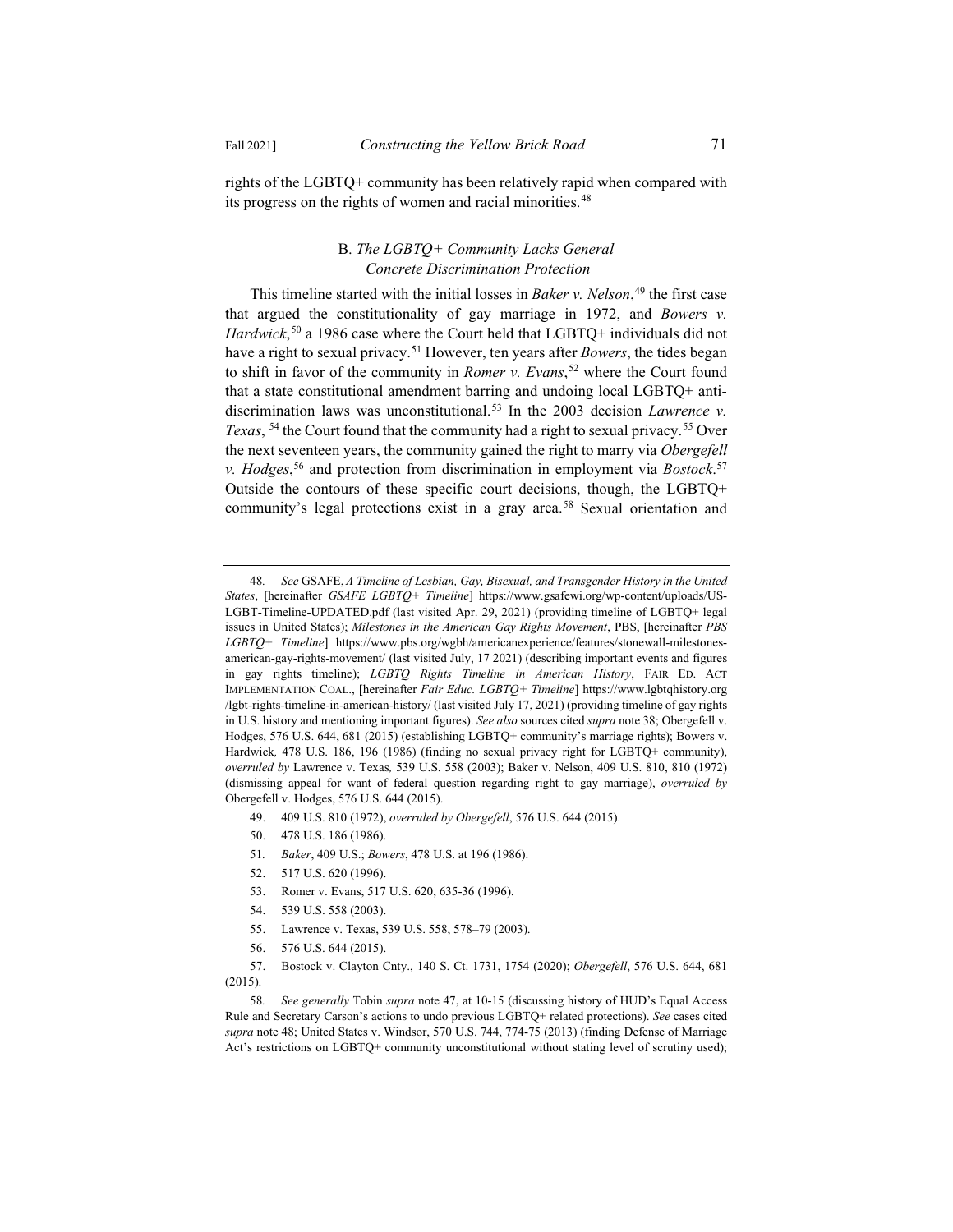gender identity are not explicitly listed as a protected status in the language of any federal statute, and the Supreme Court has never explicitly stated the level of scrutiny that should be applied to assess laws that discriminate against the community.<sup>59</sup>

Before the Supreme Court's decision in *Bostock*, sexual orientation and gender identity had been somewhat protected in employment contexts.<sup>60</sup> The EEOC had interpreted Title VII such that employment discrimination based on sexual orientation and gender identity was a form of sex discrimination.<sup>61</sup> This interpretation gave sexual orientation and gender identity protections under the "sex stereotypes" definition from the Supreme Court's decision in *Price Waterhouse.*<sup>62</sup> Under the EEOC's interpretation, discrimination against an LGBTQ+ individual because of the stereotype that men should be married to women, and vice versa, is discrimination based on sex.<sup>63</sup> However, while the *Bostock* decision confirmed the EEOC's interpretation and gave it the full force of the law, the protection only applies to employment discrimination under Title VII.64 Other federal regulators can choose to follow or ignore the EEOC's interpretation.<sup>65</sup> Thus, the LGBTQ+ community faces uncertainty regarding their legal protections outside of the employment context.<sup>66</sup>

## C. *The LGBTQ+ Community's Current Protections for Access to Financial Services.*

A 2020 study by the UCLA School of Law's Williams Institute revealed that in the U.S., 21.6% of LGBTQ+ adults live in poverty as opposed to 15.7% of their cis-gendered heterosexual adult counterparts.<sup>67</sup> The same study found that

*Romer,* 517 U.S. 620, 635-36 (1996) (finding unconstitutional state constitution amendment barring and undoing local LGBTQ+ antidiscrimination laws using rational basis without stating use).

60*. See* Tobin, *supra* note 47 at 8; EEOC Discrimination Guidance, *supra* note 13.

61*. See* Tobin, *supra* note 47 at 8 (EEOC "clarifying that claims of discrimination based on transgender status, also referred to as claims of discrimination based on gender identity, are cognizable under Title VII's sex discrimination prohibition."); EEOC Discrimination Guidance, *supra* note 13.

62. 490 U.S., 228, 251 (1989) (finding discrimination based on sex stereotypes is sex discrimination).

- 63. EEOC Discrimination Guidance, *supra* note 13
- 64*. Bostock*, 140 S. Ct. at 1737.

65*. See* Tobin, *supra* note 47 at 14-15 (discussing HUD's adoption and subsequent attempt to reverse the Equal Access Rule "designed to protect LGBTQ+ people experiencing homelessness."). *See also* Holder Memo, *supra* note 13; CFPB SAGE Letter, *supra* note 13; EEOC Discrimination Guidance, *supra* note 13 (stating Title VII only addresses discrimination in employment practices); Sessions Memo, *supra* note 13.

66*. See generally* Tobin, *supra* note 47 at 14-15*;* EEOC Discrimination Guidance, *supra* note 13; CFPB SAGE Letter, *supra* note 13.

<sup>59.</sup> S*ee* cases cited *supra* note 48. *See generally* Home Mortgage and Disclosure Act (HMDA) of 1975, 12 U.S.C. § 2801; Community Reinvestment Act (CRA), 12 U.S.C § 2901; Equal Credit Opportunity Act (ECOA), 15 U.S.C. § 1691.

<sup>67</sup>*. See* ROMERO ET AL., *supra* note 5, at 10 (covering various statistics of LGBTQ+ housing affordability, homeownership rates, and homelessness rates).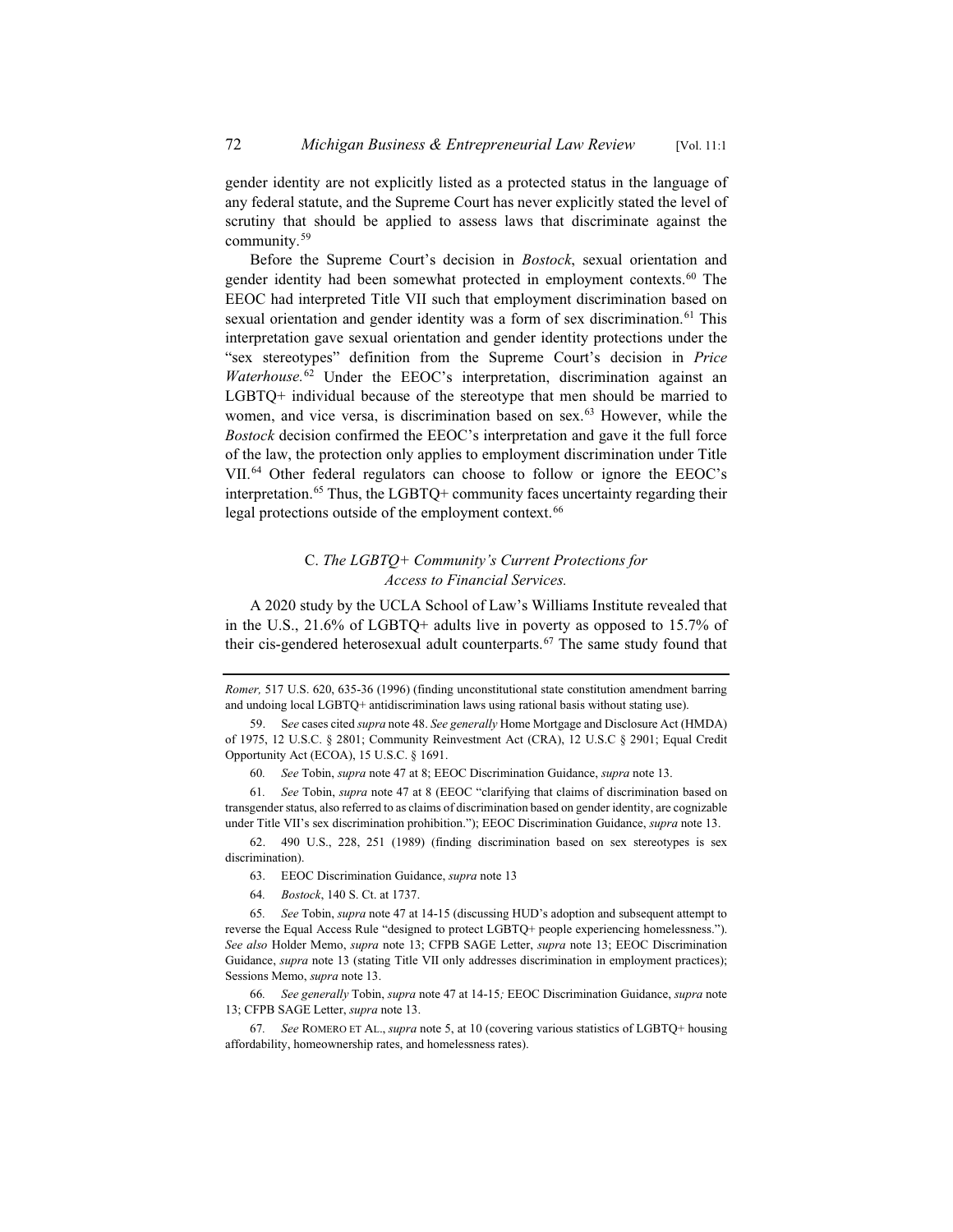49.8% of LGBTQ+ adults own a home compared to 70.1% of non-LGBTQ+ adults, between 20-45% of homeless youth are LGBTQ+, and LGBTQ+ adults "aged 18-25, ... have a 2.2 times greater risk of homelessness than non-LGBT[Q+] people."<sup>68</sup> These statistics run counter to the stereotype that LGBTQ+ Americans are part of a wealthy demographic, commonly referred to as Single/Dual Income No Kids.<sup>69</sup> For the more vulnerable members of the LGBTQ+ community, access to financial services can be critical in obtaining housing.70

There is a long history of discrimination in the provision of financial services in the U.S., particularly discrimination against racial minorities.<sup>71</sup> At one point, the solution was thought to be community banks catering to one or more minority groups.72 One takeaway from the African American community bank history is that a community bank avoids discrimination and better facilitates the generation of community wealth and success to support the existence of successful individuals in the community.<sup>73</sup> Thus, some might recommend a similar community banking solution for the LGBTQ+ community (something a few groups have pursued).<sup>74</sup> Of course, the parallels between these communities only go so far. Unlike racial minorities, much of the LGBTQ+ community has a chance of avoiding detection and discrimination by staying in the closet while trying to access financial services.75 Strategies include not disclosing their sexual orientation, applying as individuals instead of as a couple, and modifying their appearance to conform with traditional gender stereotypes.<sup>76</sup> However, these

71. MEHRSA BARADARAN, THE COLOR OF MONEY 1, 5, 12 (2017) (discussing discrimination against African Americans and other racial minorities in banking and access to credit).

<sup>68</sup>*. Id.* at 3, 11-12.

Nathan McDermott, *The Myth of Gay Affluence*, THE ATLANTIC (Mar. 21, 2014), https://www.theatlantic.com/business/archive/2014/03/the-myth-of-gay-affluence/284570/; Julia Kagan, *Dual Income No Kids*, INVESTOPEDIA (June 23, 2021), https://www.investopedia.com/terms /d/dinks.asp (last visited Apr. 17, 2021); *see* ROMERO ET AL., *supra* note 67. *See generally* LGBTQ+ REAL EST. ALL, THE INAUGURAL HOUSING POLICY SYMPOSIUM REPORT FROM THE LGBTQ+ REAL ESTATE ALLIANCE 22, 27 (2021) [hereinafter LGBTQ+ HOUSING REPORT], https:// realestatealliance.org/wp-content/uploads/2021/05/alliance\_v2-1.pdf (discussing LGBTQ+ housing statistics).

<sup>70</sup>*. See* LGBTQ+ HOUSING REPORT, *supra* note 69, at 27 (discussing transgender housing discrimination).

<sup>72</sup>*. See id.* at 5 (analyzing difference in success of community banks for different minority groups). *See also id.* at 46 (discussing how Jim Crow necessitated creation of African American banks).

<sup>73</sup>*. See id.* at 42 (stating that reason for creation of some African American community affiliated banks was to serve the community's needs so loan decisions were often based on community impact instead of traditional underwriting principles).

<sup>74</sup>*. See infra* notes 77-84 and accompanying text.

<sup>75</sup>*. See* Jack Drescher, *The Closet: Psychological Issues of Being In and Coming Out,* PSYCHIATRIC TIMES (Oct. 1, 2004), https://www.psychiatrictimes.com/view/closet-psychologicalissues-being-and-coming-out (discussing how LGBTQ+ individuals stay in the closet).

<sup>76</sup>*. See id.*; LGBTQ+ HOUSING REPORT, *supra* note 69, at 23 (surveying LGBTQ+ individuals with 13.8% admitting to signing forms "that did not adequately represent their life experience").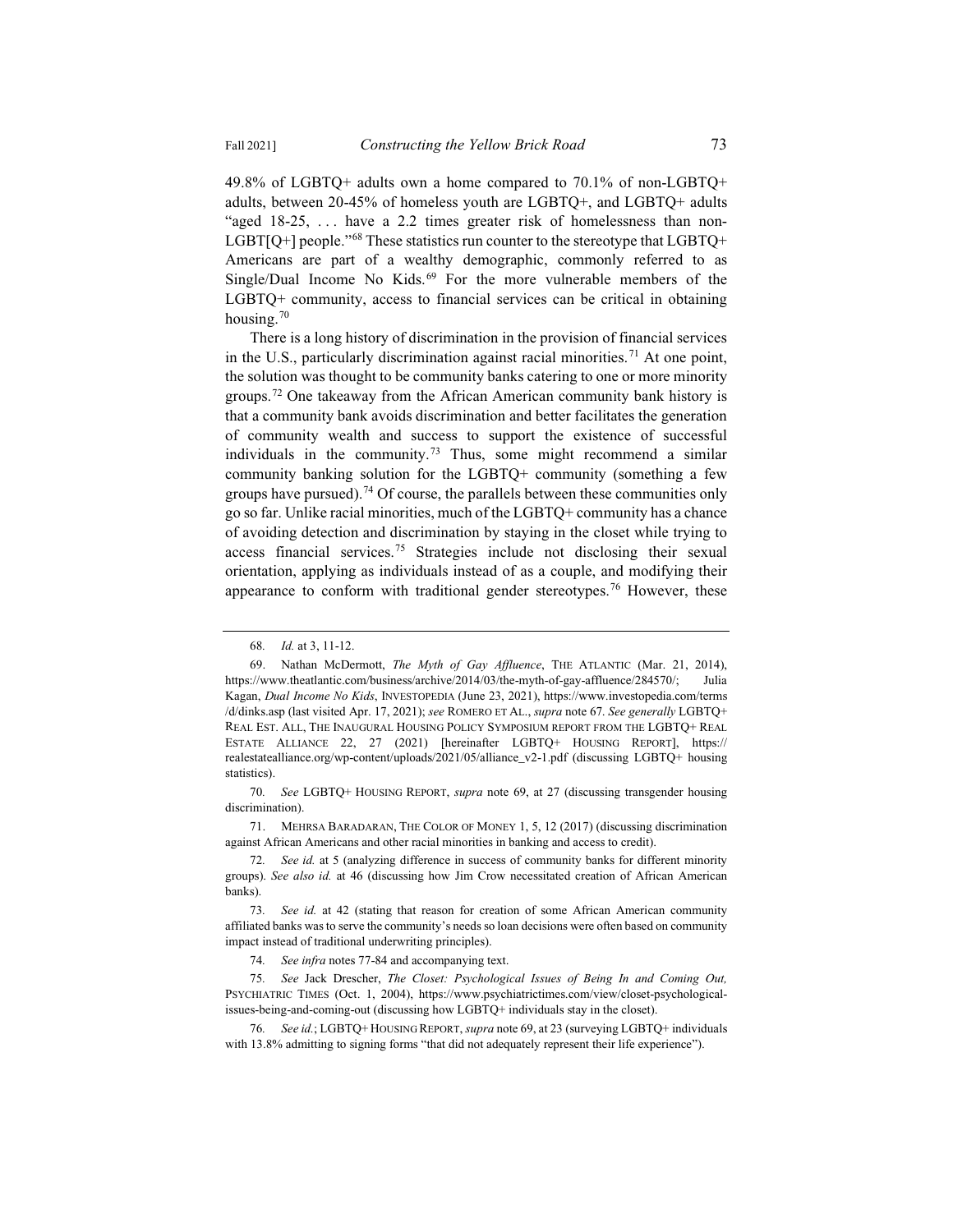approaches are not always desirable or viable, especially for the transgender community, so there may be a place for community banking as a solution to some of these more unique challenges.

In 2019, the state of Michigan approved the charter for Superbia Credit Union; the first LGBTQ+-focused national financial institution.<sup>77</sup> Michael Myers, Superbia's founder, was inspired to counteract certain issues that plagued members of the LGBTQ+ community.<sup>78</sup> He cited issues including denying phone services to a transgender account holder for not sounding like the gender on file and denying mortgage services to a qualified same-sex couple shortly after gay marriage was legalized in 2015.<sup>79</sup> However, Superbia is not the first or only LGBTQ+ community-based financial institution. $80$ 

The first LGBTQ+ community-based financial institution appears to be the Dallas Gay Alliance Credit Union (DGACU), a state-chartered institution created in 1988.<sup>81</sup> The DGACU had a short lifespan of less than ten years before it was

<sup>77</sup>*. See* Ruth Umoh, *America's First LGBT-Focused Credit Union to Launch in 2020*, FORBES (Sept. 16, 2019), https://www.forbes.com/sites/ruthumoh/2019/09/16/americas-first-lgbt-focusedcredit-union-to-launch-in-2020/#7fa48b315d17.

Karma Allen, Meet the Man Hoping to Battle LGBTQ Bank Discrimination with a New *Credit Union*, ABC NEWS (Oct. 9, 2019), [hereinafter Karma Allen] https://abcnews.go.com/US /meet-man-hoping-battle-lgbtq-bank-discrimination-credit/story?id=65947300.

<sup>79</sup>*. Id. See generally Mission*, SUPERBIA, https://superbia.org/mission/ (last visited Apr. 18. 2021) (stating Superbia's mission "to provide discrimination-free banking, life and health insurance, and money management services designed for and by the LGBTQ community").

<sup>80</sup>*. See* Press Release, Dallas Gay Alliance, Dallas Gay Alliance Forms Credit Union (Nov. 9, 1988) [hereinafter Dallas LGBTQ+ CU] https://texashistory.unt.edu/ark:/67531/metadc804590/ (announcing creation of state-chartered LGBTQ+ credit union in Dallas, TX in 1988); David Taffet, *Queer Banking*, DALLAS VOICE (Apr. 30, 2021), https://dallasvoice.com/queer-banking/ (discussing Dallas credit union and creation of Daylight bank, the first digital bank for LGBTQ+ community); Alexandria White, *Daylight Launches as the First LGBTQ+ Digital Banking Platform*, CNBC (Nov. 18, 2020) https://www.cnbc.com/select/daylight-launches-as-the-first-lgbt-digital-banking-platform/ (highlighting creation of Daylight digital banking platform and services offered); *Who We Are*, DAYLIGHT, https://joindaylight.com/who-we-are (last visited June 13, 2021) (providing background information on Daylight bank and its mission); Peter Strozniak, *Two LGBTQ CUs in the Works*, CREDIT UNION TIMES (Nov. 30, 2018, 9:00 AM), https://www.cutimes.com/2018/11/30/two-lgbtqcus-in-the-works/?slreturn=20210513190435 (highlighting creation of Superbia, a San Francisco group's plan to file for charter with NCUA to hopefully open "LGBTQ[+] Federal Credit Union by 2023[,]" and history of Dallas credit union); Matt Baume, *You Can Now Put Your Gay Money in a Gay Bank*, OUT (Sept. 11, 2019), https://www.out.com/news/2019/9/11/you-can-now-put-your-gaymoney-gay-bank (spotlighting creation of Superbia, attempt to create LGBTQ+ Credit Union in Washington State, and crediting Dallas Gay Alliance Credit Union as first LGBTQ+ financial institution); Michelle MacKinnon, *'This is the Time' — Group Raising Funds to Form LGBTQ+ Credit Union*, CAPITOL HILL SEATTLE BLOG (Feb. 15, 2018), https://www.capitolhillseattle.com /2018/02/this-is-the-time-group-raising-funds-to-form-lgbtq-credit-union/ (describing efforts to create Washington state-chartered LGBTQ+ credit union and providing entity's web address: http://www.equalitywashington.org/); Equality Washington, *The Campaign for Equality Credit Union*, INDIEGOGO, https://www.indiegogo.com/projects/the-campaign-for-equality-credit-union/x /2119395#/ (last visited June 13, 2021) (fundraising for Equality Credit Union and describing the institution's goals for serving the LGBTQ+ community).

<sup>81</sup>*. See* Dallas LGBTQ+ CU, *supra* note 80; Taffet, *supra* note 80; Strozniak, *supra* note 80; Baume, *supra* note 80.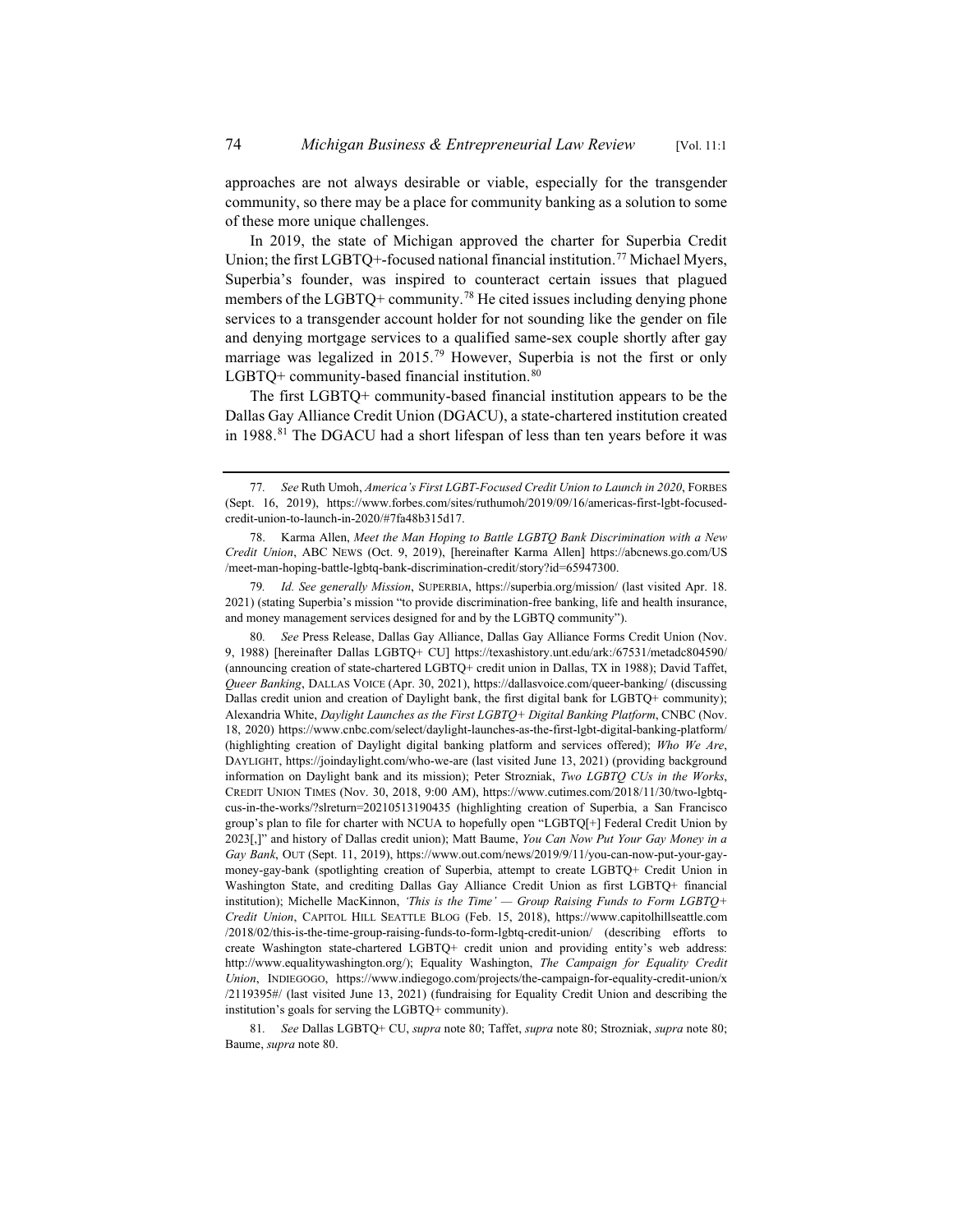absorbed into another entity. $82$  In addition to Superbia, there have been attempts to create LGBTQ+ community-based institutions in San Francisco, Seattle, and even a digital-only institution (Daylight).<sup>83</sup> Some of these attempts, such as the Seattle institution, have failed, while others are still at various points in the startup stage (currently underway in the chartering process or a charter has been approved and the institutions are currently building infrastructure).<sup>84</sup>

Many community-based financial institutions will face significant regulatory and operational obstacles to success.85 Discussing all the various hurdles involved with starting an LGBTQ+ community-based financial institution is beyond the scope of this article, but there are some issues that are particularly relevant to the LGBTQ+ community. The first issue relates to whether to charter as a commercial bank or a credit union. Credit unions have been the more popular institutional form due to credit unions having lower barriers to entry (regulatory hurdles and capital requirements) than banks.<sup>86</sup> Unlike a bank, credit unions can be chartered in a basic form (offering only checking and savings accounts) or fullservice (offering loans, check cashing, and retirement accounts), each with its own unique chartering requirements.<sup>87</sup> Basic credit unions can convert to a fullservice credit union, allowing credit unions startups to capitalize on the easier requirements (regulatory and capital) of the basic form and then converting to the full-service form when it is strategically viable for the institution.<sup>88</sup> However, a startup bank must meet the higher regulatory and capital requirements to be chartered, giving the credit union form an advantage over a commercial bank form in the startup phase. $89$ 

Outside of the startup requirements, commercial banks do have an advantage over credit unions because they can raise the required startup capital by issuing shares of stock to investors who are willing to provide capital with the expectation that they will receive a return on investment via dividends from profits.<sup>90</sup> Unlike a bank, a credit union cannot sell shares of stock to the general public because of

86*. See* Telephone Interview with George Hofheimer, Owner, Hofheimer Strategy Advisors (May 19, 2021) [hereinafter Holfheimer] (discussing Hofheimer's experience and expertise in starting credit unions and the associated challenges, his work associated with the Equality Washington Credit Union, observations on why the Equality Washington effort failed, and general startup challenges specific to a LGBTQ+ focused credit union); *see*CARNELL ET AL.,*supra* note 85 at 123-27 (discussing requirements to form a bank); Philip Rodney Moon, *How to Start a Credit Union Bank*, SAPLING, https://www.sapling.com/6884454/start-credit-union-bank (last visited July 17, 2021) (providing summary of credit union startup requirements).

- 87. Moon, *supra* note 86.
- 88*. Id.*
- 89*. See* sources cited *supra* note 86.
- 90. Hofheimer, *supra* note 86.

<sup>82</sup>*. See* sources cited *supra* note 81.

<sup>83</sup>*. See* sources cited *supra* note 81.

<sup>84</sup>*. See* sources cited *supra* note 80.

<sup>85</sup>*. See* RICHARD SCOTT CARNELL ET AL., THE LAW OF FINANCIAL INSTITUTIONS 65-91 (Rachel E. Barkow et al. eds., 6th ed. 2017) (providing background on what is a "bank" and the various forms of institutions).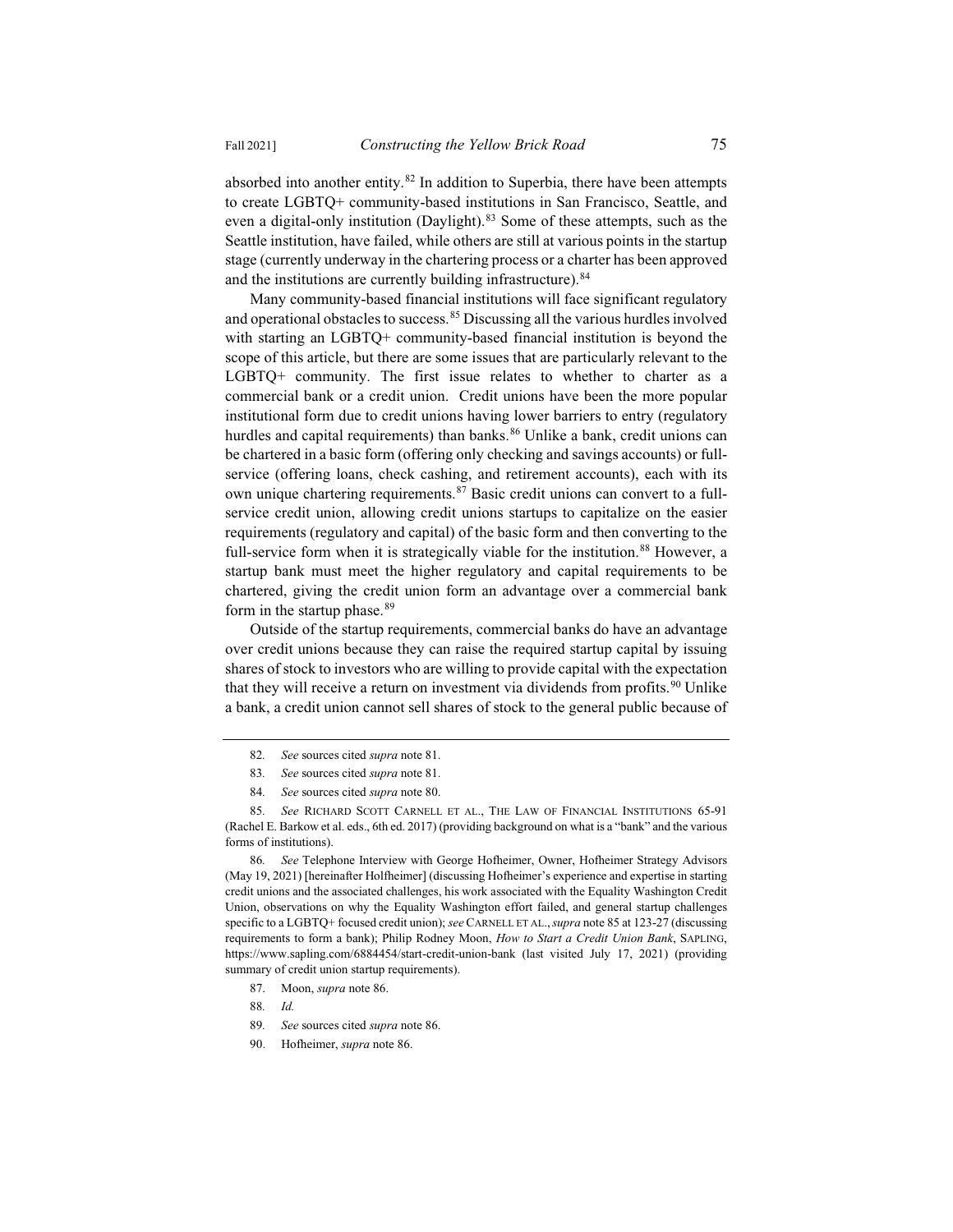its structure as a cooperative model; funding comes solely from member shareholders.<sup>91</sup> Thus, the funding available to an  $LGBTQ+$ -focused credit union's funding from its members is likely to be tied to the interest and participation of members of the community and its allies, the target market.

Whether there is a large enough market for a LGBTQ+ community-focused institution (credit union or bank) will depend on the institution's reach, geographic location, and digital access and whether individuals can be convinced to forgo the benefits associated with conducting business with larger, more established institutions that have more physical locations and ATM access.<sup>92</sup> While the relocation of many African Americans to northern cities after the Civil War ensured enough critical mass to support African American institutions, the experience of the short-lived DGACU suggests that there may be a smaller target for LGBTQ+ community banking. $93$ 

The DGACU's last NCUA Call Report stated that it "served 840 members and managed assets of \$525,000, 54 loans valued at more than \$337,000, and total shares and deposits of \$442,996."<sup>94</sup> Although the DGACU was created before the advent of the internet, it seems unlikely that e-commerce would mitigate the target market issue (while Daylight attempts to capitalize on a digital-only approach, it also relies on a partnership with another established bank. Thus, it is not a true independent bank that overcame the regulatory barriers to entry).<sup>95</sup> Without enough funding to provide a substantial number of customers with lines of credit that can cover the cost of a mortgage, then a community-based institution risks losing some or all of an individual's business to other non-LGBTQ+ community-focused institutions that have the capital to provide those financial services. Consequently, without community institutions, efforts to prevent discrimination against the LGBTQ+ community may not be fully accomplished, particularly the type of experiences that the transgender community experiences.

The *Rosa* case highlights another instance of transgender discrimination.<sup>96</sup> As a transgender woman in 1998, Rosa experienced discrimination because she dressed in a feminine manner and her identification documents listed her birth gender as male.<sup>97</sup> When she went to a bank to request a mortgage application, the employee refused to provide the application until Rosa went home and changed

- 94. Strozniak, *supra* note 80.
- 95. Daylight, *supra* note 80 (stating FDIC deposit insurance is through MetaBank, N.A).
- 96. Rosa v. Park W. Bank & Tr. Co., 214 F.3d 213 (1st Cir. 2000).
- 97*. Id.* at 214.

<sup>91</sup>*. See* sources cited *supra* note 90.

<sup>92</sup>*. See* sources cited *supra* note 90.

<sup>93.</sup> BARADARAN, *supra* note 71, at 69-83 (discussing African Americans migration to northern cities from 1910-70 influenced black community banks); Patrick Sisson, *How Gay Bars Have Been a Building Block of the LGBTQ Community*, CURBED (July 17, 2016, 11:11AM), https:// archive.curbed.com/2016/6/17/11963066/gay-bar-history-stonewall-pulse-lgbtq (describing factors that influenced LGBTQ+ community to congregate in large cities). *But see* Greggor Mattson, *Small-City Gay Bars, Big-City Urbanism*, 19 SAGE J. CITY & CMTY 76, 76 (2020), https:// journals.sagepub.com/doi/epub/10.1111/cico.12443 (asserting impact of gay bars in small cities).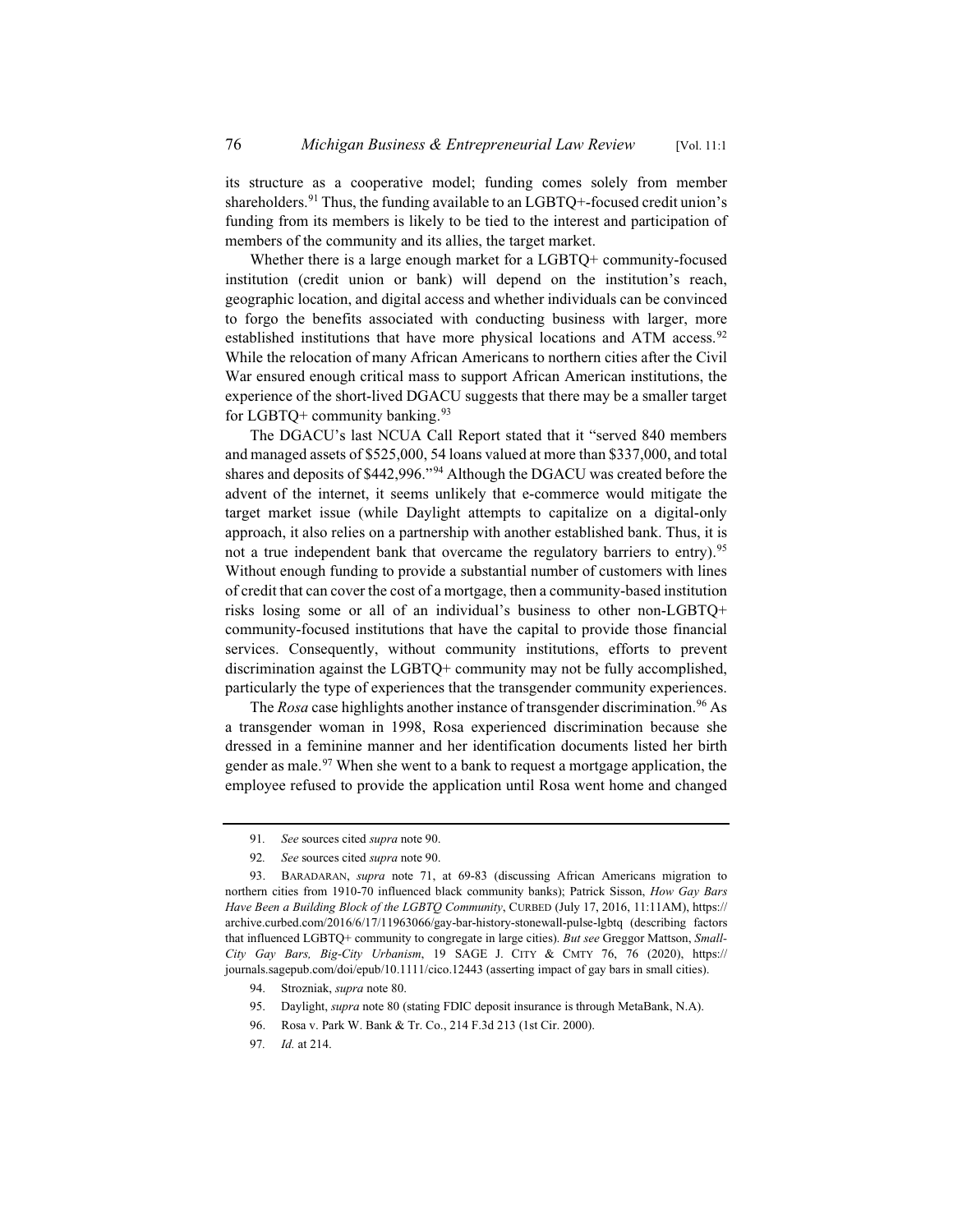her clothes to something more masculine to conform with the gender on her identification.<sup>98</sup> Rosa's initial complaint was dismissed at summary judgment; the first circuit granted her appeal by reversing and remanding, suggesting that ECOA might apply. However, the question of whether sexual orientation and gender identity were protected under ECOA was not fully resolved.<sup>99</sup>

That question arose again in 2007 when Adola DeWolf and Laura Watts, domestic partners, tried to modify DeWolf's mortgage to add Watts as a coowner.100 After the couple complied with the bank's directions, the bank notified the couple that adding Watts to the deed was unauthorized and "threatened to foreclose on the house if the almost \$80,000 balance on the mortgage was not paid in 30 days… [because the bank] did not recognize domestic partners as family."<sup>101</sup> This claim was settled though, so it did not resolve the question of whether sexual orientation and gender identity were protected as forms of sex discrimination under ECOA.102

Countless LGBTQ+ individuals have no doubt encountered discrimination that was similar to the experience of Rosa, DeWolf, and Watts in a "same script, different cast" manner.<sup>103</sup> The transgender community is at particular risk for discrimination because of issues relating to names and identification.<sup>104</sup> For example, if a credit application requires the disclosure of alias credit identities, the applicant would have to disclose their birth name, colloquially called a deadname, and if this deadname highlights that they were a different gender at birth, that can lead to discrimination based on gender identity.<sup>105</sup> The second issue is that if the individual does not have identification that lists their name or gender in a way that conforms with how the individual presents (obtaining such updated identification is only possible in nineteen states), they may be denied credit.<sup>106</sup>

<sup>98.</sup> *Id*.

<sup>99</sup>*. See generally* Equal Credit Opportunity Act (ECOA), 15 U.S.C. § 1691; *see also* Equal Credit Opportunity Act (Regulation B), 12 C.F.R. § 1002 (2011); s*ee Rosa*, 214 F.3d 214 (displaying no subsequent case history in Westlaw or Lexis online resources after the 1st Cir. decision).

<sup>100.</sup> DeWolf & Watts Summary, *supra* note 4.

<sup>101.</sup> *Id*.

<sup>102.</sup> DeWolf & Watts Summary, *supra* note 4*; see also* CFPB SAGE Letter, *supra* note 13.

<sup>103.</sup> WHITNEY HOUSTON & DEBORAH COX, SAME SCRIPT, DIFFERENT CAST (Arista Records 2000) (providing phrase via song title and meaning via song lyrics).

<sup>104</sup>*. Issues, Identity Documents & Privacy*, NAT'L CTR. FOR TRANSGENDER EQUAL., [hereinafter Transgender Identification] https://transequality.org/issues/identity-documents-privacy (last visited Apr. 18, 2021); *See* Jim Akin, *How to Dispute a Name on your Credit Report*, EXPERIAN: ASK EXPERIAN (Jun. 4, 2020), https://www.experian.com/blogs/ask-experian/how-to-dispute-aname-on-your-credit-report/ (discussing listing an individual's alternate names in a credit report).

<sup>105.</sup> Akin, *supra* note 104; *Deadname*, DICTIONARY.COM, https://www.dictionary.com/e/popculture/deadname/ (last visited Apr. 17, 2021); *see* KC Clements, *What is Deadnaming?*, HEALTHLINE (Sept. 18, 2018) [hereinafter Clements Deadnaming] https://www.healthline.com/health/transgender /deadnaming (defining deadnaming and negative impacts of using a deadname).

<sup>106.</sup> Transgender Identification, *supra* note 104; Taylor Romine, *New Jersey Ads 'X' gender marker on Drivers' Licenses and Other State Identification*, CNN (Apr. 20, 2021), https://www.cnn.com/2021/04/20/us/x-gender-drivers-license-new-jersey-trnd/index.html.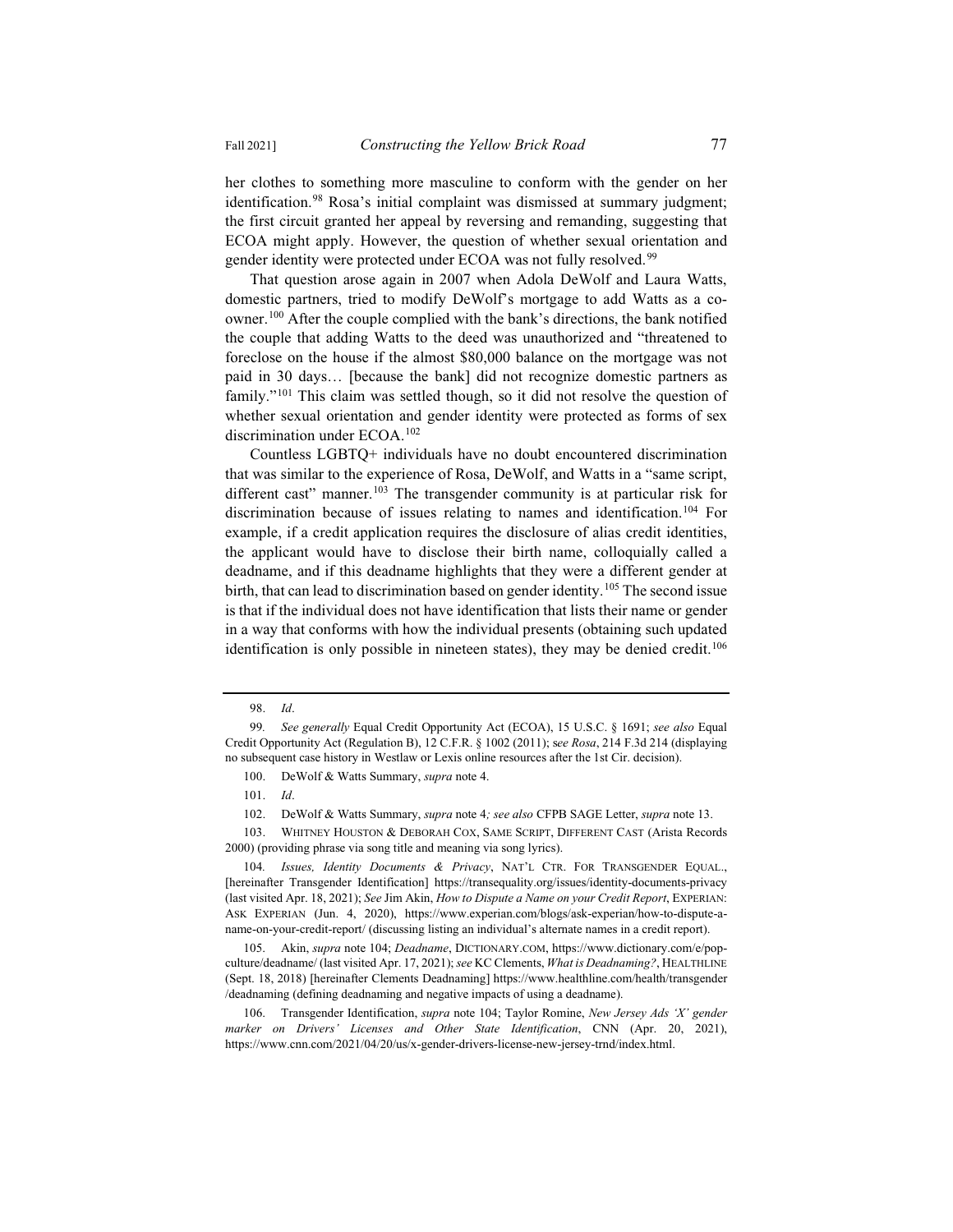Similar problems can arise in connection with the information contained in an individual's credit report.<sup>107</sup> The experiences of Rosa, DeWolff & Watts, and the hypotheticals discussed in Part III are all examples of discrimination that is unique to the LGBTQ+ community and clearly demonstrate the community's need for more concrete protections related to access to financial services.

## D. *CFPB's Role in Consumer Finance*

The CFPB, an agency created by the Dodd-Frank Act in 2010, is the primary regulator for consumer financial protection.108 The CFPB has primary oversight over discrimination in financial services provided by larger banks and other nondeposit-taking financial institutions, like credit card companies and Quicken Rocket Mortgage.<sup>109</sup> For banks that do not meet the statutory jurisdiction threshold of \$10 billion in assets, the institution's primary regulator, either the Office of the Comptroller of the Currency (OCC), the Federal Deposit Insurance Corporation, the Federal Reserve (FRB), or the National Credit Union Administration (NCUA), oversees compliance with fair lending laws and the CFPB's rules and regulations.<sup>110</sup>

In 2016, under former Director Richard Cordray, the CFPB indicated that their legal analysis supported the argument that ECOA applied to sexual orientation and gender identity as a form of sex discrimination.<sup>111</sup> However, once President Trump was elected, it would have been highly unlikely for CFPB to refer any cases involving ECOA and discrimination based on sexual orientation and gender identity to DOJ, given then-Attorney General Sessions' Title VII guidance on what "based on sex" meant.112 After Cordray stepped down in November of 2017, and the CFPB's change in leadership to Acting Director Mick Mulvaney and then-Director Kathy Kraninger during the Trump administration,

- 110*. See* sources cited *supra* note 109.
- 111. CFPB SAGE Letter, *supra* note 13.
- 112*. See* CFPB SAGE Letter, *supra* note 13; Sessions Memo, *supra* note 13.

<sup>107.</sup> Spencer Watson, *Trans & Queer Credit Reporting Issues*, THE CTR. FOR LGBTQ ECON. ADVANCEMENT (Mar. 15, 2021), https://lgbtq-economics.org/2021/03/05/trans-queer-credit-report-issueswith-billie-simmons-from-daylight/?fbclid=IwAR2goybgqeO9Wvld7AD6Py-jTRNPM9lcPRLD4jqyNC \_ye-RDWNirvb44Ml8 (discussing obstacles and challenges for transgender individuals related to the information in their personal credit report reflecting their birth information, deadname and birth gender, and not the individual's actual identity).

<sup>108</sup>*. See* CARNELL ET AL., *supra* note 85 at 92-96 (discussing U.S. financial regulators, their jurisdiction, and their missions).

<sup>109</sup>*. See id.* at 93 (discussing CFPB's financial regulation role); Leonard J. Kennedy et al., *The Consumer Financial Protection Bureau: Financial Regulation for the Twenty-First Century,* 97 CORNELL L. REV. 1141, 1144-46 (2012) (discussing CFPB's background and purpose); Patricia McCoy, *Inside Job: The Assault on the Structure of the Consumer Financial Protection Bureau*, 103 MINN. L. REV. 2543, 2610 (2019) (discussing CFPB's role in consumer protection).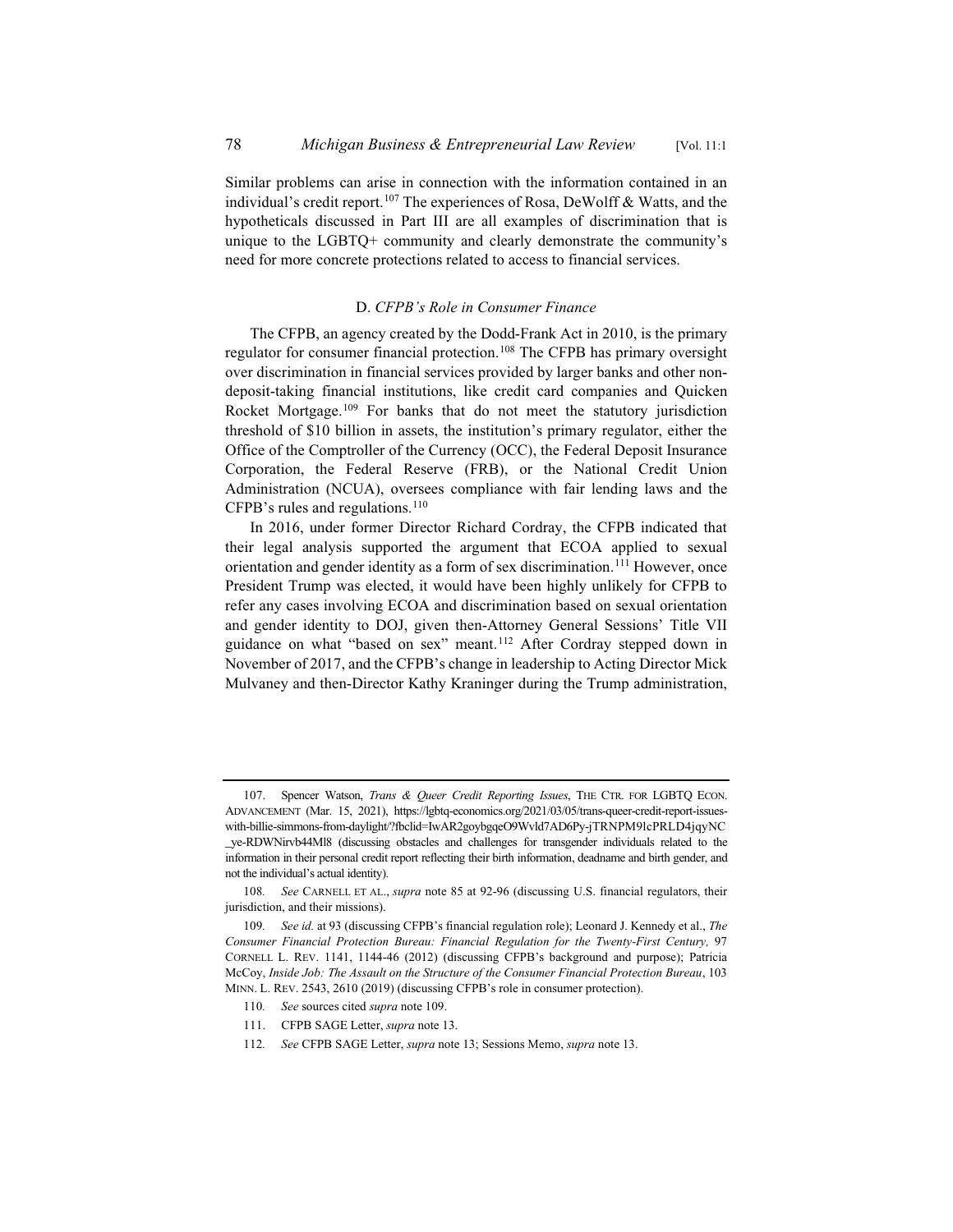it was unclear whether the CFPB maintained or rescinded its earlier position on sexual orientation and gender identity as a possible form of sex discrimination.<sup>113</sup>

## III. POTENTIAL CHANGES TO FAIR LENDING STATUTES OR REGULATIONS AND POSSIBLE IMPACTS

Although addressing discrimination against the LGBTQ+ community is a relatively new application of fair lending law, an examination of the application of fair lending to other minority groups is instructive.<sup>114</sup> All of these fair lending laws were passed after the Civil Rights Acts of 1957 and 1964.<sup>115</sup> The majority of these laws were intended to supplement the two Civil Rights laws in achieving their purposes of battling discrimination.<sup>116</sup> Many of the laws focused on mortgages and housing because buying a home is usually a consumer's most significant and expensive purchase, and all are supplemented by additional regulations and guidance promulgated by various financial regulators.117 Some of the statutes are universal; others are mortgage-specific.<sup>118</sup> The statutes most relevant to the provision of financial services to the LGBTQ+ community are discussed here.

## A. *The Community Reinvestment Act of 1977 (CRA)*

The CRA requires federal financial regulators to examine a financial institution's record of meeting the needs of all the individuals who live in the

<sup>113</sup>*. See* Barbara S. Mishkin, *Second Circuit Decision Could Support ECOA Protection for Sexual Orientation*, BALLARD SPAHR, LLP: CONSUMER FIN. MONITOR (Feb. 28, 2018), https://www.consumerfinancemonitor.com/2018/02/28/second-circuit-decision-could-support-ecoaprotection-for-sexual-orientation/ (noting that since "President Trump's appointment of Mick Mulvaney as Acting Director, the CFPB ha[d] not yet taken a position on th[e] issue"). *See generally*  Avie Schneider, *Richard Cordray Stepping Down as Head of U.S. Consumer Protection Agency*, NPR (Nov. 15, 2017, 1:25 PM), https://www.npr.org/sections/thetwo-way/2017/11/15/564349200/richardcordray-stepping-down-as-head-of-u-s-consumer-protection-agency; Emily Sullivan, *Senate Confirms Kathy Kraninger as CFPB Director*, NPR (Dec. 6, 2018), https://www.npr.org/2018/12/06 /673222706/senate-confirms-kathy-kraninger-as-cfpb-director. *But see* CFPB SAGE Letter, *supra* note 13.

<sup>114</sup>*. See generally* The Dodd-Frank Wall Street Reform and Consumer Protection Act (Dodd-Frank), Pub. L. No. 111-203 (2010). 15 U.S.C § 1639; 12 U.S.C. §§ 2601-2617; Home Mortgage and Disclosure Act (HMDA) of 1975, 12 U.S.C. §§ 2801-2810; Community Reinvestment Act (CRA), 12 U.S.C § 2901; Equal Credit Opportunity Act (ECOA), 15 U.S.C. § 1691; Fair Debt Collection Practices Act of 1977 (FDCPA), 15 U.S.C. § 1692; Fair Housing Act (FHA), 42 U.S.C. §§ 3601-31.

<sup>115</sup>*. See generally* Real Estate Settlement Procedures Act of 1974 (RESPA), 12 U.S.C. §§ 2601-2617; Home Mortgage and Disclosure Act (HMDA) of 1975, 12 U.S.C. §§ 2801-2810; Community Reinvestment Act(CRA), 12 U.S.C § 2901; Truth in Lending Act of 1968 (TILA), 15 U.S.C. § 1601; Fair Credit Reporting Act (FCRA), 15 U.S.C. § 1681; Home Ownership and Protection Act of 1994 (HOEPA), 15 U.S.C. §1602; Equal Credit Opportunity Act (ECOA), 15 U.S.C. § 1691; Fair Housing Act (FHA), 42 U.S.C. §§ 3601-31.

<sup>116.</sup> *See id*.

<sup>117</sup>*. See id. See also* CARNELL ET AL., *supra* note 85 at 551-52 (defining UDAP and UDAAP).

<sup>118</sup>*. See* sources cited *supra* notes 115, 117.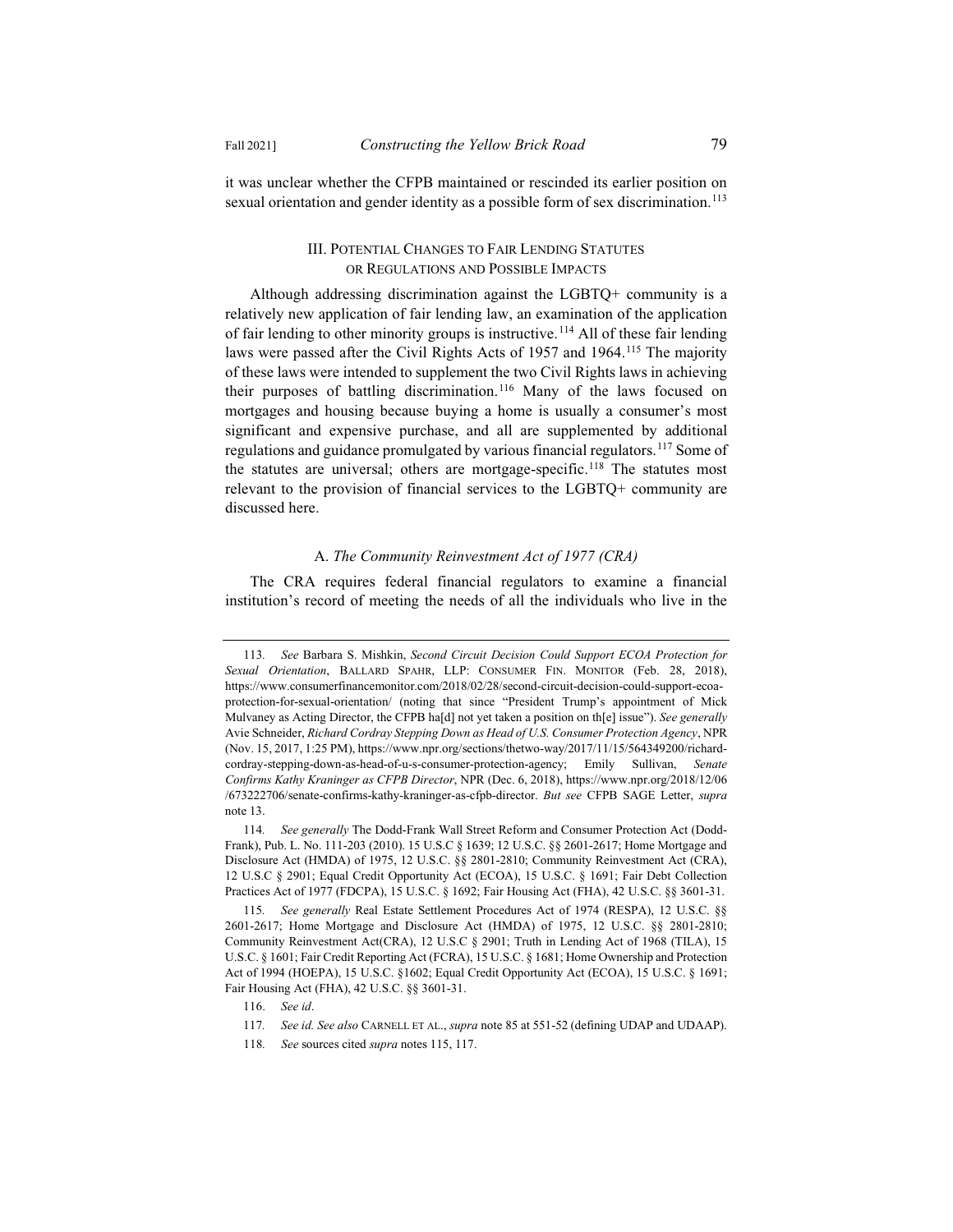institution's service area while balancing the institution's safety and soundness requirements.119 The CRA is one of the few consumer protection statutes that does not fall under the CFPB's jurisdiction.<sup>120</sup>

Part of the reason for passing the CRA in 1977 was to eliminate the practice of redlining.121 First defined in the 1960s, redlining is "an illegal practice where people living in a certain area or neighborhood are not given the same access to credit as people in other areas or neighborhoods based on. . . [a] prohibited reason. Though the practice has been illegal for decades, it still goes on today."122 While discrimination on the basis of geographic location is not prohibited in and of itself, the purpose of redlining was usually to avoid neighborhoods where the residents were mostly racial minorities or had some other protected status.<sup>123</sup> If the reason for avoiding a geographic location is purely to avoid a protected class, then the redlining is an illegal activity.<sup>124</sup> However, if an institution decides not to offer loans to anyone from specific neighborhoods and the residents of those neighborhoods are mostly racial minorities, a seemingly neutral geographic policy would have a disparate impact of discriminating based on race.125 Conversely, if an institution targets a neighborhood to charge higher rates or provide access to financial services on unfair terms, the action is known as reverse redlining.<sup>126</sup>

While there is not a direct enforcement mechanism for a violation of the CRA, there are negative consequences if a bank's CRA record is poor.127 The bank's regulator will consider the bank's CRA record in the context of any actions that require the regulator's approval and can use an unacceptable CRA record to deny requests that require regulatory approval.128 Such requests might relate to expansion or closing plans, appointing new board members, or changing the

<sup>119.</sup> CARNELL ET AL., *supra* note 85 at 562-71 (providing background on CRA's purpose, its financial regulation role, and "the appropriate Federal financial supervisory agencies" enforce it); *see* Kennedy et al., *supra* note 109 at 1148-49 (discussing CFPB's jurisdiction and the associated statutes).

<sup>120</sup>*. Id.*

<sup>121.</sup> Daniel Dodd-Ramirez & Patrice A. Ficklin, *Redlining: CFPB and DOJ Action Requires BancorpSouth Bank to Pay Millions to Harmed Consumers*, CONSUMER FIN. PROTECTION BUREAU: BLOG (Jun. 29, 2016), https://www.consumerfinance.gov/about-us/blog/redlining-cfpb-and-dojaction-requires-bancorpsouth-bank-pay-millions-harmed-consumers/ (defining redlining). *See* Adam Hayes, *Redlining*, INVESTOPEDIA [hereinafter *Redlining*] https://www.investopedia.com/terms/r /redlining.asp (last visited Nov. 2019) (providing background on redlining and reverse redlining).

<sup>122.</sup> Dodd-Ramirez & Ficklin, s*upra* note 121; *see Redlining*, *supra* note 121.

<sup>123</sup>*. See* Dodd-Ramirez & Ficklin, s*upra* note 121; *see Redlining*, *supra* note 121.

<sup>124.</sup> Dodd-Ramirez & Ficklin, s*upra* note 121; *Redlining*, *supra* note 121.

<sup>125</sup>*. See* Mayer Brown, CFPB Sues First Non-Bank Mortgage Lender for Alleged Redlining, Fair Lending Newsletter Fall 2020 at 7.

<sup>126</sup>*. See* Dodd-Ramirez & Ficklin, s*upra* note 121 (defining redlining); *Redlining*, *supra* note 121.

<sup>127</sup>*. See* Dodd-Ramirez & Ficklin, s*upra* note 121 at 19; *see Redlining*, *supra* note 121.

<sup>128.</sup> CARNELL ET AL., *supra* note 85, at 562 (discussing CRA approval requirement for any action that requires approval of financial institution's primary regulator).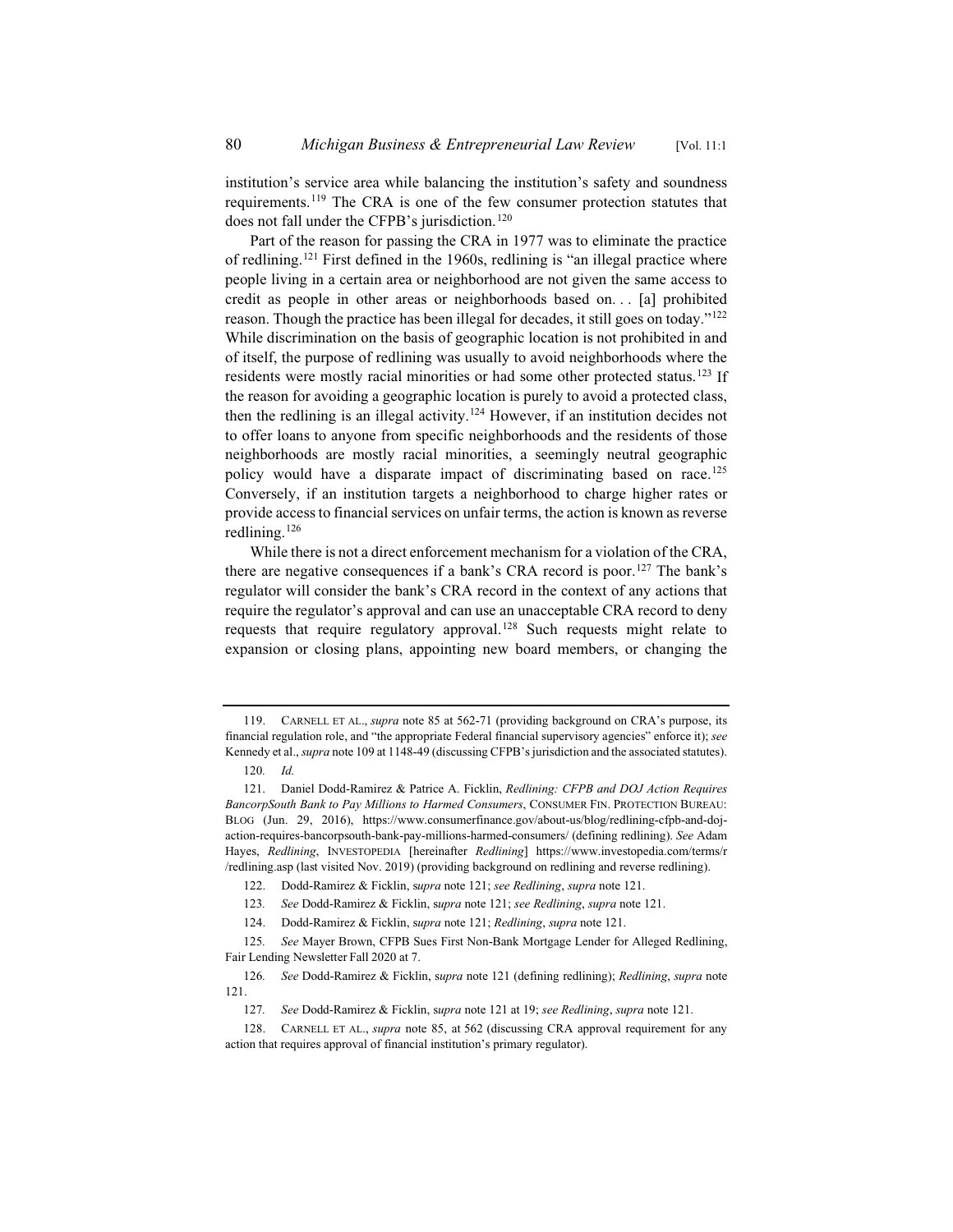home office or individual branch locations.<sup>129</sup> Should sexual orientation and gender identity gain explicit protection, a financial institution that exhibits behavior indicative of the new forms of redlining or reverse redlining against the LGBTQ+ community faces a serious business risk.<sup>130</sup>

## B. *The Equal Credit Opportunity Act (ECOA)*

Effective in 1974, ECOA "prohibits discrimination in lending on the basis of race, color, religion, national origin, sex, marital status, or age, or because a person receives public assistance or has exercised a right under certain consumer protection laws."131 Regulation B provides the rules that institutions must comply with to avoid violating ECOA.<sup>132</sup> Since the authority for enforcing ECOA was transferred from FRB to the CFPB, the CFBP has vigorously asserted that redlining is a violation of ECOA.<sup>133</sup>

If an institution engages in redlining or reverse redlining, the institution could be at risk of an ECOA violation in addition to having CRA problems.<sup>134</sup> The CFPB has pursued cases where an institution inappropriately excluded minority neighborhoods from its service area.135 Naturally, any action with the actual intent to discriminate is a violation of ECOA.136 Additionally, practices that appear to be facially neutral but have a discriminatory effect or impact, known as disparate impact or treatment, can also trigger an ECOA violation.<sup>137</sup> However, there is an exception for a bona fide credit underwriting standard that may have such a disparate impact.<sup>138</sup> One noteworthy case was the CFPB's claim against BancorpSouth Bank, in which the CFPB alleged that the entity "was illegally

<sup>129.</sup> *See id*.

<sup>130</sup>*. See Redlining*, *supra* note 121; Sun & Gao, *supra* note 8; *see infra* Part III Sections b-c, g.

<sup>131.</sup> Kennedy et al., *supra* note 109 at 1148 (describing ECOA's purpose); *see* Equal Credit Opportunity Act (ECOA), 15 U.S.C. § 1691.

<sup>132.</sup> Equal Credit Opportunity (Regulation B); 86 Fed. Reg. 14363 (Mar. 16, 2021) (to be codified at 12 C.F.R. pt. 1002); *CFPB ECOA Announcement*, *supra* note 18.

<sup>133.</sup> Justice Department and Consumer Financial Protection Bureau Reach Settlement with BancorpSouth Bank to Resolve Allegations of Mortgage Lending Discrimination, DEP'T OF JUST.: JUSTICE NEWS (June 29, 2016) [hereinafter ECOA Redlining] https://www.justice.gov/opa/pr/justicedepartment-and-consumer-financial-protection-bureau-reach-settlement-bancorpsouth (announcing settlement and consent order under ECOA related to redlining actions); CARNELL ET AL., *supra* note 85, at 512 (discussing redlining under CRA and CFPB's interpretation it violates ECOA); *see* Dodd-Ramirez & Ficklin, *supra* note 121, at 19.

<sup>134</sup>*. See* ECOA Redlining, *supra* note 133; CARNELL ET AL., *supra* note 85, at 512 (providing redlining background and CFPB's claim it violates ECOA); *see generally* Equal Credit Opportunity Act (ECOA), 15 U.S.C. § 1691; Kennedy et al., *supra* note 109, at 1148 (providing ECOA's purpose).

<sup>135</sup>*. See* ECOA Redlining, *supra* note 133; CARNELL ET AL., *supra* note 85, at 512; Dodd-Ramirez & Ficklin, *supra* note 121.

<sup>136</sup>*. See* 15 U.S.C. § 1691; Kennedy et al., *supra* note 109 at 1148.

<sup>137.</sup> CARNELL ET AL., *supra* note 85, at 509 (discussing proof of direct harm not necessary and disparate impact gives standing for discrimination claim).

<sup>138.</sup> Id. (stating bona fide underwriting standards that result in a disproportionate rate for the denial of credit to a protected class may be permissible under the effects test).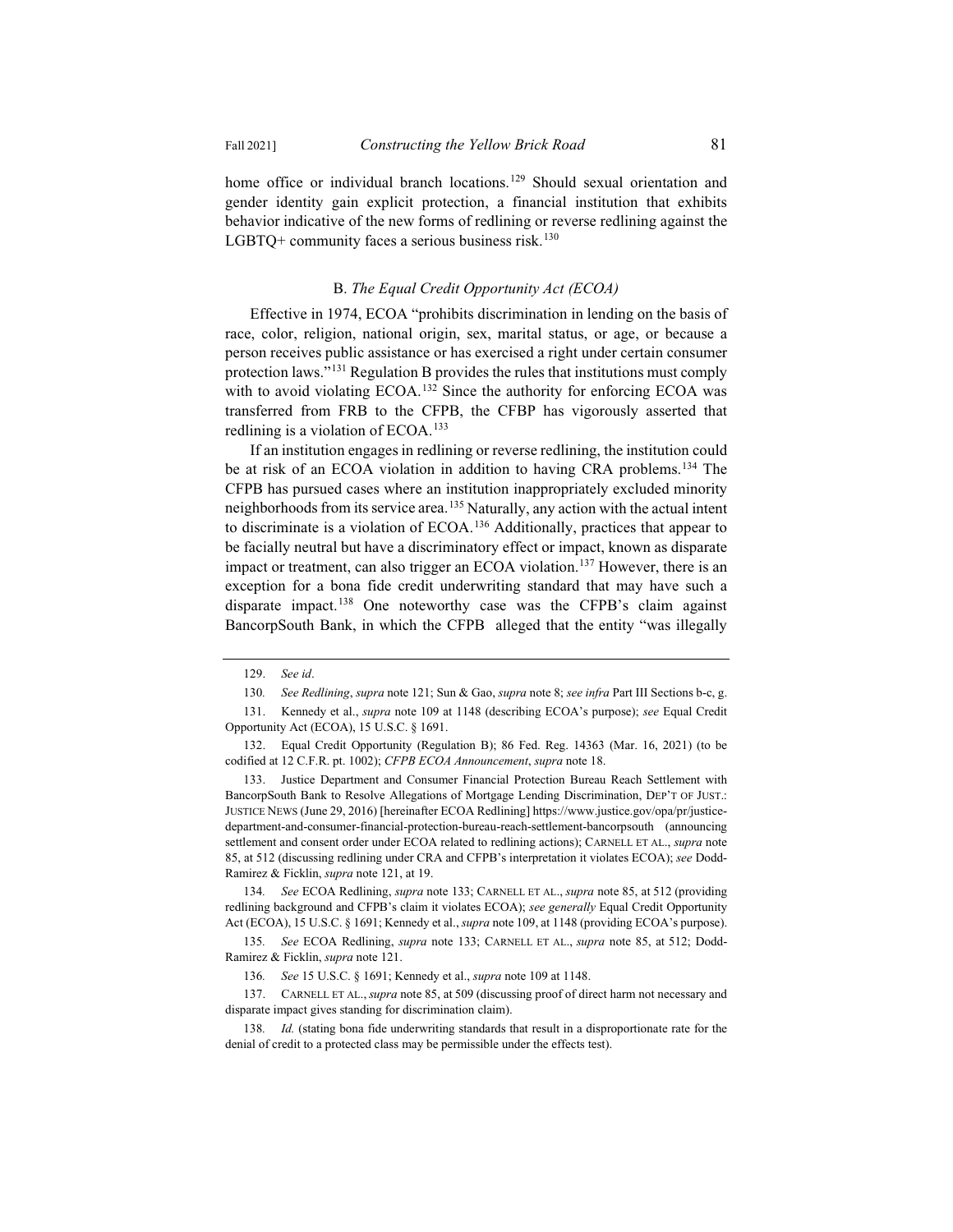redlining predominantly minority neighborhoods in" Memphis; the result was a settlement of \$10 million in monetary relief and the institution's commitment to spend at least \$800,000 on community outreach programs.<sup>139</sup> Institutions not under the CFPB's jurisdiction face the same risk if their primary regulator adopts CFPB's approach.140 For example, a regulator might find that an institution discriminates against heterosexuals by charging them more interest for living in a gay neighborhood and then pursue a reverse redlining claim against the institution. In doing so, the regulator would establish that redlining against the LGBTQ+ community violates ECOA.<sup>141</sup>

Beyond redlining, there are other ways for a financial institution to become liable for an ECOA violation.<sup>142</sup> Individual lending decisions based on a protected status like race, gender, or marital status are all prohibited.<sup>143</sup> ECOA caps a claim for a single violation at \$10,000 and caps class action lawsuits at the lesser of  $$500,000$  or one percent of the institution's net worth.<sup>144</sup> Thus, a financial institution that violates ECOA could face an enforcement action from a regulator, a private claim from an impacted individual, or a class-action claim from a group of impacted individuals.<sup>145</sup>

In 2013, the CFPB ordered one financial institution to pay \$80 million in damages for a violation of ECOA in addition to \$18 million in penalties.<sup>146</sup> Now that sexual orientation and gender identity have protection under ECOA as a result of CFPB's interpretive rule, any institution that charges an applicant a higher level of interest because of the applicant's sexual orientation or gender identity might face similar penalties.<sup>147</sup> Since ECOA creates liability for intentional discrimination as well as disparate impact, institutions risk legal action for any intentional discriminatory actions based on sexual orientation or gender identity and for any seemingly facially neutral policy that has a disproportionate impact based on either trait.<sup>148</sup> The CFPB's interpretive rule also addresses the

147*. See id.*; Equal Credit Opportunity (Regulation B); 86 Fed. Reg. 14363 (Mar. 16, 2021) (to be codified at 12 C.F.R. pt. 1002); *CFPB ECOA Announcement*, *supra* note 18.

<sup>139</sup>*.* ECOA Redlining, *supra* note 133.

<sup>140</sup>*. See* sources cited *supra* note 134.

<sup>141</sup>*. See* sources cited *supra* note 134.

<sup>142</sup>*. See* 15 U.S.C. § 1691 (establishing ECOA's scope and civil liabilities); *see also* 12 C.F.R. § 1002.16 (2021) (defining ECOA's enforcement penalties and liabilities).

<sup>143</sup>*. See* 12 C.F.R. § 1002.16 (2021) (defining ECOA's enforcement penalties and liabilities)*.*

<sup>144.</sup> See *id.*

<sup>145</sup>*. See id; see also* 15 U.S.C. § 1691 (establishing ECOA's scope and civil liabilities).

<sup>146</sup>*. CFPB and DOJ Order Ally to Pay \$80 Million to Consumers Harmed by Discriminatory Auto Loan Pricing*, CONSUMER FIN. PROT. BUREAU (Dec. 20, 2013) [hereinafter *ECOA Offense*] https://www.consumerfinance.gov/about-us/newsroom/cfpb-and-doj-order-ally-to-pay-80-million-toconsumers-harmed-by-discriminatory-auto-loan-pricing/, (illustrating penalties against Ally Financial and Ally Bank for violation of ECOA).

<sup>148.</sup> CARNELL ET AL., *supra* note 85, at 509 (discussing proof of direct harm not necessary and disparate impact gives standing for discrimination claim); *see* sources cited *supra* notes 146-147.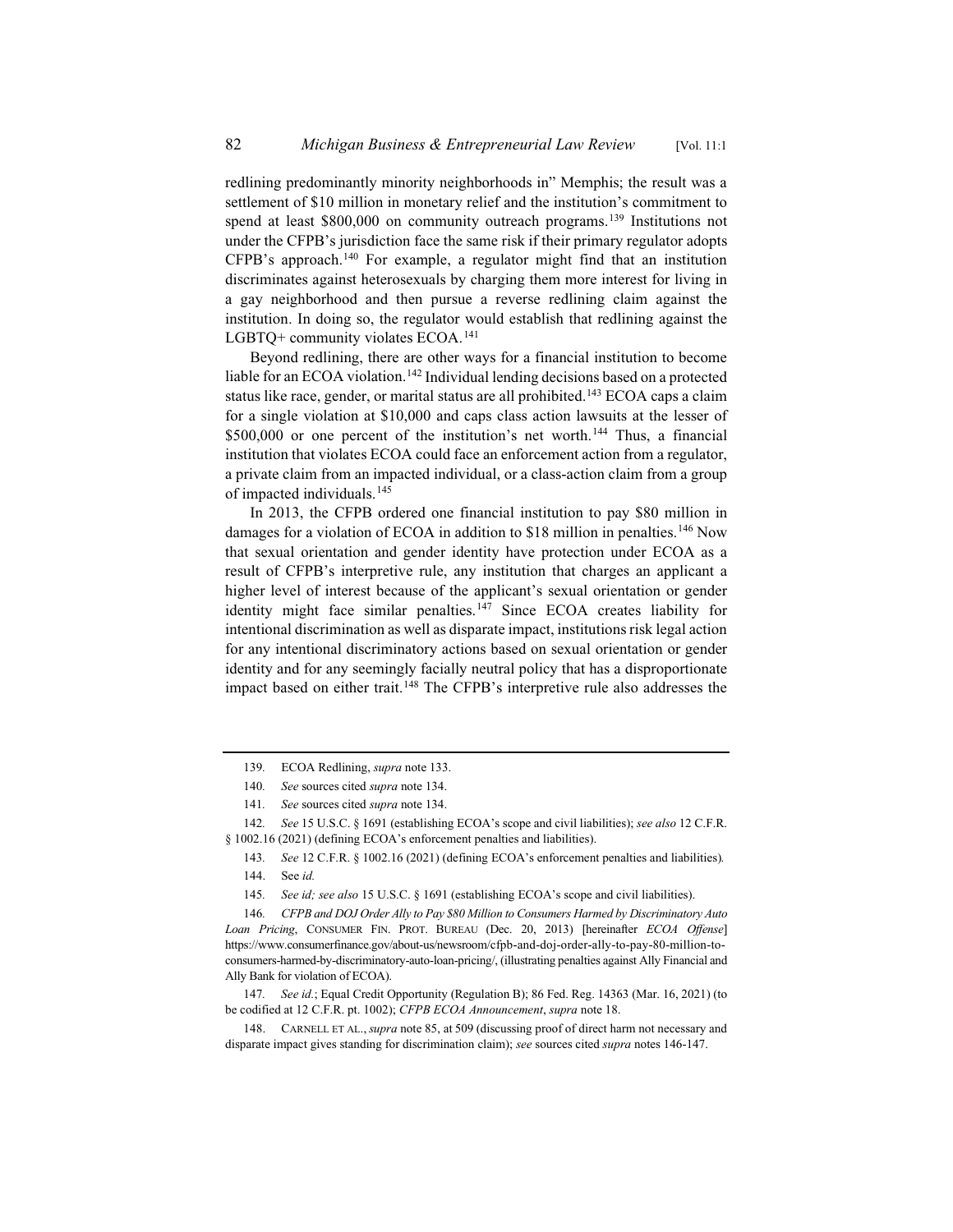type of discrimination that Ms. Rosa, DeWolf, and Watts experienced: according to the CFPB, these actions now violate ECOA.<sup>149</sup>

Under the Biden Administration, the CFPB may choose to build on its current informal interpretive rule with additional interpretive or formal rules.<sup>150</sup> One possibility could be the required rulemaking under section 1071 of Dodd-Frank, which deals with small-business lending data.<sup>151</sup> Should sexual orientation and gender identity become data points that must be reported in accordance with section 1071, financial institutions can be held liable under the ECOA interpretive rule if that data suggests discrimination based on either status that impacts LGBTQ+ small businesses. Other sources of data, including those collected under HMDA, may also inform enforcement actions under the new interpretive rule. <sup>152</sup>

## C. *The Home Mortgage Disclosure Act (HMDA)*

HMDA requires most lenders to collect, maintain, and report data about their mortgage lending.<sup>153</sup> The HMDA datasets serve as a vital source of information to federal regulators and the general public, enabling them to identify potential discrimination.<sup>154</sup> The current HMDA datasets consist of forty-eight data points (including loan type, amount, property address, and applicant's race, ethnicity, and sex) that include certain protected statuses.<sup>155</sup> During Cordray's leadership, the CFPB designated new mandatory HMDA data points (total points and fees, loan term, loan originator ID, property value, and credit score), some of which are mandated by Dodd-Frank and others designated through CFPB's discretionary power.<sup>156</sup> However, just before the requirement went into effect in 2018, the Republican-controlled Congress enacted regulatory relief that exempted eighty-five percent of banks from reporting the HMDA data points mandated by Dodd-Frank.<sup>157</sup> Under Acting Director Mulvaney, the circumvention was expanded when the CFPB adopted "an interpretive and

<sup>149</sup>*. See CFPB ECOA Announcement*, *supra* note 18.

<sup>150</sup>*. See infra* Part IV Section b.

<sup>151</sup>*. See Small Business Lending Data Collection Rulemaking*,CONSUMER FIN. PROT. BUREAU, https://www.consumerfinance.gov/1071-rule/ (last visited Apr. 10, 2020) (documenting purpose of CFPB's rulemaking for section 1071 of Dodd-Frank and rulemaking's status in the process).

<sup>152</sup>*. See infra* Part III Sections c, g.

<sup>153.</sup> Kennedy et al., *supra* note 109 at 1149 (explaining HMDA).

<sup>154</sup>*. Id.*; *see* McCoy, *supra* note 109 at 2581-82 (discussing HMDA data set importance and arbitrage of new data point regulation).

<sup>155.</sup> CONSUMER FIN. PROT. BUREAU, REPORTABLE HMDA DATA: A REGULATORY AND REPORTING OVERVIEW REFERENCE CHART, 3-5, 8, 11, 16 (2020) [hereinafter HMDA Data List] https:// files.consumerfinance.gov/f/documents/cfpb\_reportable-hmda-data\_regulatory-and-reporting-overviewreference-chart-2019.pdf (listing and defining current HMDA data points).

<sup>156. 80</sup> Fed. Reg. 66287 n. 501 (Oct. 28, 2015) (listing Dodd-Frank mandated HMDA data points); McCoy, *supra* note 109 at 2581-82

<sup>157</sup>*. Id.* at 2582.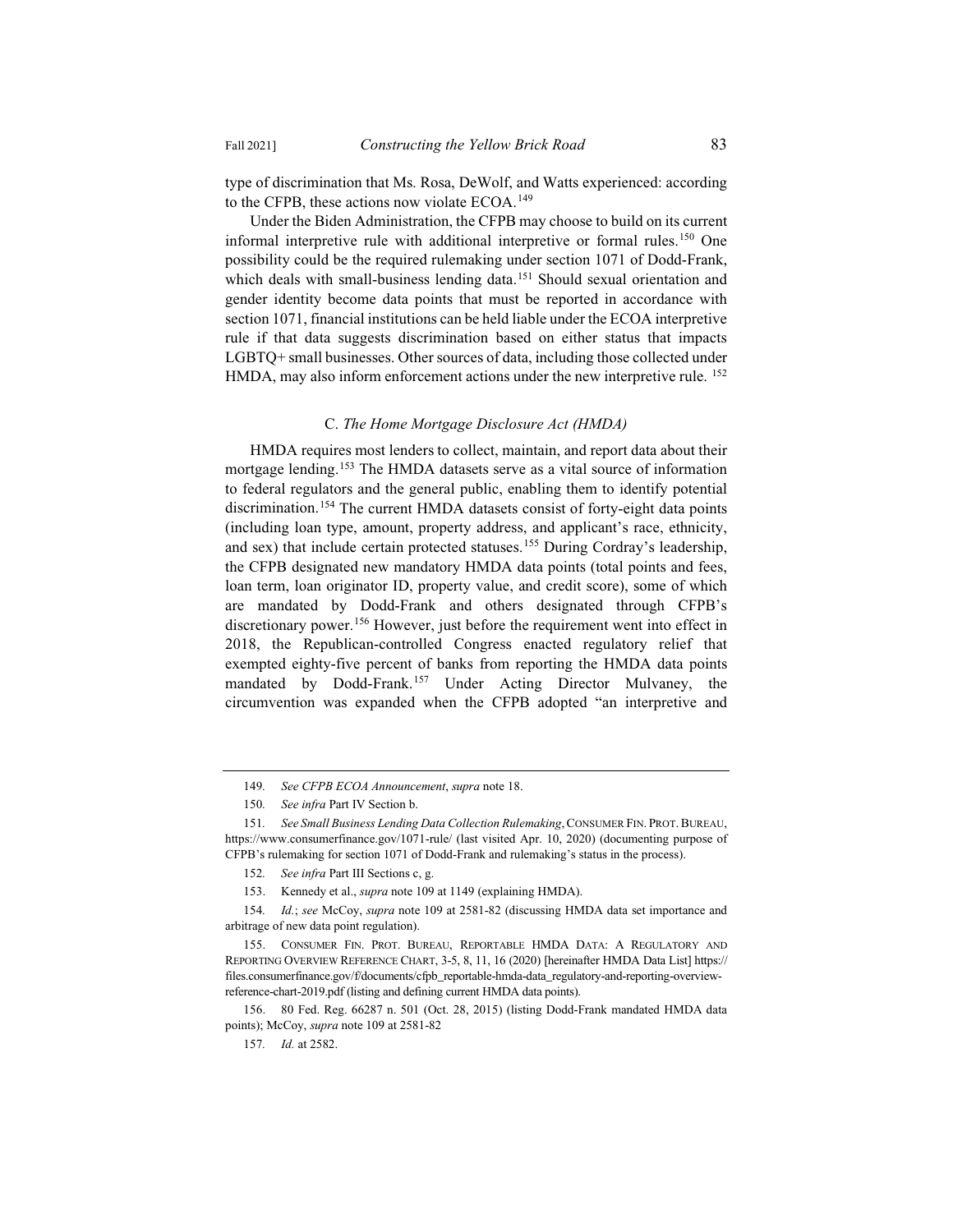procedural rule" that exempted most of the same institutions from reporting the new discretionary data points.<sup>158</sup>

Although HMDA data does not include sexual orientation or gender identity, there are three studies, two academic ones by Dillbary & Edwards and Sun & Gao, and one by the National Community Reinvestment Coalition (NCRC), that used HMDA data to identify indicators of potential discrimination against the LGBTQ+ community for mortgage loans.<sup>159</sup> Dillbary & Edwards found that compared to white heterosexual applicants, applications from "same-sex male coapplicants . . . are between 2.5 and 7.5 percentage points less likely to" be approved and that the denial rates were higher for minority and mixed-race couples, with additional variability based on the race of the primary applicant.<sup>160</sup> Female co-applicants appeared to be treated the same but replicated the same race-based issues as the findings for men.<sup>161</sup> Both the NCRC and Sun & Gao studies found that same-sex applicants were charged higher interest rates than heterosexual borrowers, and Sun & Gao found a specific range of 0.02-0.20 percent.<sup>162</sup> Additionally, the Sun & Gao study asserted that there are spillover effects that impact heterosexual couples residing in neighborhoods with a higher population of same-sex couples, an indicator of reverse redlining.163 Finally, the Sun & Gao study also developed a proposed method to infer sexual orientation for identifying discriminatory practices.<sup>164</sup> They proposed this method as an alternative to asking applicants to "out" themselves by disclosing their sexual orientation and gender identity.<sup>165</sup>

However, because sexual orientation and gender identity are not HMDA data points, the studies had to infer sexual orientation, all based on an initial assumption that same-sex applicants were  $LGBTQ+$  couples. <sup>166</sup> Their findings are sufficient for academic purposes and a legal claim about discrimination based on sex but may not be enough for a legal claim related to LGBTQ+ discrimination; the result of this is the chance of such claims being dismissed (Federal Rules of Civil Procedure 12(b)(6) and 56).<sup>167</sup> To have a concrete finding

- 161. Dillbary & Edwards, *supra* note 8 at 6.
- 162. Sun & Gao, *supra* note 8.
- 163. Sun & Gao, *supra* note 8; *see Redlining*, *supra* note 121.
- 164. Sun & Gao, *supra* note 8.
- 165*. Id.*; *see infra* Part V Section c.

166. HMDA Data List, *supra* note 155 (omitting sexual orientation and gender identity); Richardson & Kali, *supra* note 8 (stating no way to identify same-sex couples using HMDA data); Sun & Gao, *supra* note 8 (stating no requirement to disclose sexual orientation).

167*. See* FED. R. CIV. P. 12(b)(6), 56; Ashcroft v. Iqbal, 556 U.S. 662, 687 (2009) (finding complaint must plead sufficient facts to state a claim); Bell Atl. v. Twombly, 550 U.S. 544, 566 (2007) (finding claim must put forward enough factual information that is plausible discovery will reveal

<sup>158</sup>*. Id*.

<sup>159</sup>*. See* Dillbary & Edwards, *supra* note 8 at 4 (using HMDA data to identify trends of LGBTQ+ discrimination in lending); Sun & Gao, *supra* note 8; Richardson & Kali, *supra* note 8; Lederer & Lilien, *supra* note 8.

<sup>160.</sup> Dillbary & Edwards, *supra* note 8 at 5-6.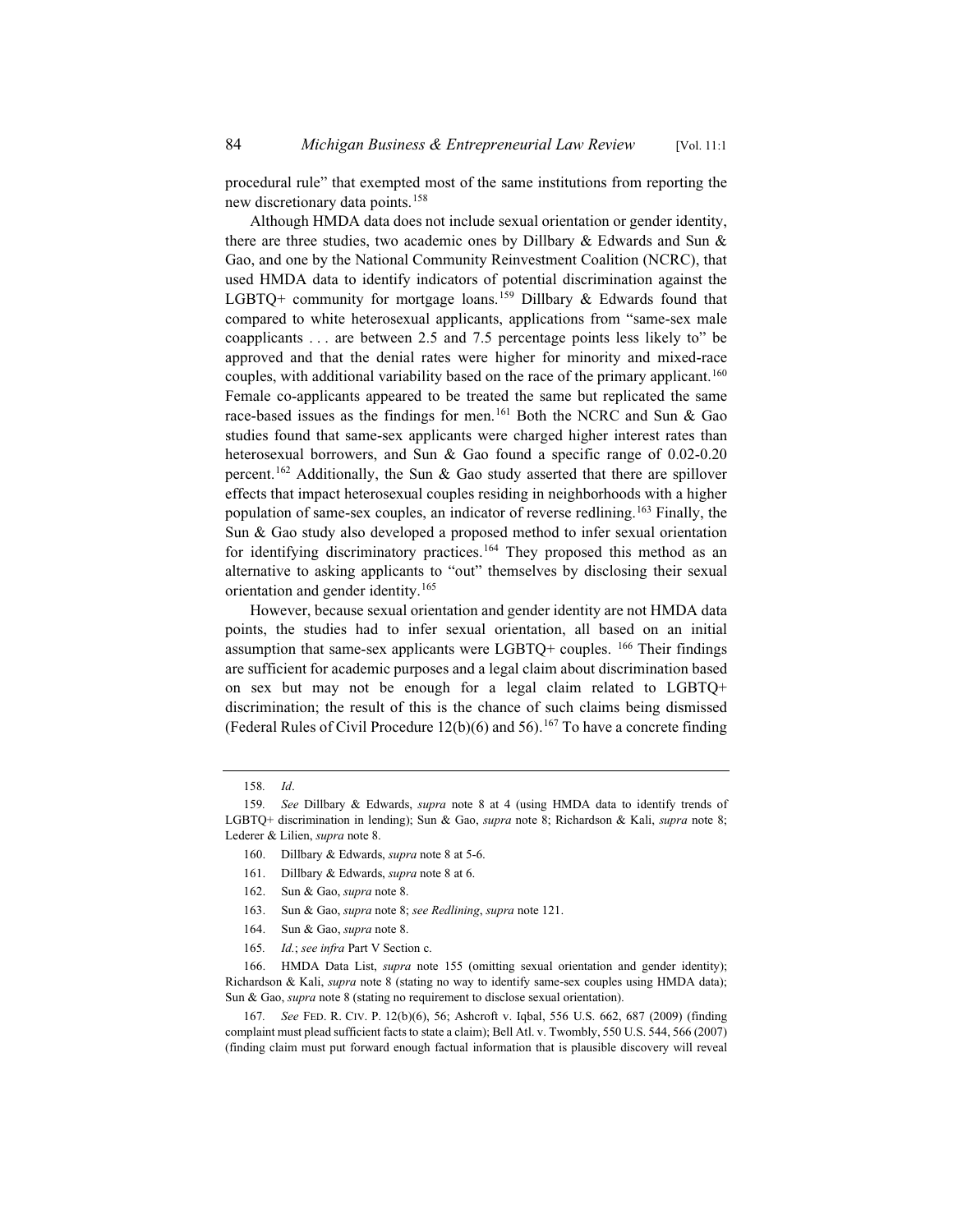requires data that reflects the actual sexual orientation and gender identity of the consumers.168

Under the Biden Administration, it is possible that sexual orientation and gender identity could become HMDA data points in a future update.<sup>169</sup> If this happens, it is probable that, like race and gender, consumers will not have to disclose their sexual orientation and gender identity as mandatory data points, but institutions will have to report any data that is voluntarily disclosed.<sup>170</sup> Should an institution be found to have falsified these data points, the institution would also be subject to penalties.<sup>171</sup> Additionally, intentional manipulation of HMDA data could result in penalties under ECOA.172 If it is possible to correct the manipulated HMDA data, the result could reveal discriminatory lending practices that violate ECOA.173 Should the data correction reveal an ECOA violation, the institution could face enforcement action from the CFPB, the institution's primary regulator, or individual claims from applicants because ECOA allows private claims, or a combination of claims.174

To provide an example of the potential consequence of HMDA violations, in the summer of 2019, CFPB took enforcement action against a lender, Freedom Mortgage Corporation, one of the ten largest HMDA reporters.<sup>175</sup> For the years between 2014-2017, the lender inaccurately reported HMDA data in addition to falsifying HMDA data when applicants chose not to disclose their race or ethnicity.176 While the action did not go to trial because the lender decided to settle the case, it had to work to improve its compliance program and pay a civil penalty of \$1.75 million for the reporting inaccuracies.<sup>177</sup>

169*. See infra* notes 272-278 and accompanying text.

170*. See* HMDA Data List, *supra* note 155, at 11-17 (demonstrating applicants not required to disclose race or gender and providing guidance to financial institutions on reporting race and gender based on if the applicant did or did not disclose).

171*. See Consumer Financial Protection Bureau Settles with Freedom Mortgage Corporation*, CONSUMER FIN. PROT. BUREAU (June 05, 2019) [hereinafter HDMA Offense], https:// www.consumerfinance.gov/about-us/newsroom/bureau-settles-freedom-mortgage-corporation/.

172*. See* Equal Credit Opportunity Act (ECOA), 15 U.S.C. § 1691; Kennedy et al., *supra* note 109, at 1148 (providing ECOA's purpose); CARNELL ET AL., *supra* note 85, at 509 (discussing proof of direct harm not necessary and disparate impact gives standing for discrimination claim).

- 173. 15 U.S.C. § 1691(e); *see also* 12 C.F.R. § 1002.16 (2021).
- 174. 15 U.S.C. § 1691(e); 12 C.F.R. § 1002.16 (2021)*.*
- 175*. See* HDMA Offense, *supra* note 171.
- 176*. Id.*
- 177*. Id.*

evidence); Richardson & Kali, *supra* note 8 (providing the study's methodology); Dillbary & Edwards, *supra* note 8 at 4–5 (discussing how HMDA allowed analysis based on perceived LGBQ+ couples); Sun & Gao, *supra* note 8, at 9295 (overestimating by assuming all same-sex applicants are LGBTQ+).

<sup>168</sup>*. See* sources cited *supra* note 167.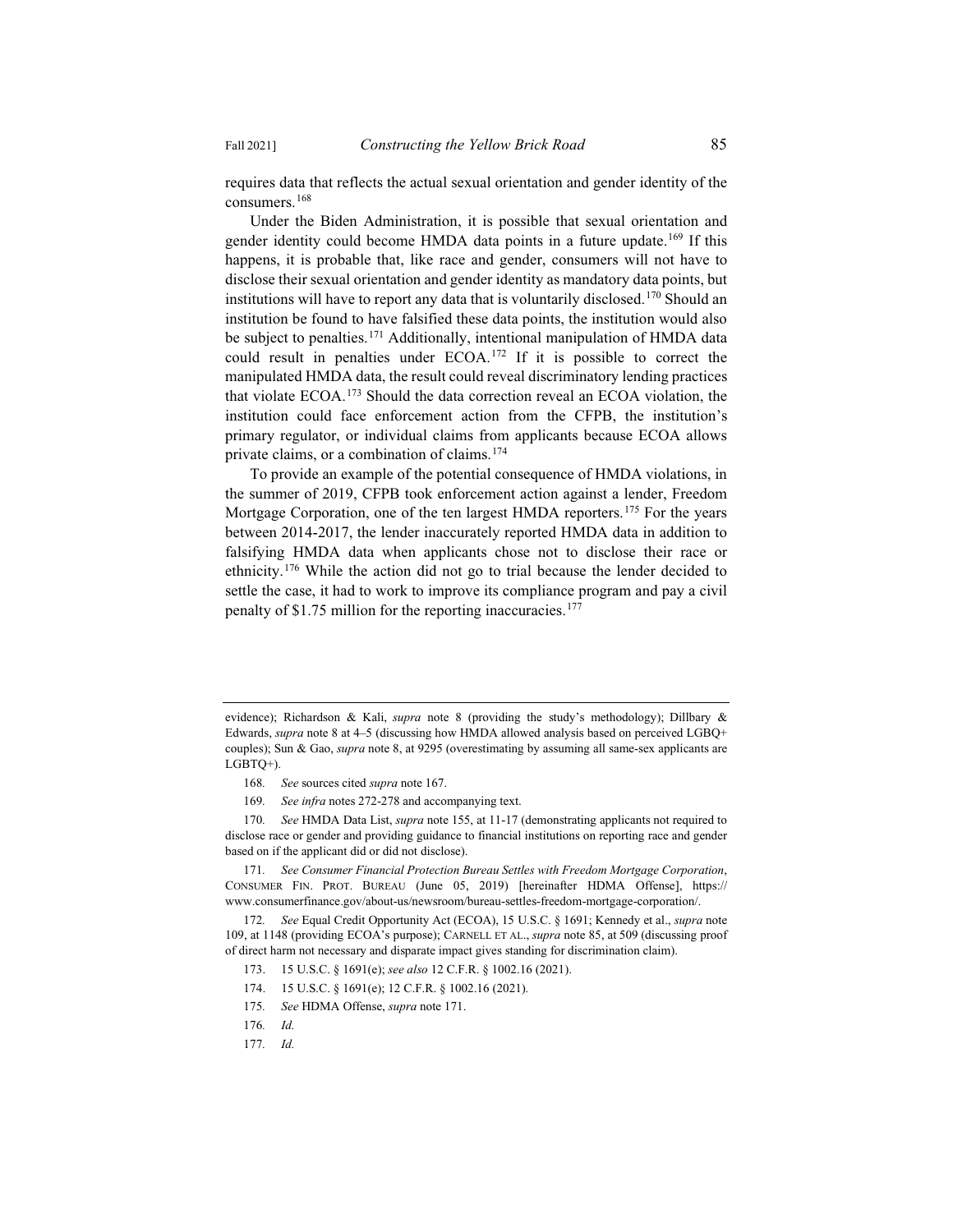#### D. *The Fair Housing Act (FHA)*

The FHA prohibits taking actions based on race, color, national origin, religion, sex, familial status, or handicap status for various mortgage financing and insurance-related activities, including terms, conditions, valuation, and certain underlying factors and data points.<sup>178</sup> This prohibition also covers the loan purchasing activities of financial institutions.<sup>179</sup> The Department of Housing and Urban Development (HUD), not CFPB, enforces the FHA.<sup>180</sup> However, because there is an overlap between the FHA and the statutes under CFPB's jurisdiction, discriminatory actions related to mortgage financing could result in enforcement actions from one or both agencies, either individually or by joint action.<sup>181</sup>

The LGBTQ+ community already has some protections under the FHA via HUD's 2012 Equal Access Rule, a formal rule adopted through the notice and comment process.182 The rule prohibits discrimination against members of the community in access to any HUD program, like the FHA's mortgage insurance programs.183 After *Bostock*, HUD issued a policy memo, the equivalent of an informal interpretive rule, to implement the guidance in Executive Order 13,988.184 Acting Assistant Secretary Worden for HUD's Office of Fair Housing and Equal Opportunity (FHEO) stated that the scope of the Equal Access Rule was too narrow to properly comply with the guidance in EO 13,988.<sup>185</sup> Next, the memo stated that FHEO would accept all complaints of discrimination based on sexual orientation or gender identity within its jurisdiction.<sup>186</sup> Finally, the memo outlined other FHEO policy changes related to activities that intersect with the FHA's prohibition on sex discrimination, investigations of complaints with multiple protected statuses, and the impact on agreements with state or local agencies and non-government entities that work with HUD.<sup>187</sup> Thus, it is possible that HUD will take additional steps to implement EO 13,988, clarify FHEO's

<sup>178.</sup> Fair Housing Act (FHA), 42 U.S.C. §§ 3601-31.

<sup>179.</sup> *Id.*

<sup>180</sup>*. Id.* at § 3608.

<sup>181</sup>*. See* 15 U.S.C. § 1691(e); 12 C.F.R. § 1002.16 (2021); *see supra* notes 133-149 and accompanying text; Kennedy et al., *supra* note 109, at 1148 (providing ECOA's purpose).

<sup>182</sup>*. See* Equal Access to Housing in HUD Programs Regardless of Sexual Orientation or Gender Identity, 77 Fed. Reg. 5662, 5662 (Feb. 03, 2012) [hereinafter 2012 Equal Access Rule] (codified at 24 C.F.R. pts. 5, 200, 203, 236, 400, 570, 574, 882, 891, 892) (summarizing Equal Access Rule's purpose was to prevent discrimination against LGBTQ+ consumers in access to HUD programs).

<sup>183.</sup> *Id.*

<sup>184</sup>*. See* EO 13,988, *supra* note 15; Memorandum from Jeanine M. Worden, Acting Assistant Sec'y for Fair Hous. & Equal Opportunity, U.S. Dep't of Hous. and Urb. Dev., to Off. Of Fair Hous. & Equal Opportunity; Fair. Hous. Assist. Prog. Agencies; U.S. Dep't Hous. and Urb. Dev., Fair Hous. Initiatives Program Grantees (Feb. 11, 2021) [hereinafter HUD Memo], https://www.hud.gov/sites /dfiles/FHEO/documents/WordenMemoEO13988FHActImplementation.pdf; s*ee infra* Part IV Section b.

<sup>185.</sup> HUD Memo, *supra* note 184, at 2.

<sup>186</sup>*. Id.* at 2.

<sup>187</sup>*. Id.* at 2-3.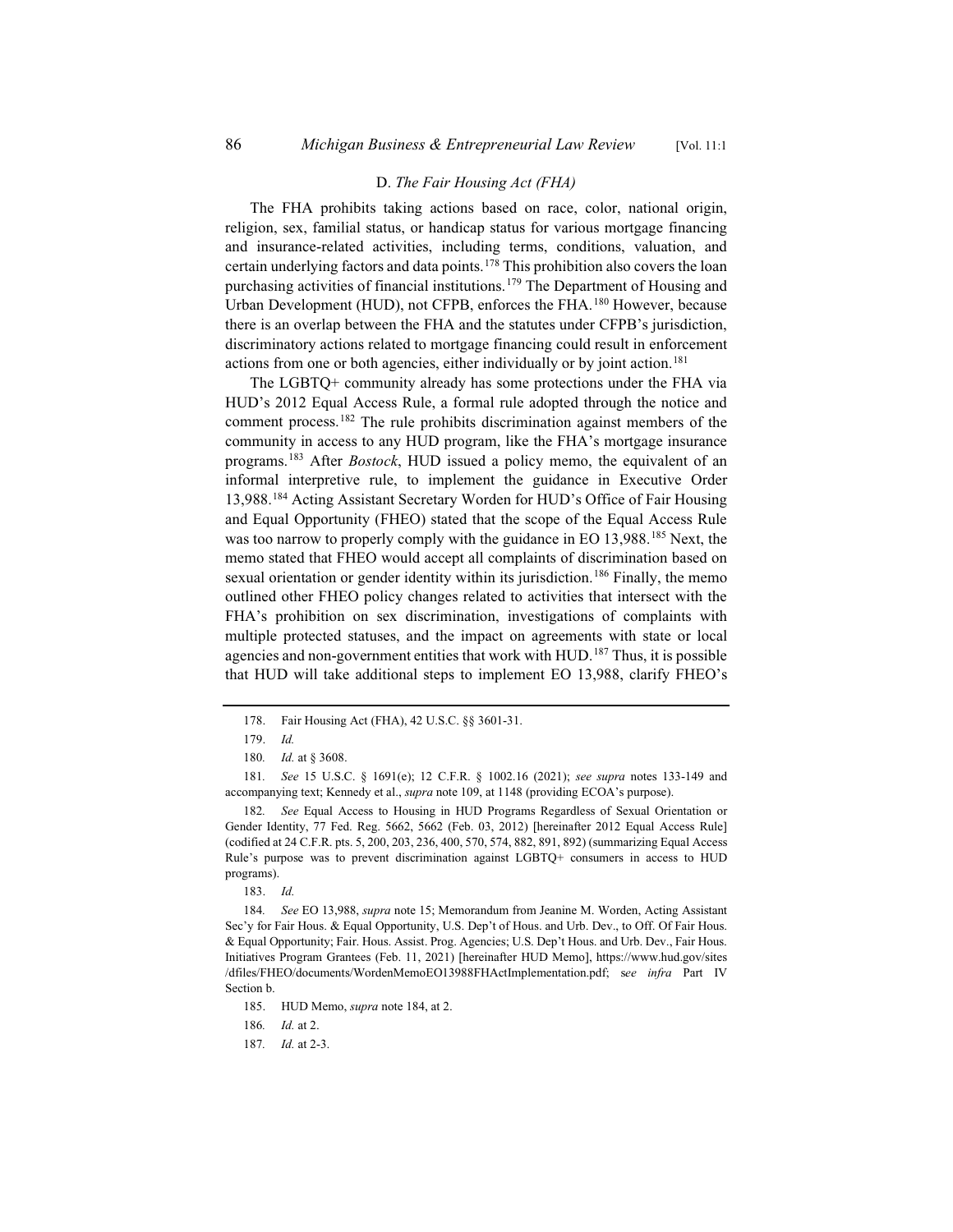policy memo, or take joint action with CFPB if there is a statute that requires inter-agency collaboration to promulgate a rule.

## E. *The Fair Credit Reporting Act (FCRA)*

The FCRA establishes requirements and governs the behavior of consumer reporting agencies (CRAs), entities that use credit reports, and entities that furnish information (furnisher(s)) to the CRAs.<sup>188</sup> Access to credit reports is restricted to individuals who have a specific need for the information, and if the user of credit information takes an adverse action based on information in a credit report, the user must notify the consumer and provide a copy of the report.<sup>189</sup> The adverse action requirement is universal and applies to actions relating to existing credit relationships as well as new credit applications.<sup>190</sup>

The FCRA also entitles consumers to obtain a free copy of their credit report once a year from each of the three nationwide credit bureaus.<sup>191</sup> Should a consumer discover incorrect information in their report, the reporting agency is obligated to make reasonable efforts to work with the consumer to remediate the situation and notate that the item is in dispute on the credit report until the issue is resolved.<sup>192</sup> However, what constitutes a reasonable effort is not defined.<sup>193</sup> Usually, remediation of incorrect information involves interacting with the information's furnisher since the FCRA legally requires a furnisher to provide accurate information to CRAs.<sup>194</sup> When a consumer contacts a furnisher about incorrect data, the furnisher must conduct a reasonable investigation and, if the information is incorrect, correct the issue with the appropriate CRAs.<sup>195</sup> However, like the requirement for CRAs, what is a "reasonable investigation" is not defined.196

Outside of correcting the information, there are few remedies for FCRA violations.197 There is no private right of action if a user of credit information takes an adverse action and does not give the consumer a copy of the credit report.198 Additionally, consumers cannot make a private claim against furnishers

<sup>188.</sup> Fair Credit Reporting Act, 15 U.S.C. § 1681.

<sup>189</sup>*. Id.* at §§ 1681b, m(a).

<sup>190</sup>*. See Safeco Ins. Co. of America v. Burr*, 551 U.S. 47, 60-63 (2007) (holding adverse actions can happen with initial applications for credit).

<sup>191</sup>*. See* sources cited *supra* note 109.

<sup>192. 15</sup> U.S.C. § 1681c(f); CARNELL ET AL., *supra* note 85, at 521-22 (discussing CRA obligations for disputes to items on a consumer's credit report).

<sup>193</sup>*. See* sources cited *supra* note 192.

<sup>194</sup>*. See id.* § 1681s-2(a).

<sup>195. 15</sup> C.F.R. § 1022.43.

<sup>196.</sup> *Id.*

<sup>197</sup>*. See* CARNELL ET AL., *supra* note 85, at 528 (discussing remedies for FCRA violations).

<sup>198</sup>*. See* 15 U.S.C. § 1681m(h).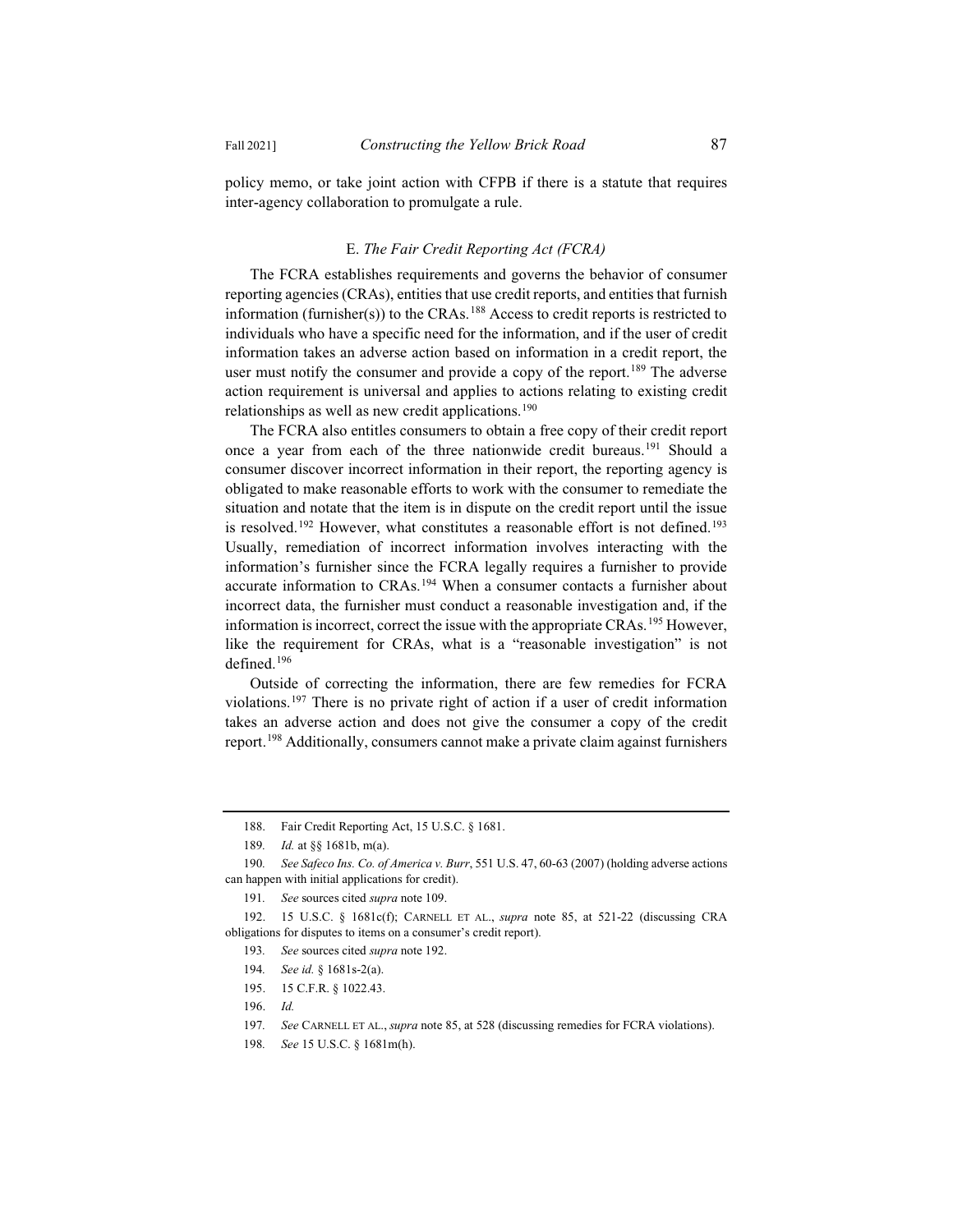under federal or state law.<sup>199</sup> Some provisions of the FCRA can be enforced via civil action, usually when there is a willful or negligent violation, and consumers may be eligible to recover damages with a cap and reasonable attorney's fees and costs.200 However, some courts allow plaintiffs to circumvent the caps via damages for emotional harm or distress.<sup>201</sup>

While FCRA's purpose is not about combating discriminatory lending practices, if the CFPB required the collection of sexual orientation and gender identity data, it is possible that the credit reporting agencies could start collecting and reporting the data as well. Should the CRAs report these new data points, the FCRA could serve as another source of data for identifying discriminatory practices against the LGBTQ+ community. Additionally, if furnishers and CRAs begin to collect and report sexual orientation and gender identity, there could be liability related to adverse actions for willful or negligent disclosure of the data.<sup>202</sup> With regard to transgender individuals specifically, there can be issues if the credit report reflects the individual's birth gender or deadname.<sup>203</sup> Because credit reports are commonly pulled for any application for credit, and sometimes for housing applications, the conspicuous discrepancy related to gender information and deadname could easily facilitate an act of discrimination that could ultimately be remedied under the FCRA and ECOA.<sup>204</sup>

## F. *The Fair Debt Collection Practices Act (FDCPA)*

Enacted in 1977, the FDCPA provides protection to consumers by creating certain standards of conduct for debt collectors.<sup>205</sup> Debt collectors are defined as any individual who collects debt on behalf of another party, so the FDCPA does not apply to a financial institution with its own internal debt collection group.<sup>206</sup> These protections include a prohibition on making false representations; harassing the consumer at work, in public, and at unreasonable hours; using obscene language; and using or threatening violence. $207$ 

In addition to enforcement by a federal regulator, consumers have a private right of action for a violation of the FDCPA that can provide damages representing the actual monetary loss that resulted from the harmful act and

<sup>199</sup>*. See Purcell v. Bank of America*, 659 F.3d 622, 625-26 (7th Cir. 2011) (holding that the FCRA preempts state law claims based on reporting information to consumer reporting agencies); *accord Macpherson v. JPMorgan Chase Bank*, 665 F.3d 45, 48 (2d Cir. 2011).

<sup>200. 15</sup> U.S.C. §§ 1681n, o.

<sup>201.</sup> CARNELL ET AL., *supra* note 85, at 528 (discussing remedies for FCRA violations).

<sup>202.</sup> *See id.*

<sup>203</sup>*. See* sources cited *supra* notes 104, 107; *see also* Clements Deadnaming, *supra* note 105.

<sup>204</sup>*. See* sources cited *supra* note 203; *see also* sources cited *supra* notes 131-152 and accompanying text.

<sup>205</sup>*. See* Fair Debt Collection Practices Act, 15 U.S.C. § 1692.

<sup>206</sup>*. See id.* § 1692a.

<sup>207</sup>*. Id.* §§ 1692c-e.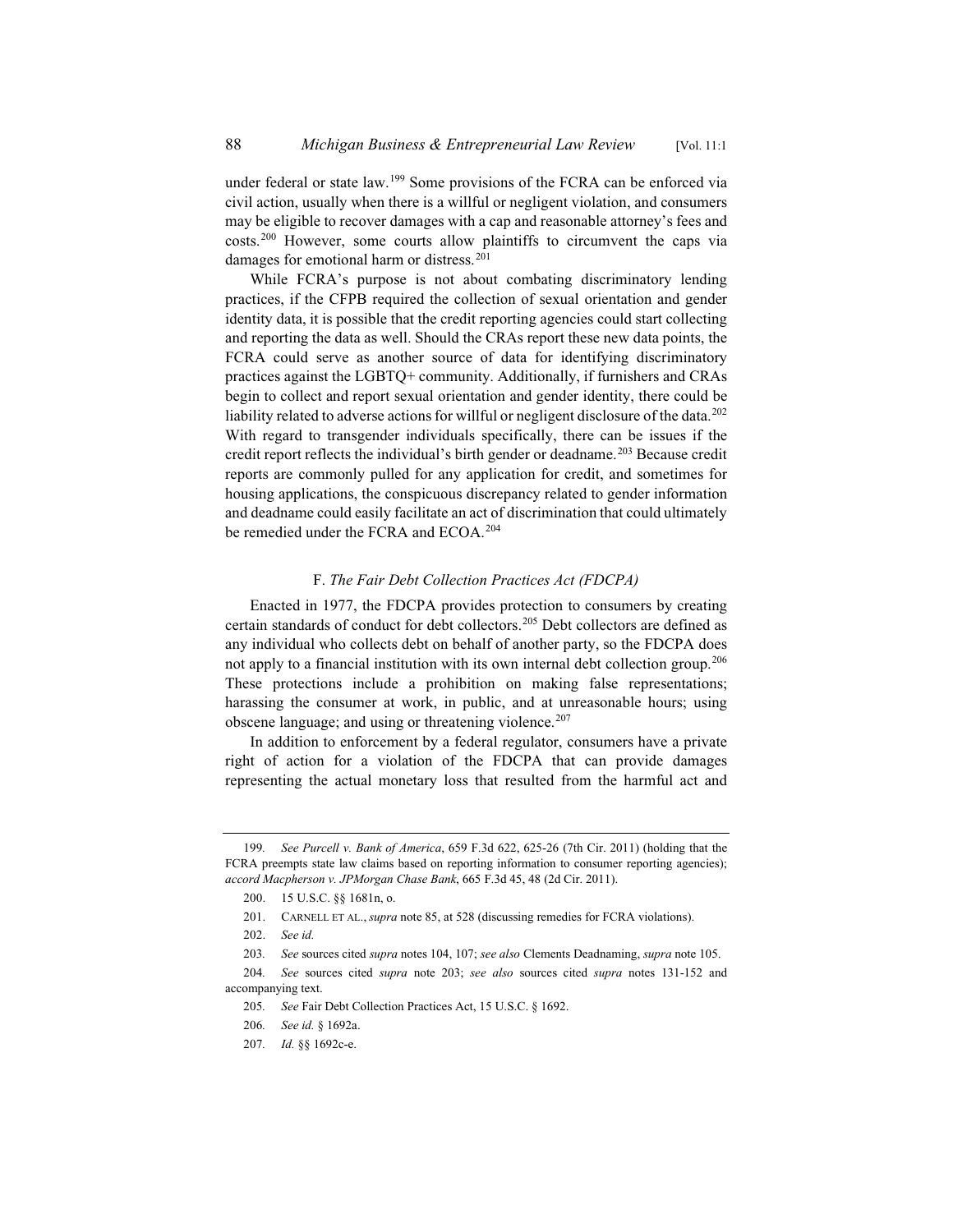reasonable attorney's fees.<sup>208</sup> The FDCPA allows for extra damages for individual and class action claims based on the frequency and nature of noncompliance and if the actions were intentional.<sup>209</sup> Finally, FDCPA violations are also unfair or deceptive acts or practices under UDAP and UDAAP (which will be discussed shortly), creating the risk of individual or joint enforcement from the FTC and CFPB.210

While the FDCPA language does not explicitly mention protected status, it is possible for actions based on protected status to trigger a violation of the FDCPA.211 Hate language against the LGBTQ+ community while attempting to collect the debt could qualify as obscene language.<sup>212</sup> Additionally, should the debt collector know that the individual is not out, threats of outing or confronting the individual in public while referencing their sexual orientation or gender identity would qualify as harassment.<sup>213</sup> Finally, a court may consider actions that are based on a protected status as aggravating factors for awarding additional damages.<sup>214</sup>

## G. *Unfair, Deceptive Acts and Practices (UDAP) and Unfair, Deceptive or Abusive Acts and Practices (UDAAP)*

CFPB has primary authority in defining and regulating UDAAP.215 UDAAP grew out of the original term "Unfair or Deceptive Acts and Practices" (UDAP), introduced by the Wheeler-Lee Act of 1938 that modified the Federal Trade Commission Act (FTC Act) of 1914.<sup>216</sup> After the 2007 financial crisis, Section 1031 of Dodd-Frank added the term "abusive" to create UDAAP and delegated authority to CFPB.<sup>217</sup>

## i. UDAP

The FTC still has responsibility for UDAP, and the FTC's guidance on the definitions of unfair and deceptive and the associated case law also applies to UDAAP.<sup>218</sup> The unfairness standard originates from Section 5 of the FTC Act (enacted as Section 45), but additional guidance comes from *In the Matter of Int'l*

<sup>208</sup>*. Id.* § 1692k.

<sup>209.</sup> *Id.*

<sup>210.</sup> CARNELL ET AL., *supra* note 85 at 547 (stating FDCPA violations are also unfair or deceptive); s*ee infra* Part III Section g.

<sup>211</sup>*. See* 15 U.S.C. §§ 1692d-e.

<sup>212</sup>*. See id.* § 1692d(2).

<sup>213</sup>*. See id.* § 1692d.

<sup>214</sup>*. See id.* § 1692k.

<sup>215</sup>*. See generally,* CARNELL ET AL., *supra* note 85 at 551-52 (providing background on UDAP and UDAAP).

<sup>216</sup>*. Id.*; 15 U.S.C. § 1692.

<sup>217</sup>*. See* sources cited *supra* notes 215-216.

<sup>218</sup>*. See* sources cited *supra* notes 215-216.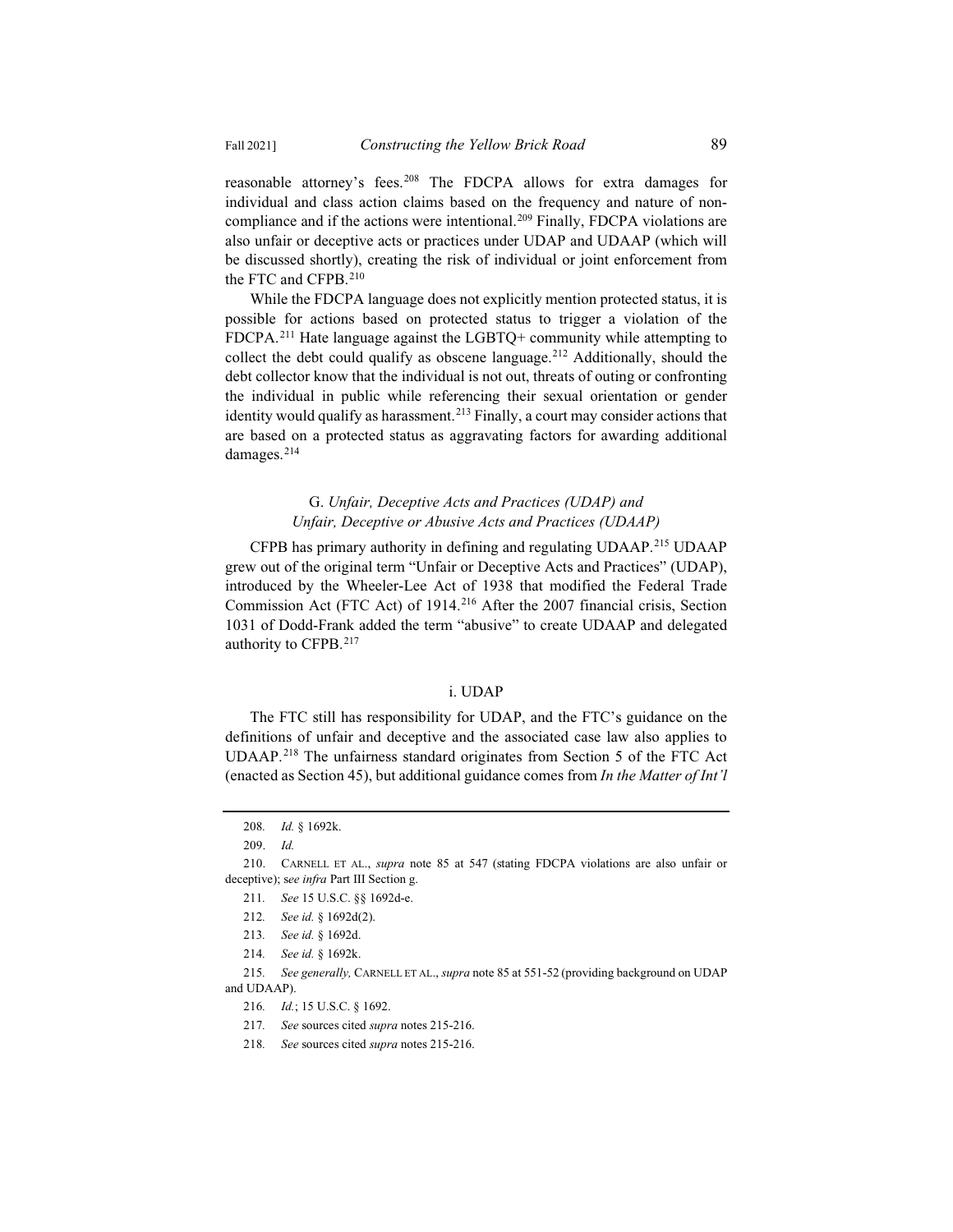Harvester Co.<sup>219</sup> The unfairness standard is a three-pronged test that consists of the following: (1) an act or practice causes or is likely to cause substantial injury, (2) consumers cannot reasonably avoid the injury, and (3) the injury is not outweighed by countervailing benefits to consumers or to competition.<sup>220</sup> One example of such a violation would be an app store refusing to provide a refund after a child is able to use their parent's phone to go on an accidental shopping spree because a password was not required after an initial purchase.<sup>221</sup>

The deception standard comes from Section 5 of the FTC Act, the administrative decision in *Cliffdale Associates, Inc*. <sup>222</sup> and a policy statement from the FTC that appended *Cliffdale.*<sup>223</sup> The deception standard is a threepronged test requiring: (1) a representation, omission, or practice, express or implied (including partial omissions), that is likely to mislead; (2) a targeted consumer acting in a reasonable manner for the circumstances, and (3) the action in question must be material, *i.e.*, likely to influence the consumer's choice.<sup>224</sup> Under *Cliffdale*, the second prong creates liability for *any* reasonable response to the facts.<sup>225</sup>

Most of the FTC deception case law revolves around issues like hidden fees, required information being dispersed across documents making it difficult for a consumer to compile and understand, and misrepresentations or false assertations about the product or service.<sup>226</sup> However, deception can also relate to data collection and usage. For example, the FTC brought an action against a mobile phone app developer who created a seemingly harmless flashlight program that accessed data on the user's phone without their knowledge or permission and sent information back to the developer. $227$ 

There have been many enforcement actions against financial service providers for things like hidden fees, lack of notice on transaction restrictions, and distribution of consumer financial transaction data.<sup>228</sup> For example, in 2018,

224. *Cliffdale Assocs.*, 103 F.T.C. at 165 (1984).

225. *Id.*

<sup>219. 15</sup> U.S.C. § 45(a); *In re Int'l Harvester Co*., 104 F.T.C. 949 (1984).

<sup>220</sup>*. See* sources cited *supra* note 219; 15 U.S.C. § 45(n) (stating standard of proof).

<sup>221.</sup> *FTC v. Amazon.com, Inc.*, No. C14-1038-JCC, 2016 WL 10654030, at \*8-12 (W.D. Wash. July 22, 2016) (finding not refunding unauthorized app store charges by children and not placing proper precautions to prevent such charges a violation of unfairness standard).

<sup>222.</sup> *Cliffdale Assocs.*, 103 F.T.C. 110, 164-65 (1984).

<sup>223.</sup> Robert Freer, Commissioner, FTC, Address before the Proprietary Association: the Wheeler-Lea Act (May 17, 1938) (creating UDAP authority by amending section 5 of FTC Act); *see*  15 U.S.C. § 45(a); *Cliffdale Assocs.*, 103 F.T.C. 110at (finding liability for disseminating deceptive advertisements).

<sup>226</sup>*. See e.g., F.T.C. v. AMG Servs., Inc.*, 29 F.Supp.3d 1338 (D. Nev. 2014) (charging multiple finance fees when advertised only one fee); *see also, e.g.,* Goldenshores Technologies, LLC., C-4446 (FTC 2014) (decision and order) (finding flashlight app accessed and shared data from user's device to vendor without any notice or consent was deceptive).

<sup>227.</sup> Goldenshores Technologies, LLC., C-4446 (FTC 2014) (decision and order).

<sup>228</sup>*. See id.*; *see* Paypal, Inc., C-4651 (FTC 2018) (complaint) (finding Venmo's act of delaying required verifications of transactions until user requested funds be sent to their bank account resulting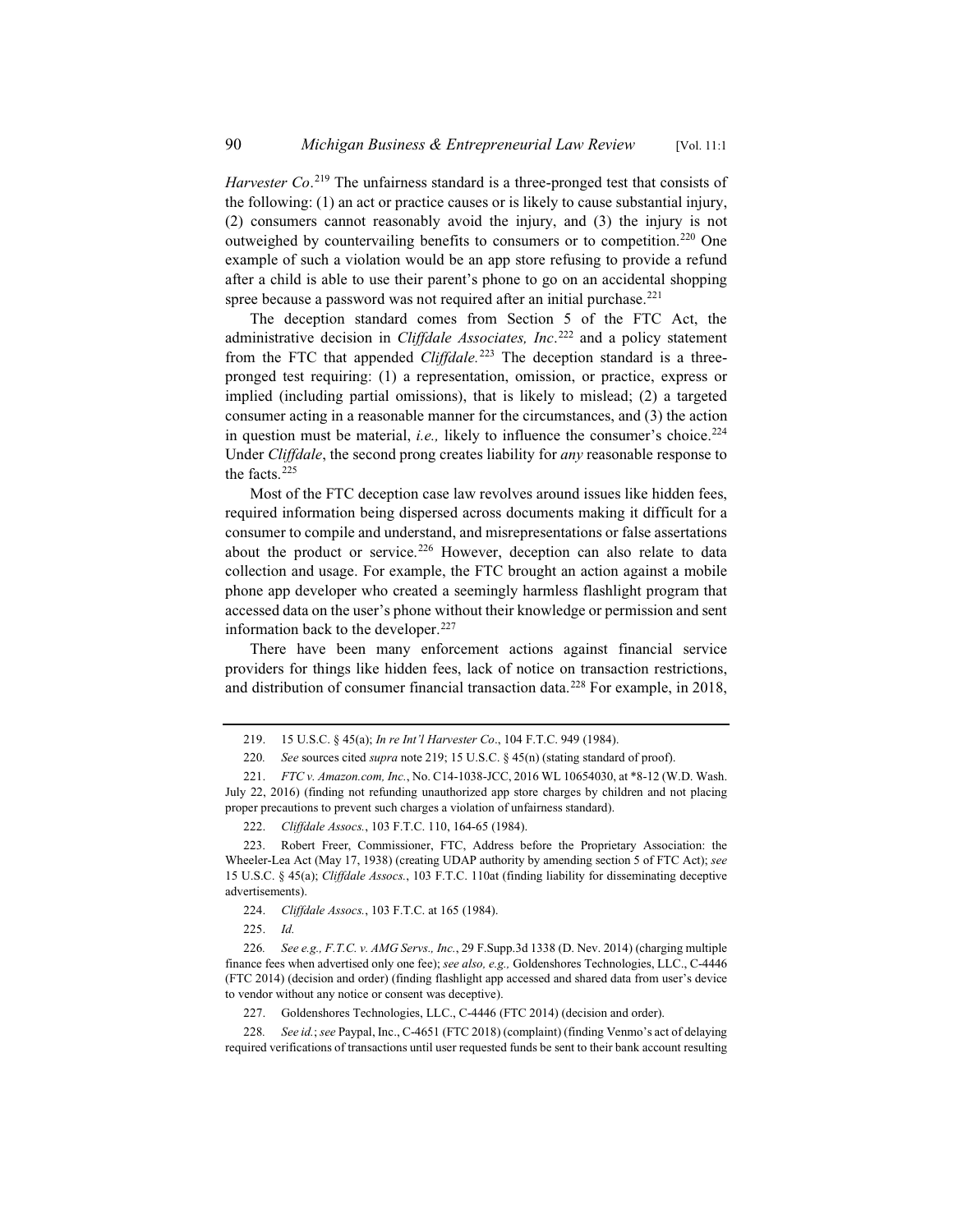the FTC and CFPB took action against PayPal for the actions of its subsidiary company, Venmo.229 The first issue was that Venmo did not conduct the required verifications for transactions between users until a user requested that the funds be transferred to their bank, which resulted in reversals of transactions that the consumer thought were completed.<sup>230</sup> In other words, the consumer was deceived into thinking that they had the funds in their Venmo account.231 The second issue involved transaction history privacy.<sup>232</sup> Every Venmo transaction has a privacy option: public, visible to friends, or private and only visible to the two users.233 However, Venmo did not notify users that both parties needed to take action to make a transaction private; a user's action only impacted their friends, and friends of a user who did not mark the transaction as private could still see it.<sup>234</sup>

Recently, the FTC issued informal guidance indicating that the actions of AIs that result in discrimination based on race are illegal UDAP actions, supporting a line of legal argument that some consumer advocates have started to make.<sup>235</sup> If an AI's actions against one protected class can be discriminatory and illegal, it is possible that this line of reasoning could be extended to the LGBTQ+ community. $236$ 

Concrete protections under UDAP could create liability for financial institutions if they engaged in activities like advertising as LGBTQ+ friendly but charging those consumers more for financial services compared to other similarly

- 229. Paypal, Inc., C-4651 (FTC 2018) (complaint).
- 230*. Id.* at paras. 10-16.
- 231. *Id.*
- 232*. Id.* at paras. 17-34.
- 233. *Id.*
- 234. *Id.*

235*. See, e.g.,* Elisa Jillson, *Aiming for Truth, Fairness, and Equity in Your Company's Use of AI*, FTC (Apr. 19, 2021), https://www.ftc.gov/news-events/blogs/business-blog/2021/04/aimingtruth-fairness-equity-your-companys-use-ai; Ian Weiner, *FTC Declares Racially Biased Algorithms in Artificial Intelligence Unfair and Deceptive, Prohibited by Law*, LAW'S COMM. FOR C. R. UNDER L. (Apr. 20, 2021), https://lawyerscommittee.org/ftc-declares-racially-biased-algorithms-in-artificialintelligence-unfair-and-deceptive-prohibited-by-law/; STUDENT BORROWER PROTECTION CTR. (SBPC), DISCRIMINATION IS "UNFAIR" INTERPRETING UDA(A)P TO PROHIBIT DISCRIMINATION 4 (2021) [hereinafter "SBPC UDAP"], https://protectborrowers.org/wp-content/uploads/2021/04 /Discrimination\_is\_Unfair.pdf (asserting that an AI's actions that discriminate against a protected class qualifies as UDAP); Stephen Hayes & Kali Schellenberg, *Leveraging UDA(A)P in the Fight Against Discrimination*, SBPC (Apr. 22, 2021) https://protectborrowers.org/leveraging-udaap-in-thefight-against-discrimination/ (discussing SBPC Report on AI and UDAP); SBPC, EDUCATIONAL REDLINING, 15-19, (Feb. 2020) [hereinafter "*Upstart Report*"], https://protectborrowers.org/wpcontent/uploads/2020/02/Education-Redlining-Report.pdf (asserting discrimination in AI decisions for student loans).

236*. See* Jillison, *supra* note 235; s*ee SBPC UDAP*, *supra* note 235; *see* Hayes & Schellenberg, *supra* note 235; s*ee Upstart Report*, *supra* note 235.

in reversal of improper transactions and requiring both parties to designate a transaction as private while not notifying users of the requirement was deceptive).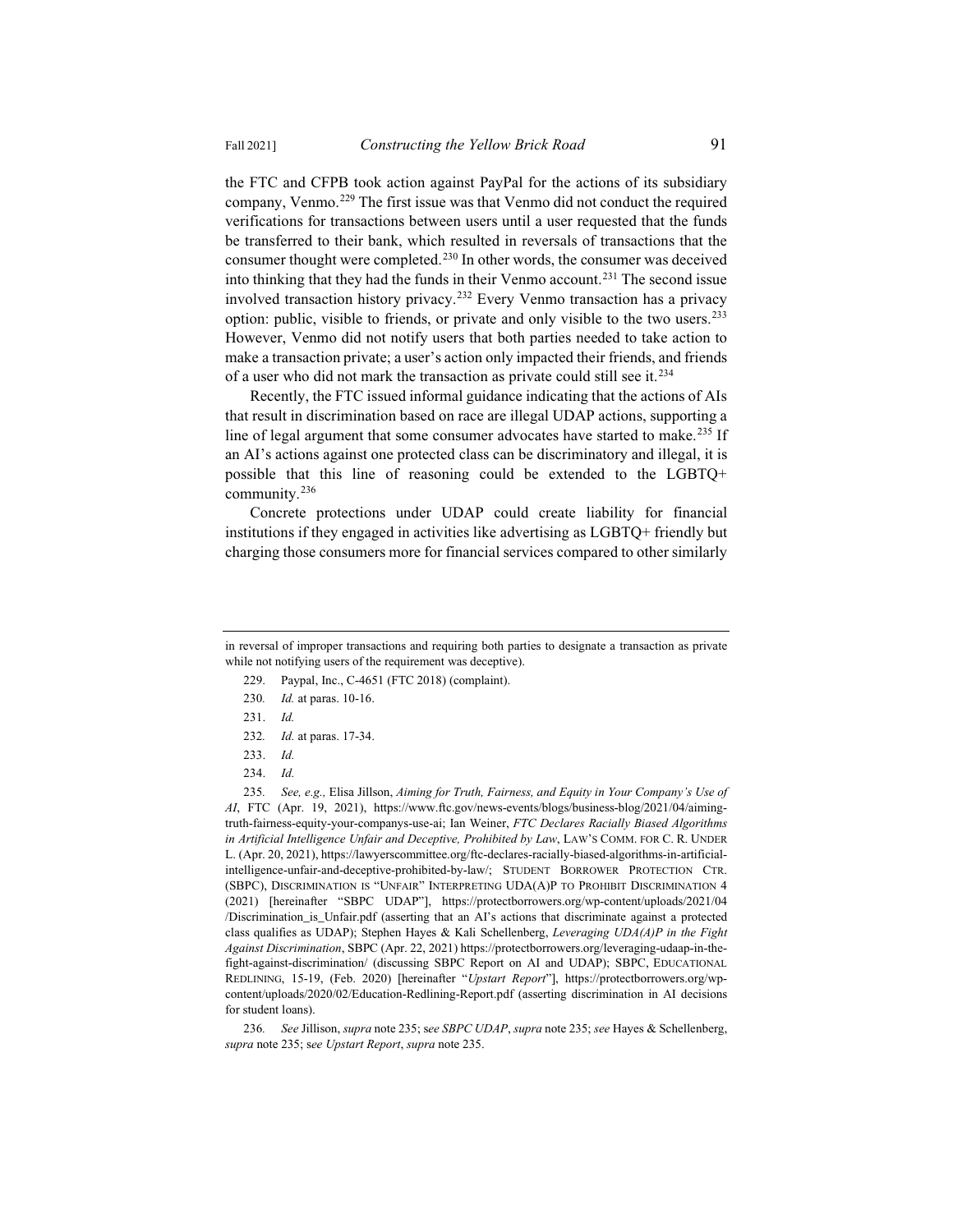situated heterosexual applicants.<sup>237</sup> This type of action would qualify as a violation of both the unfairness and deception standards and a violation of ECOA.238 Another possibility is accessing and or sharing consumer data without their consent, like the case about the flashlight app.<sup>239</sup> Sharing consumer data that discloses sexual orientation or gender identity with or without notice could result in a UDAP or UDAAP violation and enforcement action from the FTC, CFPB, or both.240

## ii. UDAAP

The FTC's guidance on the definitions of unfair and deceptive and the associated case law also apply to UDAAP under the CFPB.241 As to the abusiveness standard, CFPB has not created any regulations that further define "abusiveness."<sup>242</sup> The CFPB has recognized the challenge of creating a fully defined, exhaustive list of abusive acts or practices and recognized that if such a list were created, it could be easy to evade. $243$  As a result, the CFPB has provided guidance on what constitutes "abusiveness" on a case-by-case basis through its enforcement actions.244 Although the CFPB under Former Director Kraninger released guidance that attempted to define "abusiveness," the CFPB rescinded that guidance in 2021, under the leadership of Acting Director David Uejio, and announced a return to regulation by enforcement for UDAAP.<sup>245</sup>

One thing that is unclear from the policy change is whether the CFPB will return to the same decision process established under Cordray, or if Uejio, or a new director, will create new standards. The possibility of a new approach makes it hard to predict how discrimination based on sexual orientation or gender

<sup>237</sup>*. See F.T.C. v. AMG Servs., Inc.*, No. 2:12-CV-00536-GMN, 2015 WL 4073192, at \*1 (D. Nev. July 2, 2015); *see also* case cite *supra* note 227.

<sup>238</sup>*. See* 15 U.S.C. § 45; *see also supra* notes 122-149 and accompanying text.

<sup>239</sup>*. See* sources cited *supra* notes 227, 228.

<sup>240</sup>*. See* In the Matter of Paypal, Inc., C-4651 (FTC 2018) (complaint); *infra* notes 241-248 and accompanying text.

<sup>241</sup>*. See supra*, notes 215-240 and accompanying text

<sup>242.</sup> CARNELL ET AL., *supra* note 85, at 551-52 (providing background on UDAP and UDAAP and CFPB's original practice of regulation by enforcement for UDAAP).

<sup>243</sup>*. Id.*

<sup>244.</sup> *Id.*

<sup>245</sup>*. See* Consumer Fin. Prot. Bureau , Statement of Policy Regarding Prohibition on Abusive Acts or Practices 1, 15 (2020) [hereinafter CFPB Abusiveness Framework Announcement], https://files.consumerfinance.gov/f/documents/cfpb\_abusiveness-enforcementpolicy\_statement.pdf (providing CFPB's framework and standards for the definition of "abusiveness" under Kraninger and the reasoning for the definition); *Consumer Financial Protection Bureau Rescinds Abusiveness Policy Statement to Better Protect Consumers*, Consumer Fin. Prot. Bureau (Mar. 11, 2021), https://www.consumerfinance.gov/about-us /newsroom/consumer-financial-protection-bureau-rescinds-abusiveness-policy-statement-tobetter-protect-consumers/; s*ee CFPB ECOA Announcement, supra* note 18 (documenting Uejio's status as CFPB's Acting Director).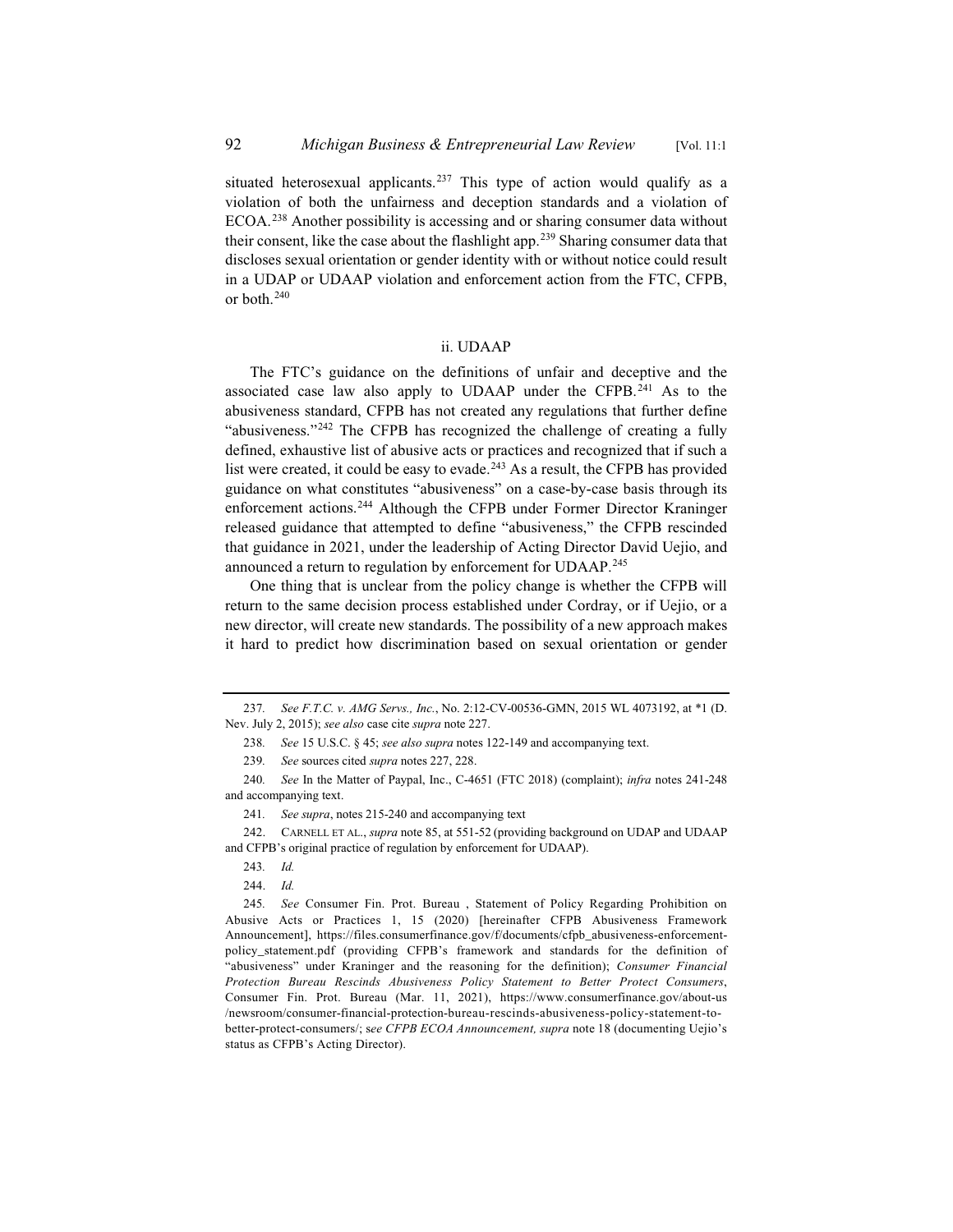identity could put a financial institution at risk of enforcement action under UDAAP.246 However, it is possible that the CFPB could claim that discriminatory practices based on sexual orientation or gender identity that violate the unfairness or deceptive standards, like those discussed under UDAP, could also be abusive if the action was routine or pervasive.<sup>247</sup> Additionally, regardless of whether the CFPB mirrors the FTC's posture on AIs and UDAP, CFPB may find a strategy that classifies AI discrimination as abusive under UDAAP.<sup>248</sup>

#### H. *State-Level Laws and Regulations Serving as a Resource and Inspiration*

Some financial institutions may have already dealt with liabilities arising from state-level laws that protect the LGBTQ+ community.<sup>249</sup> Currently, twentythree states have laws that protect against discrimination in lending on the grounds of sexual orientation, and twenty states have laws that protect against gender identity discrimination.250 Listing and discussing every state-level law is beyond the scope of this article; instead, it suffices to say that financial institutions will have to consider another layer of regulations beyond the focus of this article.

Financial institutions that are subject to state laws will potentially have experience on how to adjust for complying at the federal level or will already be complying if there is not a difference between the state and federal requirements. Federal regulators may look to the state requirements that mirror the new federal requirements and mirror a state as a best practice or use a state's requirements as a springboard for creating the federal requirements. Additionally, financial institutions that are not subject to requirements at a state level could look at the various laws and compliance requirements at the state level to aid their efforts in planning the necessary actions to adapt to a federal level requirement.

## IV. WAYS THAT MORE CONCRETE PROTECTION CAN BE CREATED

#### A. *Why More Concrete Protection is Needed*

Without a change to the law that expressly prohibits discrimination against the LGBTQ+ community, the treatment of the community will continue to depend on the political administration and the interpretations of the political appointees

<sup>246</sup>*. See generally* CFPB Abusiveness Framework Announcement, *supra* note 245; CARNELL ET AL., *supra* note 85, at 551-52 (providing background on UDAP and UDAAP).

<sup>247</sup>*. See supra* notes 237-240 and accompanying text.

<sup>248</sup>*. See supra* notes 235-240 and accompanying text.

<sup>249</sup>*. See First Nat. Bank v. Kentucky*, 76 U.S. 353, 362 (1869) (finding national banks subject to state laws unless state law prevents discharging federal duties); Dillbary & Edwards, *supra* note 8, at 22 (listing states prohibiting discrimination in lending based on sexual orientation and gender identity).

<sup>250.</sup> Dillbary & Edwards, *supra* note 8, at 23 (listing states prohibiting lending discrimination based on sexual orientation and gender identity); LGBTQ+ HOUSING REPORT, *supra* note 69, at 23 (totaling states without protection).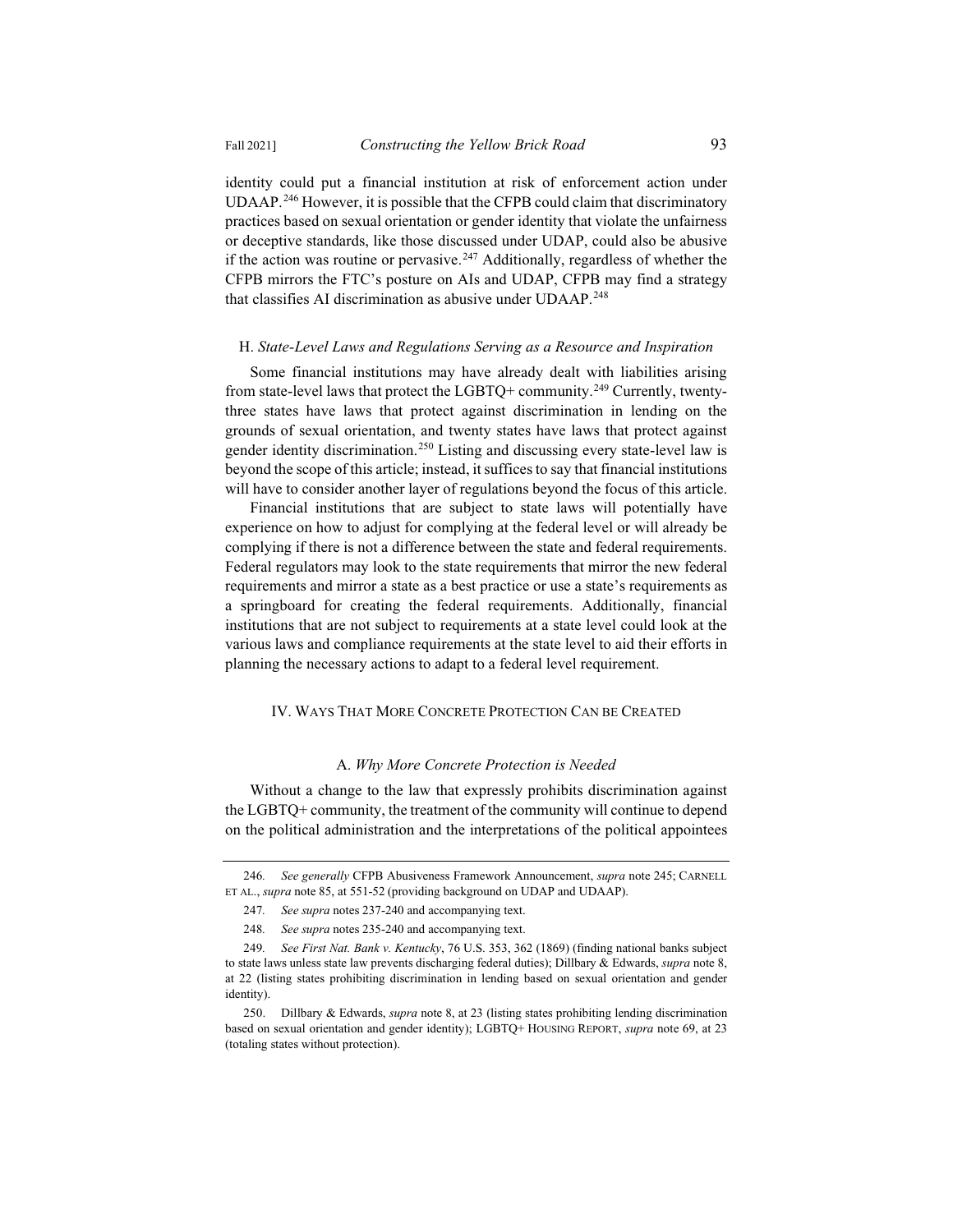in charge of the relevant federal agency.<sup>251</sup> LGTBQ+ protections are not just vulnerable in the area of financial services.<sup>252</sup> For example, HUD proposed a rule change under the Trump administration that attempted to undo previous protections created under the Obama administration for transgender individuals.253 The Obama-era rule required homeless shelters to provide services to transgender individuals based on the gender that the individual identified as and prohibited shelters from refusing services just because the individual was transgender.254 However, just one day after Trump-appointed HUD Secretary Carson testified to Congress that he did not anticipate a change to the rule, HUD proposed a new rule that would roll back the Obama-era protections.255 Trump Attorney General Sessions also dismantled former Obama Attorney General Holder's guidance memo to the DOJ that stated sex discrimination included transgender status.<sup>256</sup> The community's rights to healthcare, adoption, and education have also varied by presidential administration.<sup>257</sup>

While statutes can only be repealed by Congress or found unconstitutional by the Supreme Court, administrative agencies can generally change their own rules if they follow the Administrative Procedures Act (APA), and the new rules typically receive deference unless the agency's actions are demonstrably arbitrary and capricious.<sup>258</sup> Some federal district courts have found that Trump administration rules that allowed discrimination against the LGBTQ+ community violated the APA, but there has not been a ruling from a Court of Appeals or

- 253*. See* sources cited *supra* note 252.
- 254*. See* sources cited *supra* note 252.
- 255. Tobin, *supra* note 47, at 14.
- 256*. See* Holder Memo, *supra* note 13; Sessions Memo, *supra* note 13.

<sup>251.</sup> Hearing on Financial Services and the LGBTQ+ Community: A Review of Discrimination in Lending and Housing Before the H. Comm on Fin. Serv., 116th Cong. 7 (2019) [hereinafter David] (statement of Alphonso David, President, Human Rights Campaign) (stating need for Equality Act to amend Fair Housing Act of 1968 to add "sexual orientation and gender identity to list of protected characteristics"); Tobin, supra note 47, at 10-15; see CFPB SAGE Letter, supra note 13; Hilary J. Allen, The Pathologies of Banking Business as Usual, 17 U. PA. J. BUS. L. 861, 863-64 (2015) [hereinafter Allen Business as Usual] (stating criminal law and private litigation are not effective to address financial industry's negative behavior); Mishkin, *supra* note 113.

<sup>252</sup>*. See generally* Tobin, *supra* note 47, at 14 (discussing HUD's Equal Access rule changes impacting housing); Holder Memo, *supra* note 13; Sessions Memo, *supra* note 13.

<sup>257.</sup> Katie Keith, *Third Court Rules Against Provider Conscience Rule*, HEALTH AFFS. (Nov. 20, 2019), https://www.healthaffairs.org/do/10.1377/hblog20191120.14018/full/; *see, e.g.*,Andrew Kreighbaum, *Transgender Protections Withdrawn*, INSIDE HIGHER ED (Feb, 23 2017, 3:00AM), https://www.insidehighered.com/news/2017/02/23/trump-administration-reverses-title-ix-guidancetransgender-protections; Julie Moreau, *Trump Admin's Adoption Waiver 'Intentional Harms' Gays, Report Says*, NBC NEWS (Aug. 22, 2020, 4:30AM), https://www.nbcnews.com/feature/nbc-out/trumpadmin-s-adoption-waiver-intentionally-harms-gays-report-says-n1237631; Trudy Ring, *Trump Admin's 'License to Discriminate' Health Care Rule Struck Down*, THE ADVOCATE (Nov. 06, 2019), https:// www.advocate.com/health/2019/11/06/trump-admins-license-discriminate-health-care-rule-struck-down.

<sup>258. 5</sup> U.S.C. § 706(2)(a); *Chevron, U.S.A. Inc, v. Nat. Res. Def Council, Inc.,* 467 U.S. 837, 865 (1984) (stating when a court reviews a challenge to federal agency's interpretation of a statute within the agency's oversight, the court must see if statute is ambiguous on the issue and if so, any reasonable interpretation from the agency will stand); *see infra* Part IV Section b.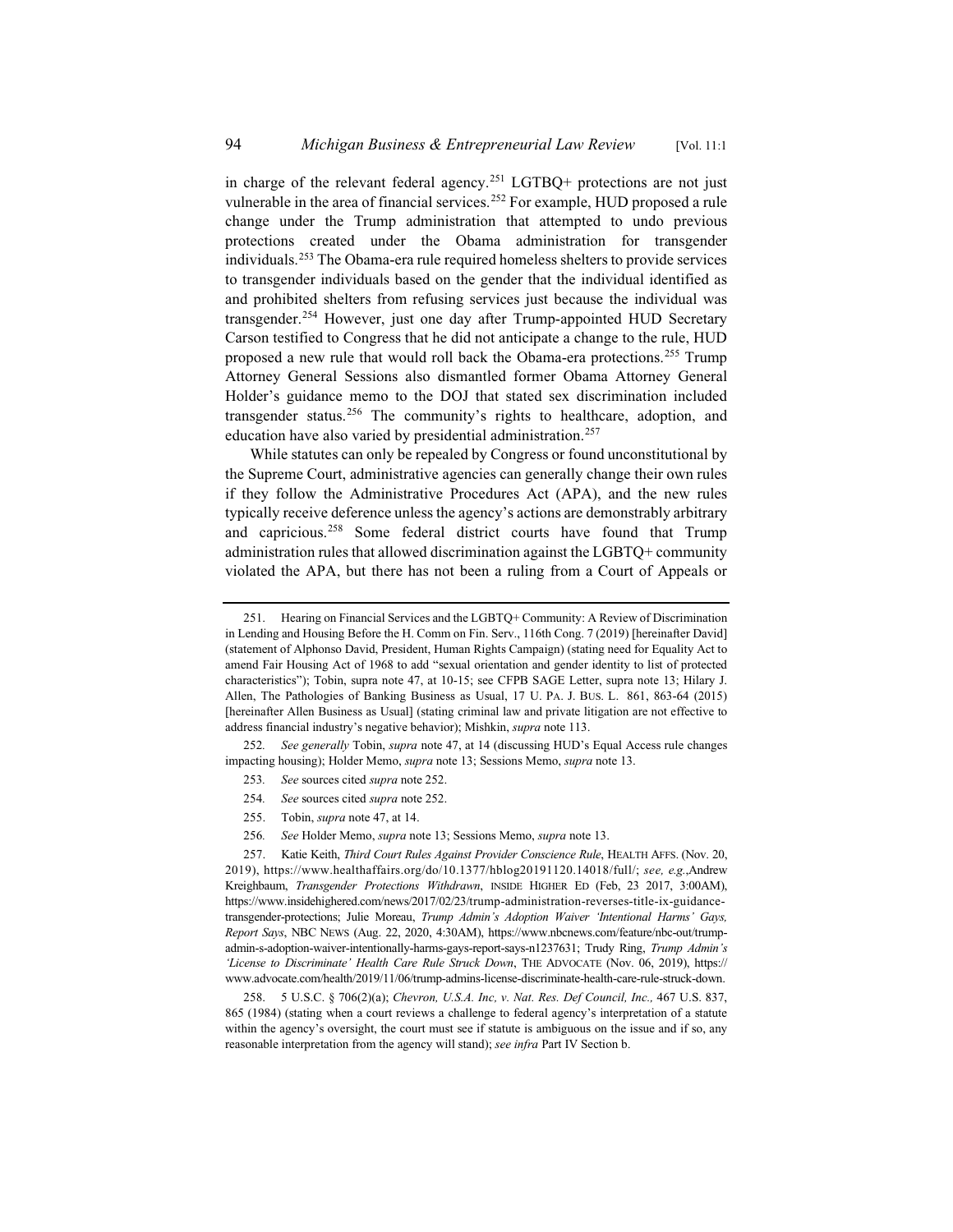Supreme Court ruling on the issue. Informal guidance, including informal interpretive rules, is even easier to change, as was illustrated by the changes made under the Trump administration to the DOJ's guidance memos on the meaning of "based on sex," and also by the CFPB's short-lived "abusiveness" framework which was abandoned by the Biden administration.<sup>259</sup>

More concrete and explicit protections barring discrimination against the LGBTQ+ community in the provision of financial services can be created by promulgating new formal rules and regulations, passing the Equality Act, by enacting separate legislation specific to fair lending like Representative Al Green's (D-TX) Fair Lending Act for All, by ratifying the Equality Amendment to the U.S. Constitution, or by attempting a state-level solution.<sup>260</sup> This Part will consider these approaches as possible improvements to the status quo that can succeed individually, or combined in a complementary manner.

## B. *Administrative Law*

Before CFPB issued the ECOA interpretive rule, it was legal for a financial institution to deny an applicant's credit application or charge higher rates because the applicant(s) were LGBTQ+, as indicated by the three studies discussed in the HMDA section.<sup>261</sup> The new interpretive rule is a welcome policy change, but implementing an informal interpretive rule provides the lowest level of protection in administrative law because interpretive rules are easily rescinded.<sup>262</sup> A new administration merely has to state that it is reading the applicable statute differently to justify rescinding an interpretive rule.<sup>263</sup> Thus, to create a more concrete level of protection via administrative law, a rule must be promulgated

<sup>259</sup>*. Id.*; Keith, *supra* note 257; Ring, *supra* note 257; *see supra* notes 245-248 and accompanying text.

<sup>260</sup>*. See* sources cited supra note 249; *see* David, *supra* note 251; *see* Laura Eckert, *Inclusion of Sexual Orientation Discrimination in the Equal Credit Opportunity Act*, 103 COM. L.J. 311, 334 (1998).

<sup>261</sup>*. See* Dillbary & Edwards, *supra* note 8, at 3, 9 (2019) (stating most federal laws do not prohibit discrimination in lending based on sexual orientation); Sun & Gao, *supra* note 8 (stating no requirement to disclose sexual orientation); *see also* Cyrus Mostaghim, *The True Colors of Financial Services and LGBTQ+ Discrimination*, AM. U. BUS. L. REV.: THE BLR BUZZ BLOG (Nov. 16, 2019) [hereinafter Mostaghim LGBTQ+ Discrimination], http://www.aublr.org/2019/11/the-true-colors-offinancial-services-and-lgbtq-discrimination/ (serving as author's initial exploration on topic, providing additional background information and risk of discrimination against LGBTQ+ community in fintech AIs).

<sup>262</sup>*. See* Am. Hosp. Ass'n v. Bowen, 834 F.2d 1037, 1045 (D.C. Cir. 1987) (discussing section 553 of the Administrative Procedures Act's exemptions for interpretive rules and general policy statements); *see generally* Pac. Gas & Elec. Co. v. Fed. Power Comm'n, 506 F.2d 33, 37–38 (D.C. Cir. 1974) (discussing difference between interpretive and substantive rules).

<sup>263</sup>*. See* ANDREW F. POPPER ET AL., ADMINISTRATIVE LAW:ACONTEMPORARY APPROACH 282–83, (3d. ed. 2016) (illustrating the distinction between interpretive rules and substantive rules via discussion of *Pac. Gas & Elec. Co. v. Fed. Power Comm'n*, 506 F. 2d 33 (D.C. Cir. 1947*), Nat'l Org. of Veterans' Advocates v. Sec'y of Veterans Affairs*, 260 F.3d 1365 (Fed. Cir. 2001), and views of various legal scholars).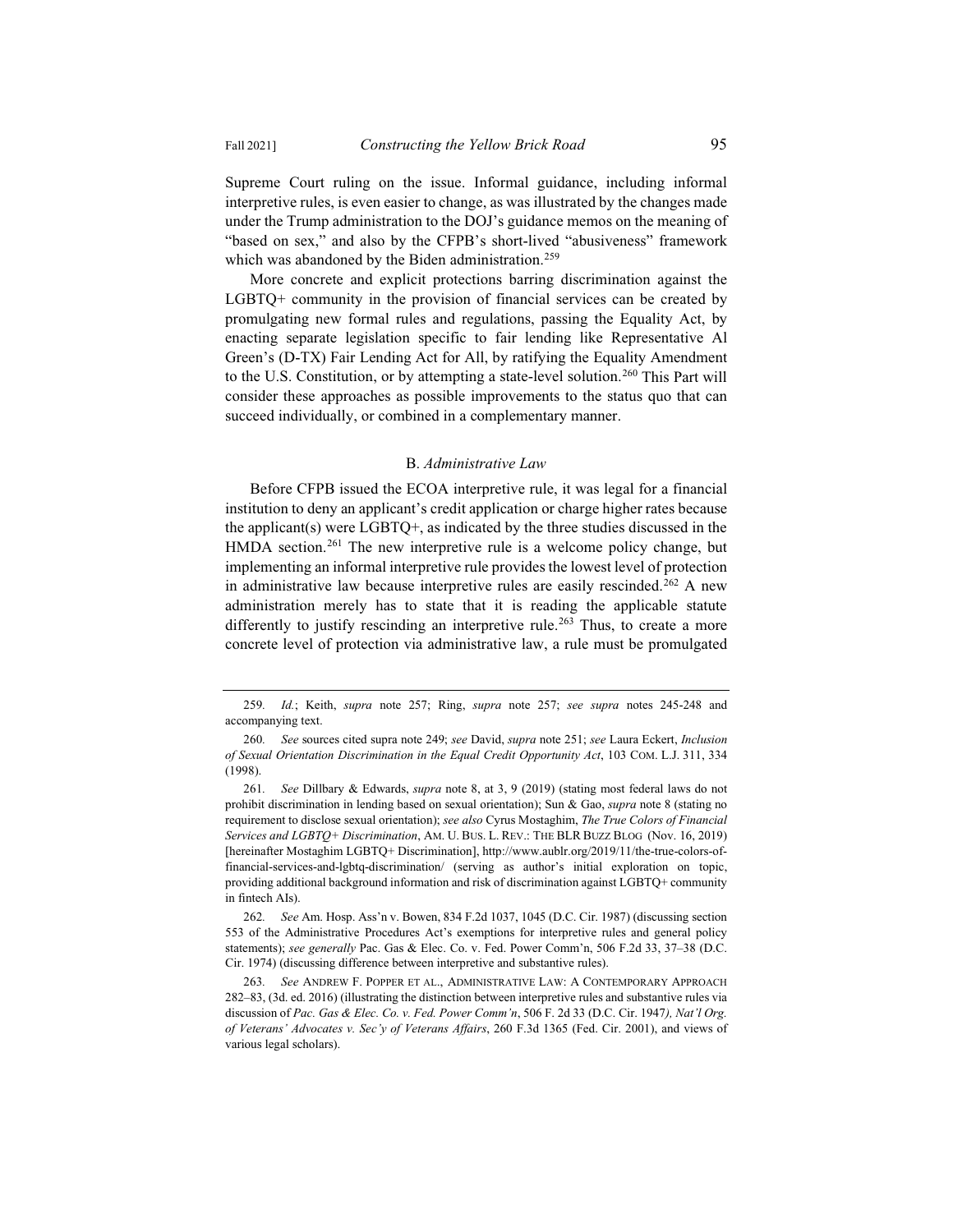through one of the processes that give administrative rules the force of the law, such as formal rulemaking, notice and comment, or negotiated rulemaking.<sup>264</sup>

To rescind a rule that has the force of the law, an agency must "publish a 'concise and general' statement of basis and purpose."265 The reasoning asserted for the agency's decision must also have a rational connection to the facts cited as support for the agency's justification.<sup>266</sup> Should the reasons asserted fail to pass judicial review, the reviewing court will deem the action to be arbitrary and capricious and reverse the agency's action.<sup>267</sup>

While the recission of formal rules is possible (albeit more difficult than rescinding an interpretive rule), rulemaking allows an agency to address an issue within the agency's jurisdiction and avoid the partisan gridlock in Congress.<sup>268</sup> To be clear, the creation of a more concrete level of protection for the LGBTQ+ community via formal rulemaking cannot be achieved through any one single rule. While ECOA makes discrimination against protected classes in access to credit illegal, the law is just one of the financial regulation statutes that cover consumer finance, and the law does not provide all the necessary tools for regulators to identify discrimination.<sup>269</sup> Protection without the ability to identify issues via supervision and examination of banks leaves the CFPB, other regulatory agencies, and consumer advocate groups only able to act on an individual consumer's complaint.<sup>270</sup> In short, multiple statutes will require multiple formal rulemakings to implement protections for the LGBTQ+ community.271

Despite the preference for formal rulemakings, more informal regulatory approaches do have some positive aspects. The first aspect is that an agency can issue a clarification on an interpretive rule via a policy statement that gives

- 266*. See* sources cited *supra* note 265.
- 267*. See* sources cited *supra* note 265.

<sup>264</sup>*. See id.*; *id.* at 72-174, 610-27 (discussing various forms of rulemaking and their requirements, if force of the law applies for a rule issued under each process, and providing additional guidance and requirements via excepts of applicable case law); *Am. Hosp. Ass'n v. Bowen*, 834 F.2d 1037, 1045 (D.C. Cir. 1987) (discussing section 553 of the Administrative Procedures Act's exemptions for interpretive rules and general policy statements); *Pac. Gas & Elec. Co. v. Fed. Power Comm'n*, 506 F.2d 33, 37–38 (D.C. Cir. 1974) (discussing difference between interpretive and substantive rules).

<sup>265</sup>*. See Motor Vehicle Mfrs. Ass'n of U.S., Inc. v. State Farm Mut. Auto. Ins. Co.*, 463 U.S. 29 (defining the requirements and standard for judicial review of an agency's action of rescinding a rule); POPPER ET AL., *supra* note 263, at 149 (discussing how *State Farm*, 463 U.S. 29, (1983), and section 553(c) of the APA creates a requirement for rescinding rules).

<sup>268</sup>*. See supra* notes 265-267 and accompanying text; POPPER ET AL., *supra* note 263, at 505 (discussing scope of administrative agency power).

<sup>269</sup>*. See id.*; *see generally* Kennedy et al., *supra* note 109 (providing overview of the CFPB's mission and an overview of the laws that CFPB has jurisdiction to enforce).

<sup>270</sup>*. See* 2012 Equal Access Rule, *supra* note 182, at 5663, 5669–70 (addressing public comments on the lack of data to identify discrimination against the LBTQ+ community in housing and urging HUD to create a database to help identify discrimination against the community).

<sup>271.</sup> *Id.*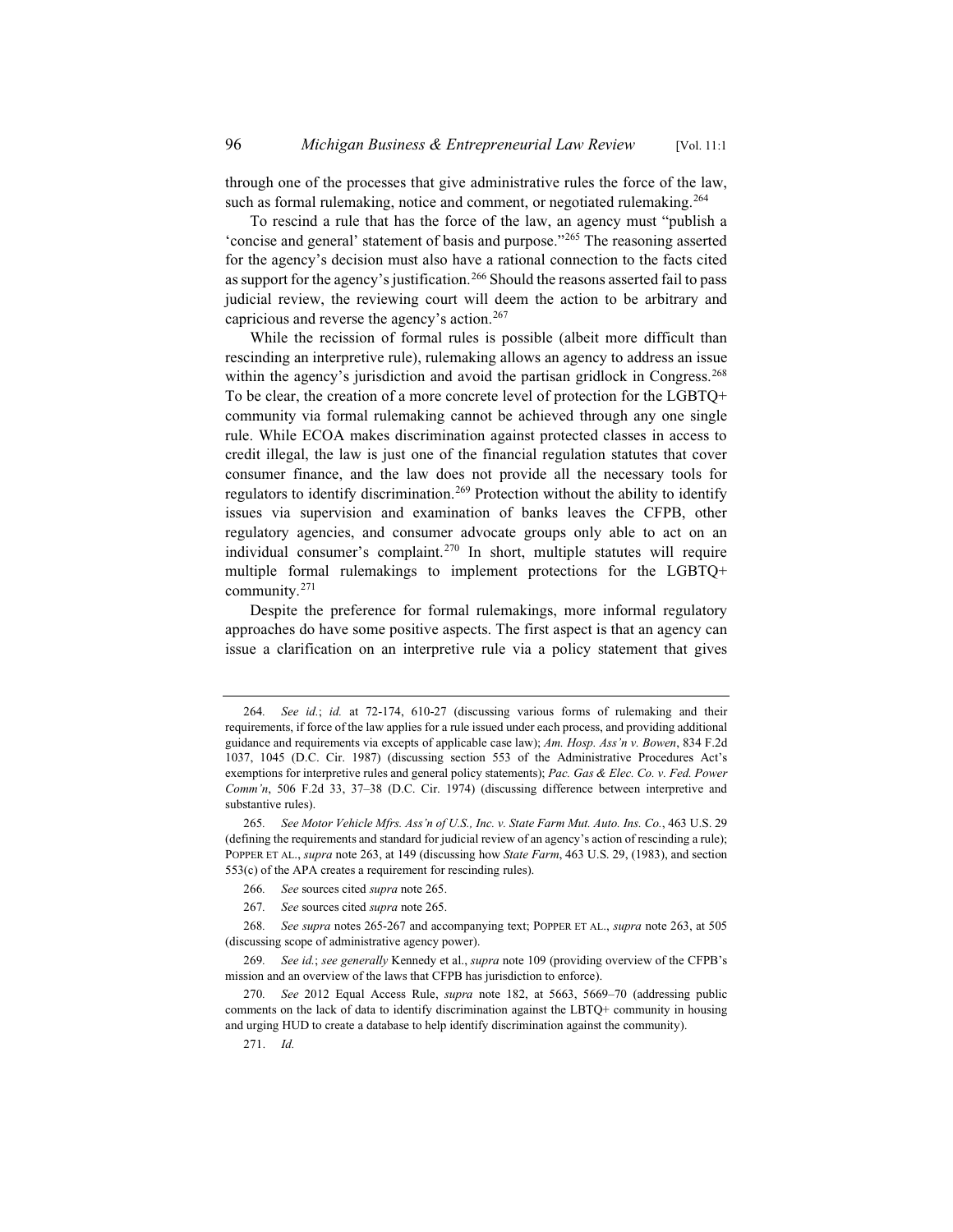guidance on what is permissible under the rule.<sup>272</sup> As long as the guidance is within the scope of the promulgating agency's expertise, the guidance will receive some deference from the courts.<sup>273</sup> Second, an informal interpretive rule does not preclude an administrative agency from pursuing additional formal rulemaking.274 As Judge Wald stated in the opinion for *American Hospital Association v. Bowen*, <sup>275</sup> "The function of the second § 553 exemption, for "general policy statements," *is to allow agencies to announce their "tentative intentions for the future.*"276 Thus, an administrative agency can use an informal interpretive rule to serve as notice to the public and financial institutions about the agency's intentions for future actions, including promulgating more formal rules.277 A more formal rule promulgated based on an informal interpretive rule will remain in force even if the informal interpretive rule is rescinded at some

the political leadership of an agency to actively enforce regulations. Enforcement may become less likely as a result of CFPB's final rule on supervisory guidance that was issued in February of  $2021$ .<sup>279</sup> Essentially, the rule states that CFPB will not pursue enforcement actions based on violations of supervisory guidance and that CFPB examiners generally may not "criticize (including through the issuance of matters requiring attention, matters requiring immediate attention, matters requiring board attention, documents of resolution, and supervisory recommendations) a supervised financial institution for, and agencies will not issue an enforcement action on the basis of, a "violation" of or "non-compliance" with supervisory guidance."<sup>280</sup> The discussion in the final rule's documentation highlights the similarities and differences between

point in the future.<sup>278</sup> However, no amount of rules (formal or informal) can force

- 276*. Id.* at 1046 (emphasis added).
- 277*. See id.* at 1046.

280. *Id.*

<sup>272</sup>*. See Auer v. Robbins*, 519 U.S. 452, 461 (1997) (holding that judicial review for the interpretation of a regulation should give deference to the regulation's promulgator "unless 'plainly erroneous or inconsistent with the regulation'"); *Kisor v. Wilkie*, 139 S. Ct. 2400, 2424 (2019) (holding *Auer* deference does not apply when the regulation or interpretation is out of the scope of the agency's expertise); POPPER ET AL., *supra* note 263, at 203-05 (explaining and clarifying *Auer* deference).

<sup>273.</sup> *Id.*

<sup>274</sup>*. See Am. Hosp. Ass'n v. Bowen*, 834 F.2d 1037, 1045 (D.C. Cir. 1987) (discussing section 553 of the Administrative Procedures Act's exemptions for interpretive rules and general policy statement).

<sup>275. 834</sup> F.2d 1037 (D.C. Cir. 1987).

<sup>278.</sup> *Id.*

<sup>279</sup>*. See* Role of Supervisory Guidance, 86. Fed. Reg. 9261, 9262, 9265 (Feb. 21, 2021) (stating CFPB will not pursue enforcement actions based on violations of supervisory guidance and CFPB examiners may not "criticize (including through the issuance of matters requiring attention, matters requiring immediate attention, matters requiring board attention, documents of resolution, and supervisory recommendations) a supervised financial institution for, and agencies will not issue an enforcement action on the basis of, a "violation" of or "non-compliance" with supervisory guidance.").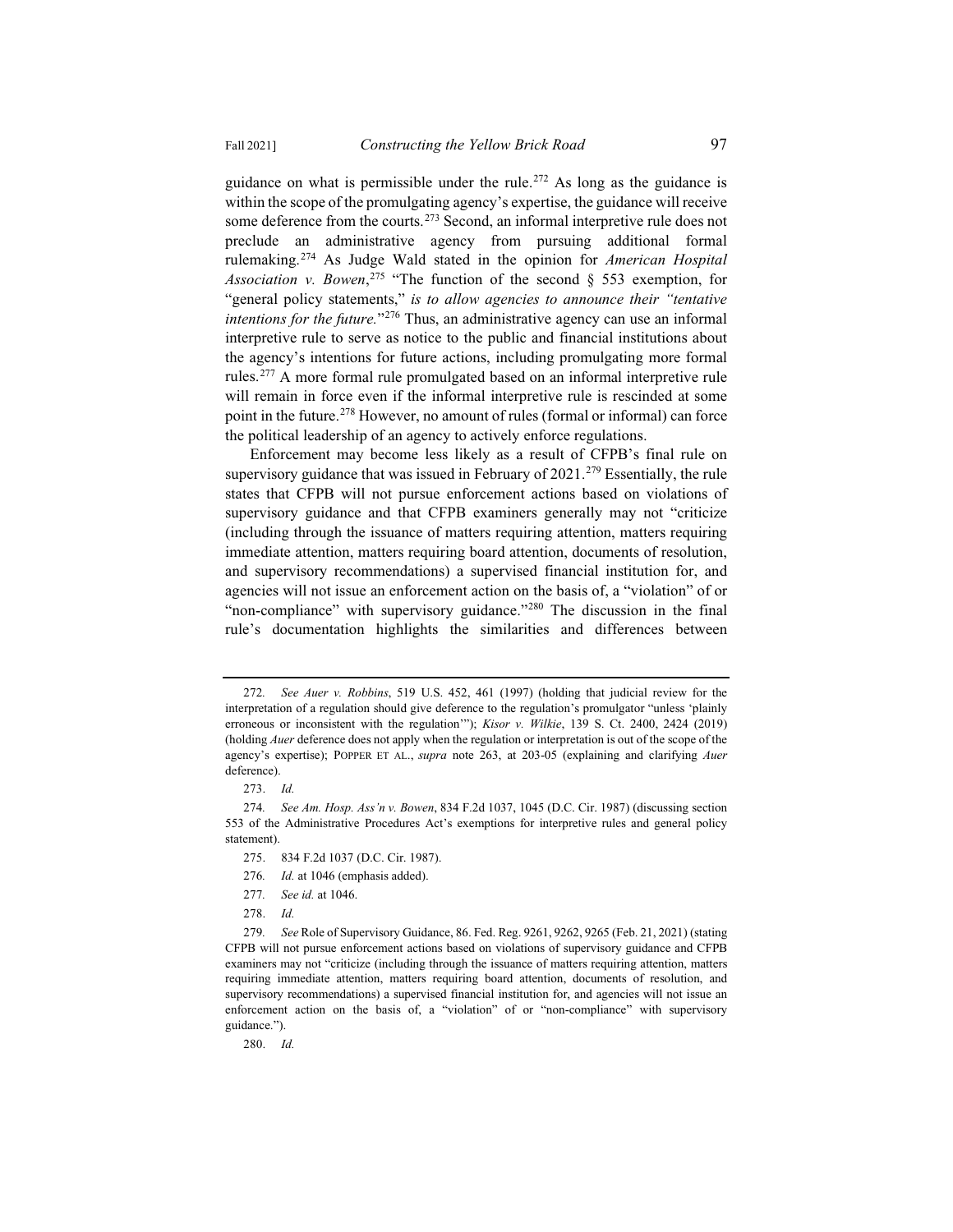supervisory guidance and interpretive rules, and explicitly says that interpretive rules can be enforced although supervisory guidance cannot.<sup>281</sup>

This suggests that enforcement of CFPB's ECOA interpretive rule (or a future final rule with the force of the law) will not be directly impacted, but there is the potential for the rule on supervisory guidance to frustrate enforcement of any supervisory guidance needed to flesh out the interpretive rule or any other future rules for the other consumer protection statues that address the LGBTQ+ community.282 An example would be the scenarios of harassing behavior, hate speech and threats to out an individual, in the Fair Debt Collection Practices Act discussion.283 It may be possible to frame the use of hate language specific to the community or threatening to out an individual as a direct violation of the statute using the traditional "but-for" argument for sex-based discrimination, <sup>284</sup> but it would be far easier to issue supervisory guidance that states these actions are examples of LGBTQ+ discrimination.<sup>285</sup>

The potential for the rule to frustrate actions under the ECOA interpretive rule, a future final rule, or new rules for the other consumer protection statutes that require the creation of supervisory guidance to address concerns unique to the LGBTQ+ community illustrates the desirability of a more concrete and permanent legal foundation for preventing discrimination against the community.

## C. *Classifying the LGBTQ+ Community as a Quasi-Suspect Class*

Notwithstanding the agility of formal and informal rulemaking, more durable protection is desirable, and it could be provided by the courts. If a court were to apply the *Cleburne* factors to the LGBTQ+ community, strong arguments could be made that the LGBTQ+ community is a quasi-suspect class entitled to a

<sup>281</sup>*. Id.* at 9265.

<sup>282</sup>*. See id.* at 9262; sources cited *supra* note 18.

<sup>283</sup>*. See supra* text accompanying notes 208-210.

<sup>284.</sup> While sex-based discrimination case-law technically only applies to the associated statute, such as Title VII for employment, courts and regulators tend to follow case law from other statutes that is analogous with the type of behavior at issue and regulators tend to mimic case law from other statutes in regulations that cover the same subject. *See Faragher v. City of Boca Raton*, 524 U.S. 775, 778-79 (1998) (establishing reasonable care standard for employers to avoid liability for indifference under Title VII (employment)); *Davis v. Monroe Cty. Bd. of Educ.*, 526 U.S. 629, 630 (1999) (holding liability for indifference to sexual harassment is possible under Title IX (education)); Quid Pro Quo and Hostile Environment Harassment and Liability for Discriminatory Housing Practices under the Fair Housing Act, 81 Fed. Reg. 63054 (Sept. 14, 2016) (codified at 24 C.F.R. Pt. 100) (defining quid pro quo and hostile environment sexual harassment under Title VIII (Fair Housing Act, 42 U.S.C. § 3601 et seq.)); Policy Guidance on Employer Liability under Title VII for Sexual Favoritism, EEOC, https://www.eeoc.gov/laws/guidance/policy-guidance-employer-liability-under-title-vii-sexualfavoritism (last visited July 1, 2021) (stating EEOC quid pro quo and hostile environment sexual harassment definition under Title VII).

<sup>285.</sup> *Bostock v. Clayton Cnty.*, 140 S. Ct. 1731, 1739-41 (2020) (discussing "but-for" standard for Title VII).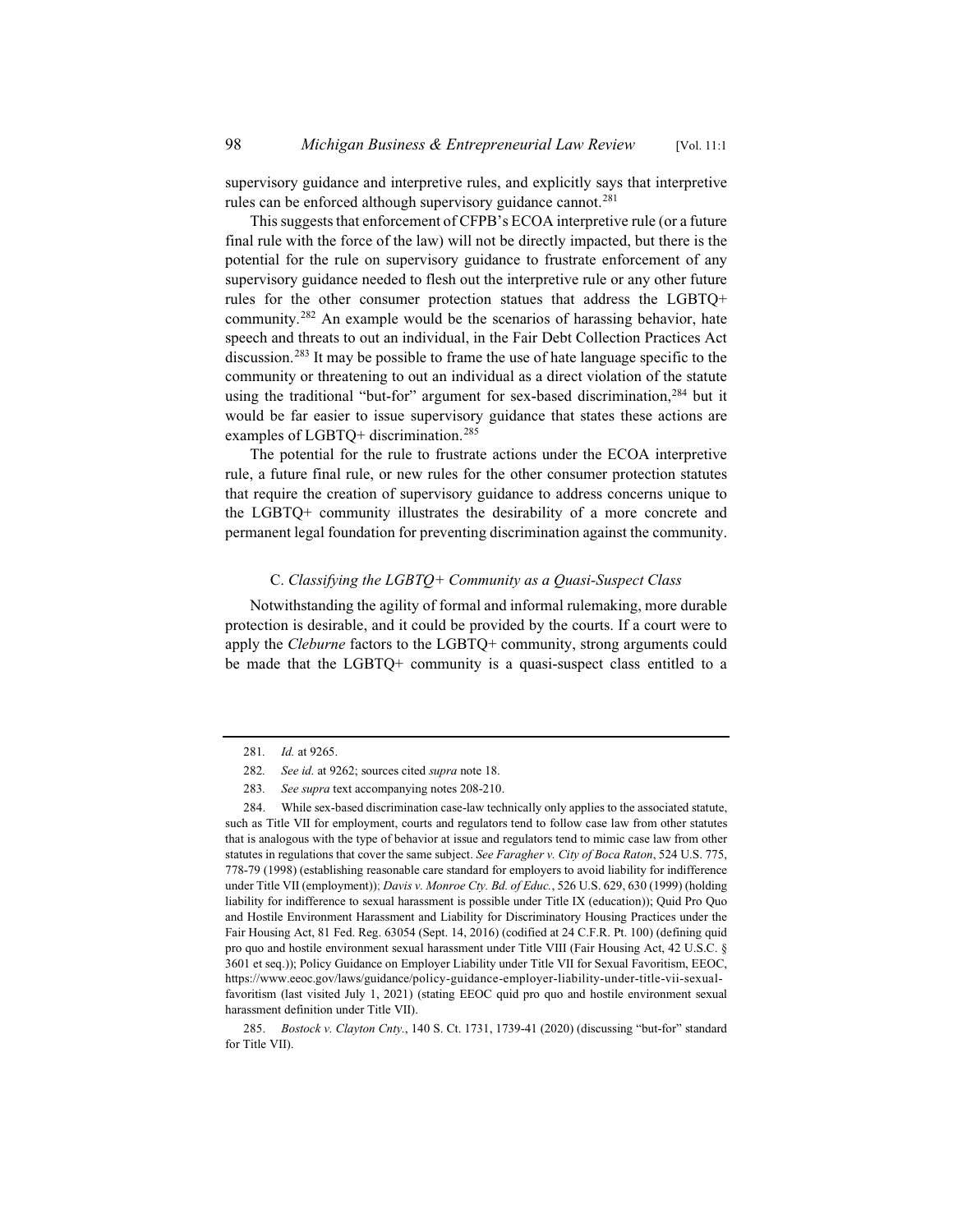heightened level of scrutiny for constitutional challenges and inclusion in antidiscrimination and civil rights statutes.<sup>286</sup>

For the first *Cleburne* factor (relating to the severity and pervasiveness of discrimination), the LGBTQ+ community has faced discrimination and persecution since before the founding of this country (when it was illegal to be gay).287 After women gained the right to vote, the full LGBTQ+ community had the right to vote, but the community still faced limitations on its access to political power.288 Although there was some activism from the community, the visibility of the community was limited in many ways.289 Part of the issue was that most LGBTQ+ individuals were still closeted due to fear of loss of employment, particularly during and after the Lavender Scare, a period of time where the federal government actively sought and purged LGBTQ+ employees from federal employment.<sup>290</sup> As the LGBTQ+ community gained more visibility via the media, events like the Stonewall riots and Pride parades, political figures like Harvey Milk, the creation of advocacy groups like the National Gay & Lesbian Task Force, the Human Rights Campaign (HRC), Lambda Legal, and GLBTQ Legal Advocates & Defenders (GLAD), and more individuals came out (some inspired by the many queer anthems<sup>291</sup>) and showed their "True Colors" to friends

<sup>286.</sup> *City of Cleburne, Tex. v. Cleburne Living Ctr., Inc.*, 473 U.S. 432 (1985)*; see also Romer v. Evans,* 517 U.S. 620, 635-36 (1996) (finding state constitution amendment barring and undoing local LGBTQ+ antidiscrimination laws unconstitutional); *Bowers v. Hardwick,* 478 U.S. 186, 196 (1986) (finding no right to sexual privacy for LGBTQ+ community), *overruled by Lawrence v. Texas,* 539 U.S. 558 (2003); *GSAFE LGBTQ+ Timeline*, *supra* note 48; *PBS LGBTQ+ Timeline*, *supra* note 48; *Fair Educ. LGBTQ+ Timeline*, *supra* note 48; *see* sources cited *supra* note 286.

<sup>287</sup>*. See Obergefell v. Hodges*, 576 U.S. 644, 681 (2015) (finding right to marriage for LGBTQ+ community); *see also United States v. Windsor*, 570 U.S. 744, 774-75 (2013) (finding Defense of Marriage Act's restrictions on LGBTQ+ community unconstitutional); *Lawrence v. Texas,* 539 U.S. 558, 578-79 (2003) (finding right to sexual privacy for LGBTQ+ community); *Romer,* 517 U.S. 620, 635-36 (finding unconstitutional state constitution amendment barring and undoing local antidiscrimination laws against LGBTQ+ individuals); *Bowers,* 478 U.S. 186 (finding no right to sexual privacy for LGBTQ+ community), *overruled by Lawrence*, 539 U.S. 558; *GSAFE LGBTQ+ Timeline*, *supra* note 48; *PBS LGBTQ+ Timeline*, *supra* note 48; *Fair Educ. LGBTQ+ Timeline*, *supra* note 48.

<sup>288</sup>*. See Bowers,* 478 U.S. 186 (1986) (finding no right to sexual privacy for LGBTQ+ community), *overruled by Lawrence,* 539 U.S. 558; *GSAFE LGBTQ+ Timeline*, *supra* note 48; *PBS LGBTQ+ Timeline*, *supra* note 48; *Fair Educ. LGBTQ+ Timeline*, *supra* note 48; *ACLU History: Earliest Advocacy on Behalf of LGBT People*, AM. C. L. UNION (Sept. 1, 2010), https://www.aclu.org /other/aclu-history-earliest-advocacy-behalf-lgbt-people; *About Us*, HUM. RTS. CAMPAIGN., https://www.hrc.org/hrc-story/about-us (last visited Mar. 19, 2020).

<sup>289</sup>*. See GSAFE LGBTQ+ Timeline*, *supra* note 48; *PBS LGBTQ+ Timeline*, *supra* note 48; *Fair Educ. LGBTQ+ Timeline*, *supra* note 48. *See generally* ERIC CERVINI, THE DEVIANT'S WAR: THE HOMOSEXUAL VS. THE UNITED STATES OF AMERICA (2020) (providing historical information on the LGBTQ+ community's efforts to lobby for change in the law related to the community).

<sup>290</sup>*. See* sources cited *supra* note 289.

<sup>291.</sup> Lyrics to queer anthems are commonly about survival, acceptance, self-love, or unrequited love. Examples include Somewhere Over the Rainbow, I Will Survive, I'm Coming Out, Beautiful, Born This Way, and titles used in TripAdvisor's Cease and Desist letter to organizers of the 2019 Boston Straight Pride Parade attempt. JUDY GARLAND, SOMEWHERE OVER THE RAINBOW (MGM Records 1956); GLORIA GAYNOR, I WILL SURVIVE (Polydor Records 1978); DIANA ROSS, I'M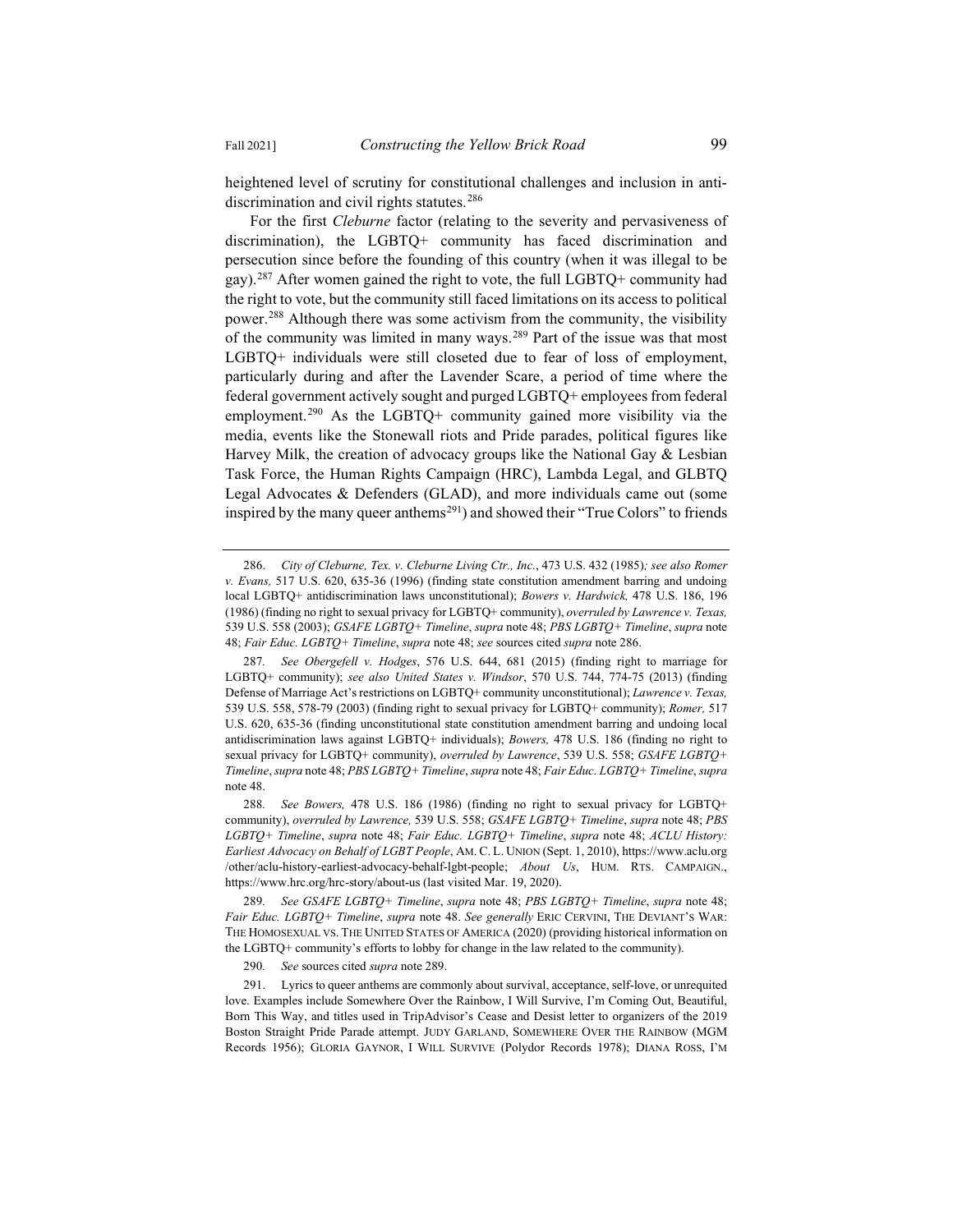and family (increasing the number of people who "knew someone") the community's ability to effect political change increased.<sup>292</sup>

For the first part of the third prong, the LGBTQ+ community does have immutable characteristics for sexual orientation and gender identity.<sup>293</sup> Although science has not determined what factors determine sexual orientation or gender identity, people generally agree that it is not an active choice that can be changed.294 While some may argue that being transgender is not an immutable trait because an individual's sex changes with a transition surgery, the reasoning is flawed.<sup>295</sup> There is a difference between sex and gender, where sex deals with the body's primary and secondary sex characteristics and gender is an immutable trait<sup>296</sup> of one's own perception.<sup>297</sup> Moreover, it is inappropriate to use the

COMING OUT (Motown 1980); CHRISTINA AGUILERA, BEAUTIFUL (RCA 2002); LADY GAGA, BORN THIS WAY (Interscope Records 2011) (serving as an LGBTQ+ anthem stating "I'm beautiful in my way 'cause God makes no mistakes, I'm on the right track, baby I was born this way…no matter gay, straight, or bi, lesbian, transgendered life, I'm on the right track baby, I was born to survive"); Callum Borchers, *Here's Every Gay Anthem Reference in TripAdvisor's Letter to the 'Straight Pride Parade' Organizers*, WBUR NEWS (July 24, 2019), https://www.wbur.org/news/2019/07/23/boston-straightpride-corporate-sponsor-cease-and-desist (describing why each song title in TripAdvisor's Cease and Desist Letter is a gay anthem).

<sup>292.</sup> CYNDI LAUPER, TRUE COLORS (Epic Records 1986); *see* sources cited *supra* note 289; Molly Ball, *How Gay Marriage Became a Constitutional Right*, THE ATLANTIC (July 1, 2015), https://www.theatlantic.com/politics/archive/2015/07/gay-marriage-supreme-court-politics-activism /397052/ (discussing tactics used to convince general public of the "normalcy" of the gay community and how "old-lady lesbians… were the best messengers").

<sup>293</sup>*. See* Jeffrey Kluger, *No Ben Carson, Homosexuality is Not a Choice*, TIME, https://time.com/3733480/ben-carson-gay-choice-science/ (last visited Mar. 19, 2020) (discussing possibilities of homosexuality's cause and refuting incorrect theories); *Answers to your Questions About Transgender People, Gender Identity and Gender Expression*, AM. PSYCH. ASS'N [hereinafter *APA Transgender*], https://www.apa.org/topics/lgbt/transgender (last visited Mar. 19, 2020) (providing background on transgender community and gender identity and expression); *Answers to Your Questions For a Better Understanding of Sexual Orientation and Homosexuality*, AM. PSYCH. ASS'N [hereinafter *APA Sexual Orientation*], https://www.apa.org/topics/lgbt/orientation (last visited Mar. 19, 2020) (illuminating background information on sexual orientation and answering frequently asked questions).

<sup>294.</sup> *See* Kluger, supra note 293; APA Transgender, supra note 293; APA Sexual Orientation, supra note 293.

<sup>295</sup>*. See* KC Clements, *What's the Difference Between Sex and Gender?*, HEALTHLINE, https://www.healthline.com/health/sex-vs-gender#is-there-a-connection? (last visited. Mar. 19, 2020) (proposing "gender is in the brain and sex is in the pants") (quotations omitted); Kluger, *supra* note 293.

<sup>296. &</sup>quot;The term "immutable trait" is used within the constitutional context to describes a trait that is beyond the power of the individual to change, trans and gender-nonconforming identities are immutable in that they exist and cannot be changed, however, the LGBTQ+ community recognizes that gender is a fluid spectrum that can and does change through a person's life." Email from Chris Marin, Vol. 73 Admin. L. Rev. Note & Comment Ed., to Cyrus Mostaghim, Author (July 24, 2021, 1:18 PM) [hereinafter Marin] (on file with author); *see* Telephone Interview with Dana Savage, President Elect- QLaw Ass'n of Wash. and co-drafter of Wash. State SB 5313 (Gender Affirming Treatment Act) (July 25, 2021) [hereinafter Savage] (providing insight on the transgender community view regarding immutable traits).

<sup>297</sup>*. See* Marin, *supra* note 296; Savage, *supra* note 296.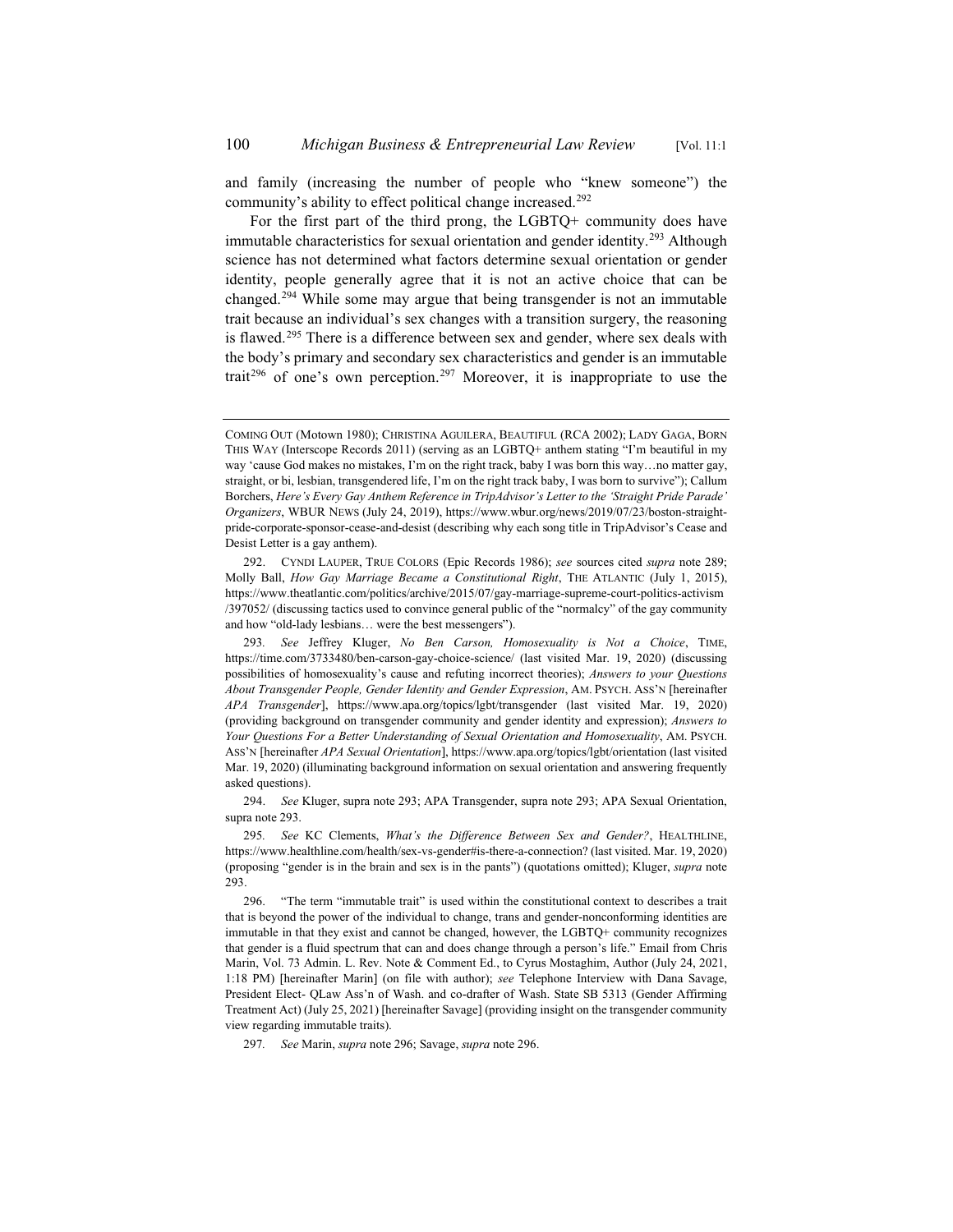changes a trans or gender non-conforming person makes to their physical sex characteristics as a means of arguing against the immutability of their gender identity.298 The physical changes to the individual's sex characteristics do not create a new identity; they are an act of confirming and making seen the identity that already exists (because they were "Born This Way") within their own experienced sense of self.<sup>299</sup> It must also be noted that "trans or gender nonconforming individuals exist naturally and" it is an inappropriate measure of their immutability to look to a person's changes to their physical sex characteristics to help align with their gender identity as the changes are already confirming an immutable identity that is already there.<sup>300</sup> Finally, for the second part of the third prong, the LGBTQ+ community has kept to itself throughout history for safety reasons.301 While there has been progress in acceptance since the legalization of gay marriage, the community continues to face public and private animus from intolerant groups and still has tendencies to keep to itself.<sup>302</sup>

The *Bostock* decision could be invoked to bolster this *Cleburne* analysis. While the *Bostock* decision was about statutory protections under Title VII, the Supreme Court's holding implicitly acknowledges that the LGBQ+ community experiences discrimination.303 Thus, a future case could cite *Bostock* as persuasive and argue that the community's need for statutory protection against discrimination under Title VII reflects a need for more comprehensive protection via designation as a quasi-suspect class.304 However, the Court's history of providing the LGBTQ+ community new rights in piece-meal fashion suggests that it will be unlikely to adopt a blanket quasi-suspect class designation for the community.305 The change in the Court's composition after the death of Justice Ginsburg also makes such an outcome less likely.<sup>306</sup> Additionally, the Court's new composition also calls into question whether the application of the arguments and legal analysis from *Bostock* to a case that involved a financial regulation statute, such as ECOA, would conclude that discrimination based on sexual

<sup>298.</sup> *See id.*

<sup>299.</sup> LADY GAGA, *supra* note 291; s*ee* Marin, *supra* note 296; Savage, *supra* note 296.

<sup>300</sup>*. See* Marin, *supra* note 296; Savage, *supra* note 296.

<sup>301</sup>*. See e.g.,* Perry, N. Halkitis, *Discrimination and Homophobia Fuel the HIV Epidemic in Gay and Bisexual Men*, AM. PSYCH. ASS'N (April 2012), https://www.apa.org/pi/aids/resources /exchange/2012/04/discrimination-homophobia.

<sup>302.</sup> *See id.*

<sup>303</sup>*. See Bostock v. Clayton Cnty.*, 140 S. Ct. 1731, 1737 (2020).

<sup>304</sup>*. See generally* Devah Pager & Hana Shepard, *The Sociology of Discrimination: Racial Discrimination in Employment, Housing, Credit, and Consumer Markets*, 34 ANNU. REV. SOCIO. 181 (2008) (discussing discrimination against the African American community in the areas of "employment, housing, credit markets, and consumer interactions").

<sup>305</sup>*. See supra* notes 48-59 and accompanying text.

<sup>306</sup>*. Justice Ruth Bader Ginsburg Passes, Justice Amy Coney Barret Seated as Replacement*, ABA (Jan. 25, 2021), https://www.americanbar.org/groups/committees/death\_penalty\_representation/project \_press/2020/year-end-2020/amy-coney-barrett-replaces-ginsburg-on-supreme-court/ (discussing Justice Barrett's replacement of Justice Ginsburg and Barrett's difference in ideology).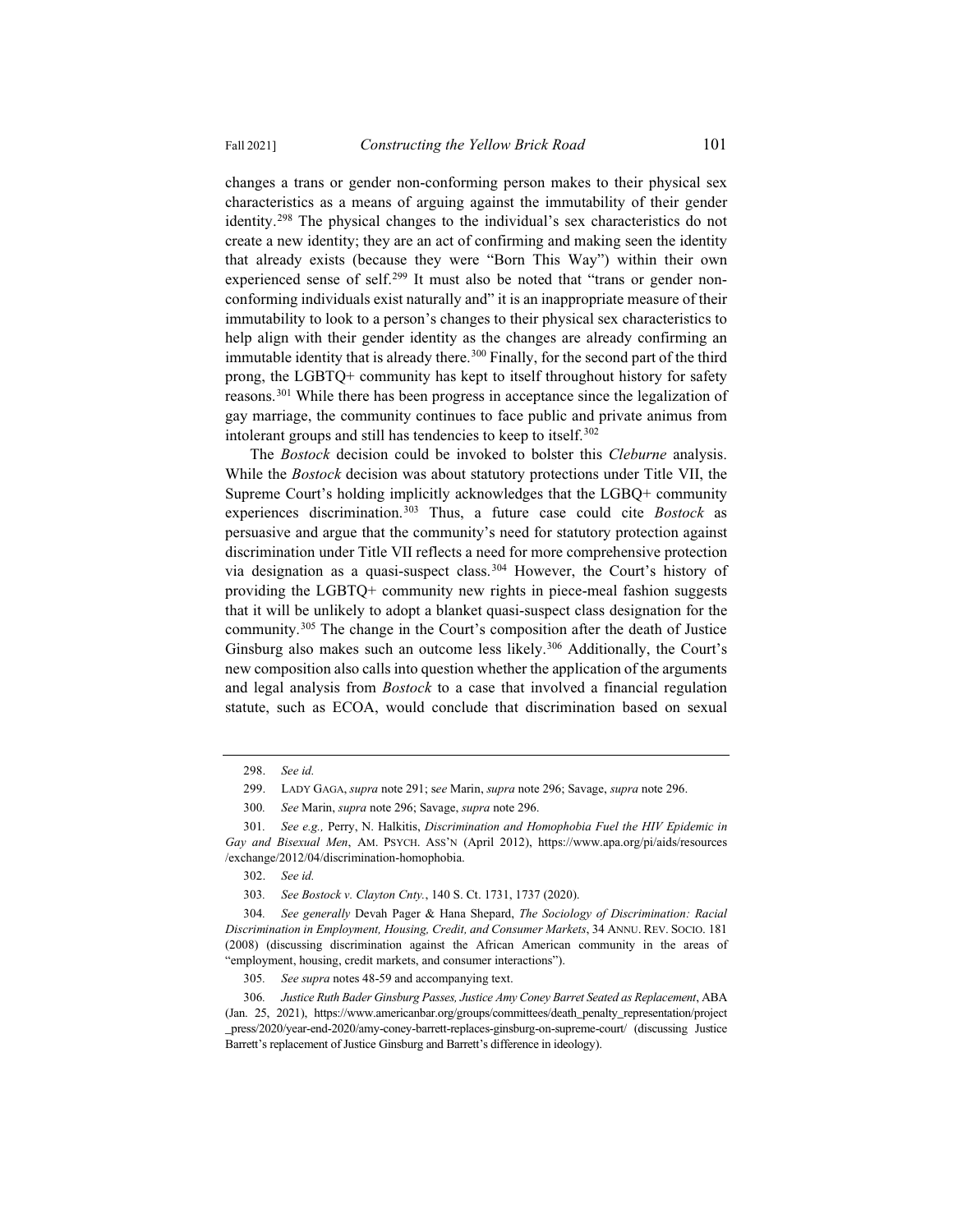orientation and/or gender identity is a form of sex discrimination. However, if reached, a favorable court decision would create more durable prohibitions on financial discrimination against the LGBTQ+ community.307 Additional regulatory action (such as changes to HMDA data points) would then be needed to provide the necessary tools for regulators to identify that discrimination.<sup>308</sup>

## D. *Congressional Action and New Legislation*

Currently, two pieces of legislation are under consideration that could create more concrete statutory protections: the Equality Act and Representative Al Green's (D-TX) Fair Lending Act for All.<sup>309</sup> The Equality Act is comprehensive legislation that amends the Civil Rights Act of 1964, ECOA, and other statutes and regulations to include sexual orientation and gender identity under sex discrimination.310 Representative Green's Fair Lending Act for All focuses on amending fair lending statutes and regulations to include sexual orientation and gender identity.311 Both would provide important and durable protections for the LGBTQ+ community, but the likelihood of passage is still in question as the House of Representatives has passed the Equality Act during multiple sessions while the Senate has not voted on the act (and currently appears to lack support to overcome the  $50/50$  split by party-line vote).<sup>312</sup>

### E. *The Equality Amendment to the Constitution*

A constitutional amendment could provide general protection to the  $LGBTQ+$  community, and while unlikely, it might not be impossible.<sup>313</sup> Virginia's ratification of the Equal Rights Amendment in 2020 was the last one needed to achieve the required number of states for the amendment's

<sup>307</sup>*. See supra* notes 269-271 and accompanying text.

<sup>308</sup>*. See supra* notes 269-271 and accompanying text.

<sup>309.</sup> The Equality Act, H.R. 5, 116th Cong. (2019) (amending the Civil Rights Act of 1964); Fair Lending Act for All, H.R. 166, 116th Cong. (2019).

<sup>310</sup>*. See* H.R. 5, 116th Cong., §§ 6-10 (2019).

<sup>311</sup>*. See* H.R. 166, 166th Cong., §§ 3-6 (2019).

<sup>312.</sup> Tyler Deaton, *How to Pass the Equality Act in a Tied Senate*, THE HILL (Feb. 26,2021), https://thehill.com/changing-america/opinion/540692-how-to-pass-the-equality-act-in-a-tied-senate (discussing challenges of passing the Equality Act in the Senate's 50/50 split by political party); Sarah McBride, *Historic: U.S. House of Representatives Passes the Equality Act*, HUM. RTS. CAMPAIGN (May 17, 2019), https://www.hrc.org/news/historic-house-of-representatives-passes-the-equality-act (documenting prior passage of Equality Act in the House).

<sup>313</sup>*. See* Joseph Guzman, *Virginia Finalizes its passage of the Equal Rights Amendment*, THE HILL (Jan. 27, 2020), https://thehill.com/changing-america/respect/equality/480172-virginia-ratifies-equalrights-amendment (discussing Virginia being final state ratifying Amendment and resulting legal and constitutional questions on passage timeline); Tom Spiggle, *Did Virginia Just Make The Equal Rights Amendment part of the Constitution?*, FORBES (Feb. 7, 2020), https://www.forbes.com/sites/tomspiggle /2020/02/07/did-virginia-just-make-the-equal-rights-amendment-part-of-the-constitution/#21611023393c (providing Equal Rights Amendment background and legal issues from approval timeline).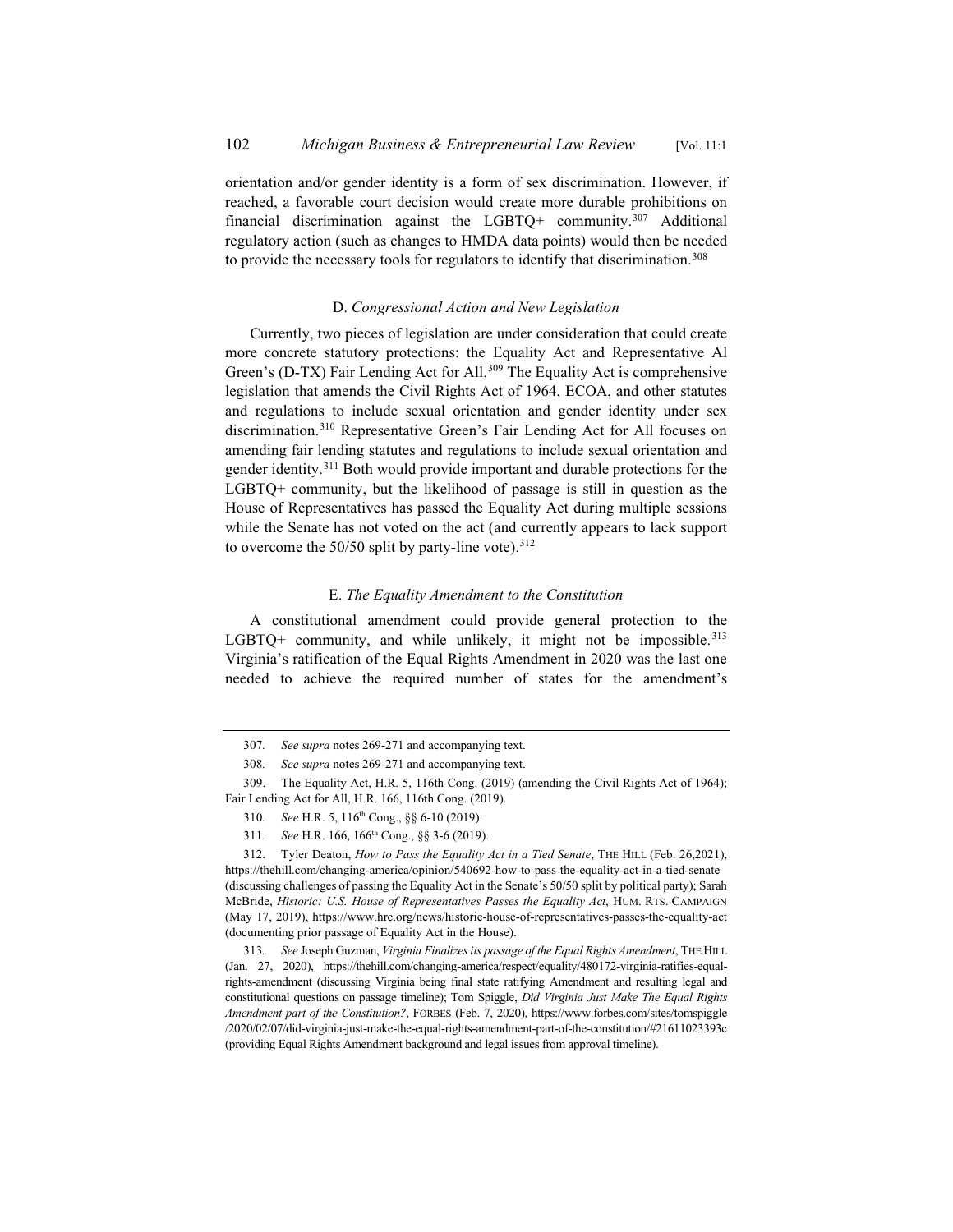ratification.314 However, since the ratification occurred after the 1979 deadline, the status of the amendment is unclear (the issue is further complicated by the fact that some states that ratified the amendment want to withdraw their ratification).<sup>315</sup>

Should the Equal Rights Amendment become effective, it could be helpful to the LGBTQ+ community, but the amendment would have the same issue as Title VII; the text does not explicitly mention sexual orientation and gender identity.<sup>316</sup> Unlike Title VII, there is not an "EEOC" for constitutional amendments that can provide clarification and guidance; interpretation lies with the Supreme Court.<sup>317</sup> Thus, even if the other constitutional and legal issues with the Equal Rights Amendment were resolved, the Court would have to decide a case under the Equal Rights Amendment that adopts the logic in *Bostock* before sexual orientation and gender identity were constitutionally protected by the word "sex."<sup>318</sup>

## *F. State-Level Action*

Although federal protection would be the most comprehensive, it seems unlikely that this will be achieved in the near term. States sometimes step into the breach when there is federal inaction. However, while states may adopt more restrictive requirements for financial institutions operating within their borders, they run the risk of preemption by federal law.319 Additionally, unless all states pass similar legislation, the LGBTQ+ community will have a mere patchwork of protection. The experience of states allowing same-sex marriage is instructive here.320 Before the *Obergefell* case established federal same-sex marriage, only nineteen states allowed same-sex marriage.<sup>321</sup> Thus, it seems unlikely that state legislatures will provide a comprehensive solution.<sup>322</sup> Even if state legislation is enacted (just as if a federal law is enacted by Congress or a formal rule is adopted by a regulatory agency), it will only provide durable protection to the LGBTQ+ community if it can survive the associated judicial review process.<sup>323</sup>

<sup>314</sup>*. See* Guzman, *supra* note 313.

<sup>315</sup>*. Id.*; s*ee* Spiggle, *supra* note 313.

<sup>316</sup>*. See* H.R.J. Res. 75, 68th Cong. (1923).

<sup>317</sup>*. See* U.S. CONST. art. III, §§ 1-2 (establishing and defining SCOTUS's judicial power, stating other courts are inferior, and binding all courts to follow SCOTUS precedent); *Marbury v. Madison*, 5 U.S. 137, 146 (1803) (stating Supreme Court is final court and superior to all other courts).

<sup>318.</sup> *Bostock v. Clayton Cnty.*, 140 S. Ct. 1731, 1737 (2020).

<sup>319</sup>*. See* U.S. CONST. art. VI, cl. 2; *First Nat'l Bank v. Kentucky*, 76 U.S. 353, 362 (1869) (finding national banks subject to state laws unless state law prevents bank from discharging federal duties).

<sup>320</sup>*. See generally* A Brief History of Civil Rights in the United States: A Timeline of the Legalization of Same-Sex Marriage in the U.S., GEO. LAW LIBR., (Aug. 26, 2021, 8:08AM) [hereinafter Gay Marriage Timeline], https://guides.ll.georgetown.edu/c.php?g=592919&p=4182201.

<sup>321.</sup> *Obergefell v. Hodges*, 576 U.S. 644, 681 (2015) (establishing LGBTQ+ community's marriage rights); *see Gay Marriage Timeline*, *supra* note 320.

<sup>322</sup>*. See generally Gay Marriage Timeline*, *supra* note 320.

<sup>323</sup>*. See* sources cited *supra* note 113.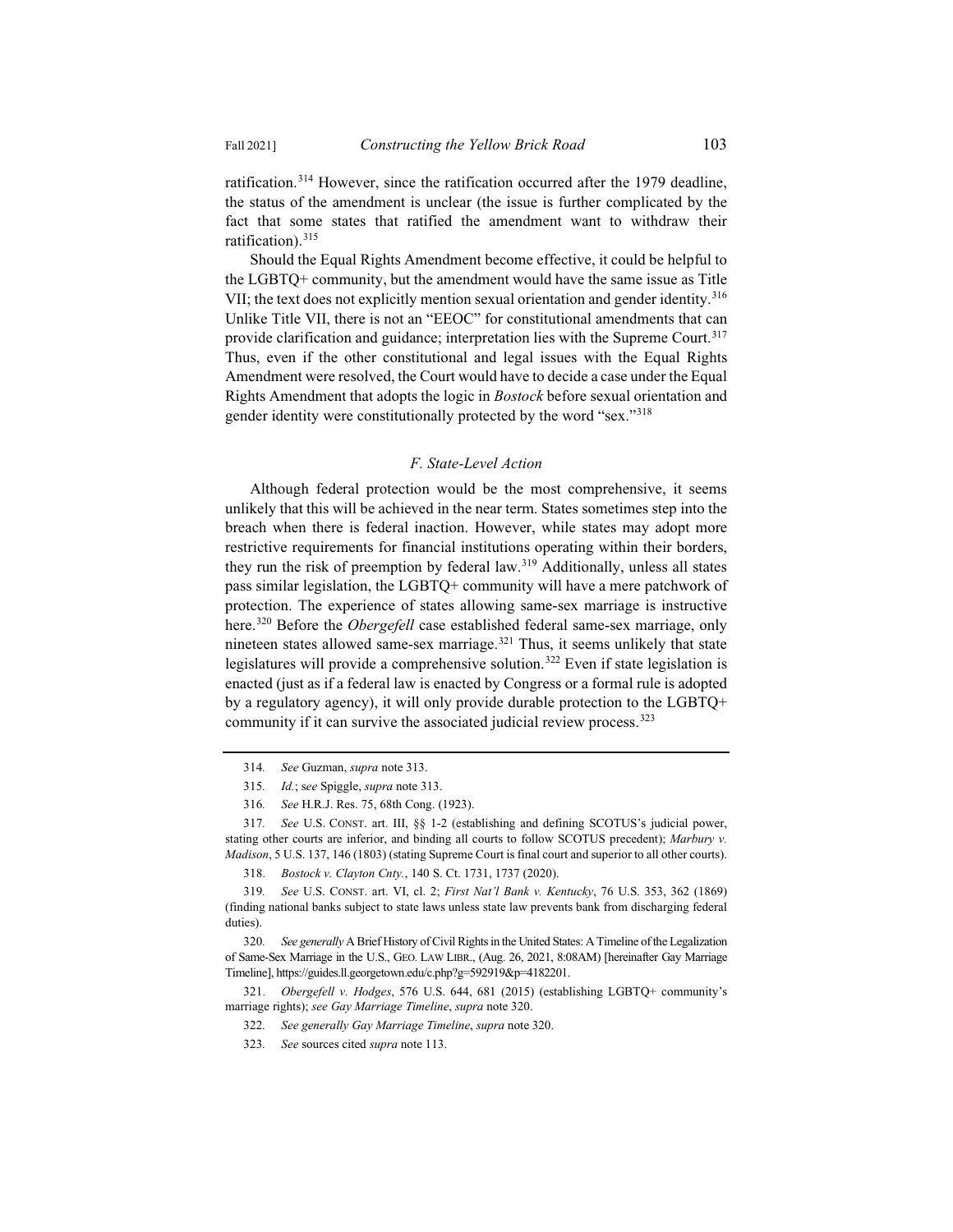#### V. POTENTIAL IMPACTS OF REGULATORY CHANGES

No attempt to create protection for the LGBTQ+ community from discrimination in access to financial services is guaranteed to be permanent. However, a complementary mix of more durable protections can significantly improve the situation for the community. If more concrete protections for the LGBTQ+ community are adopted, the CFPB may need to make new rules and offer guidance to address new scenarios specific to discrimination against  $LGBTQ$ + individuals.<sup>324</sup> In doing so, the CFPB must be mindful of overlapping statutes. Naturally, anytime that new statutory or regulatory requirements are created, a regulated entity will incur some costs associated with adopting the new requirements.

## A. *Costs of Complying with New Regulatory Changes*

The impact of the CFPB's informal rule interpreting ECOA as covering sexual orientation and gender identity may result in new requirements for data collection, compliance procedures, financial institutions' Standard Operating Procedures for approving credit applications, any associated documentation requirements, and regulatory procedures for examination of financial institutions.325 Financial institutions may experience an increase in operational costs as a result, and failure to properly implement new requirements may result in compliance penalties, enforcement actions, or other legal liability.<sup>326</sup> Compliance costs will also increase with any future updates to any of the financial regulation statutes or regulations. Financial institutions could also lose business from the LGBTQ+ community if discriminatory practices come to light as a result of the new protections for the community.<sup>327</sup> However, as our society continues to grapple with issues of diversity, equity, and inclusion across all aspects of life, a marginal increase in operating costs to ensure fairness and equity in access to credit is easily justified.328

<sup>324</sup>*. See* CHEMERINSKY, *supra* note 31, at 342 (discussing powers of federal regulatory agencies).

<sup>325</sup>*. See* Hilary J. Allen, *A New Philosophy for Financial Stability Regulation*, 45 LOY. U. CHI. L.J. 173, 185, 190–91 (2013) [hereinafter Allen FS Philosophy] (discussing cost impact of financial regulation and how cost-benefit analysis is sometimes used to determine value of regulation); John C. Coates IV, *Cost-Benefit Analysis of Financial Regulation: Case Studies and Implications*, 124 YALE L.J. 882, 998-99 (2015) [hereinafter *CBA & Fin. Reg*.] (asserting cost-benefit-analysis of financial regulation cannot be done accurately and not a good basis for policy setting).

<sup>326.</sup> *See id.*

<sup>327</sup>*. See* Karma Allen, *supra* note 78; John Schneider & David Auten, *The \$1 Trillion Marketing Executives are Ignoring*, FORBES (Aug. 14, 2018), https://www.forbes.com/sites /debtfreeguys/2018/08/14/the-1-trillion-marketing-executives-are-ignoring; Umoh, *supra* note 77; Nick Wolny, *The LGBTQ+ Community has \$3.7 Trillion in Purchasing Power; Here's How We Want You to Sell to Us*, ENTREPRENEUR (June 10, 2019), https://www.entrepreneur.com/article/334983.

<sup>328</sup>*. See id.*; Jordan Bryan, *How 2020 Accelerated Conversations on Diversity, Equity, and Inclusion*, GARTNER: SMARTER WITH GARTNER (Feb. 3, 2021), https://www.gartner.com/smarterwithgartner/how-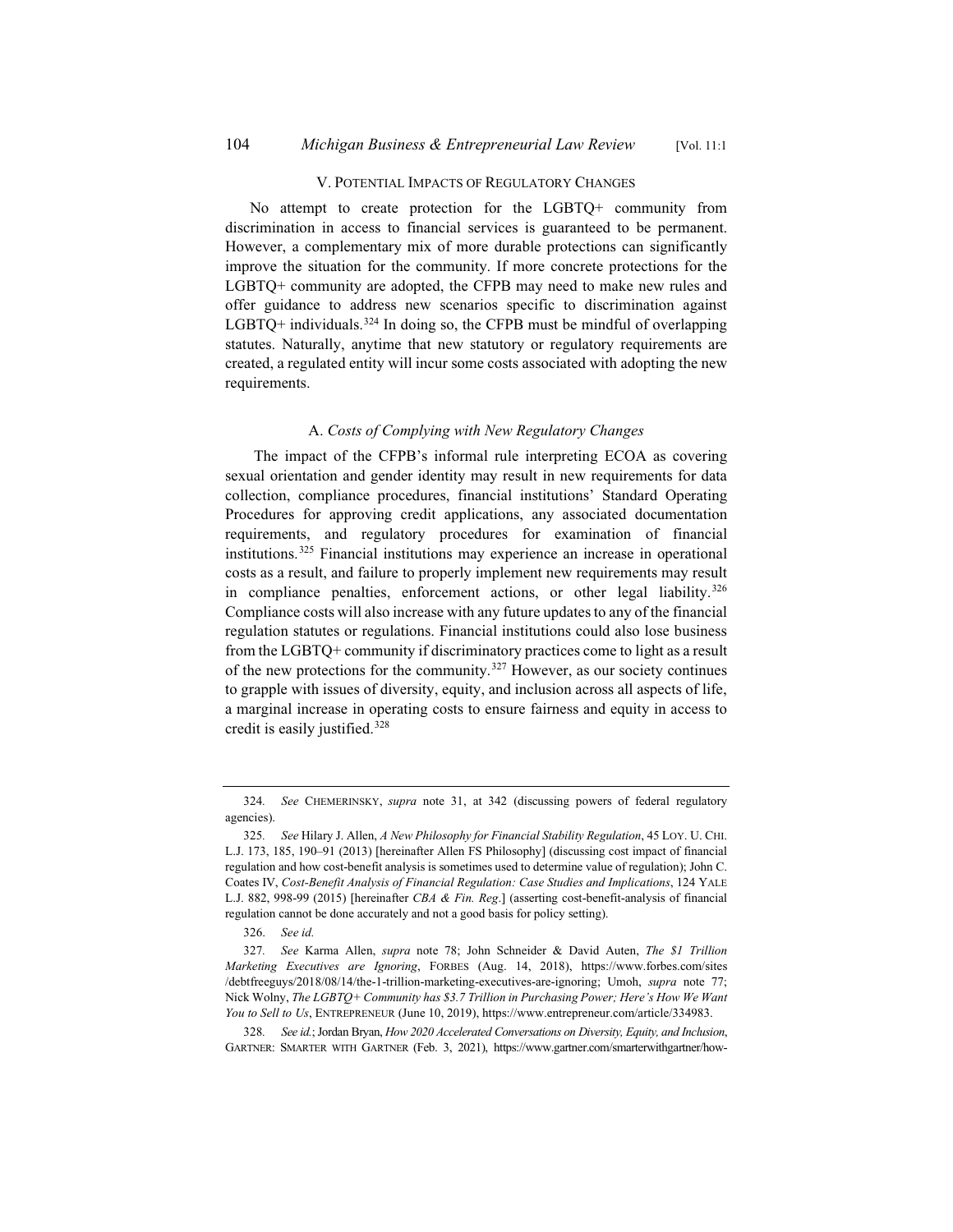#### B. *Increased Complexity in Supervision, Enforcement, and Compliance*

Financial regulators already face a large amount of difficulty and complexity in the supervision and examination function of financial institutions. The addition of sexual orientation and gender identity to the list of protected statuses raises specific issues where victims are members of multiple protected classes. A victim may need to identify which protected class was the reason for the discrimination, and regulators may need to update their internal guidance and procedures to address scenarios that involve overlapping protected statuses. A regulator's job will also be more complex if an issue implicates multiple statutes or regulations or falls under the jurisdiction of multiple regulators at the federal, state, or local level.

In addition to reviewing customer complaints, regulators can discover discrimination through two different methods.<sup>329</sup> The first is during a regulator's examination activities.<sup>330</sup> The second method is through an existing field test method using undercover shoppers sent by a regulator or advocate group.<sup>331</sup> Currently, regulatory agencies and consumer advocate groups use undercover shoppers as an in-person test to identify potential discrimination.<sup>332</sup> By sending in various combinations of couples (i.e., both white, both the same minority, any combination of white and minority, or two different minorities), an institution or advocacy group can gather real-time data to identify and prove discrimination on the basis of race.<sup>333</sup>

Regulators and consumer groups could expand their undercover shopper programs to test for sexual orientation or gender identity discrimination by sending in shoppers posing as various members of the LGBTQ+ community. However, the presence of multiple protected statuses in one test case would result in more difficulty with the identification of which status or statuses were the reason for discrimination. It is far easier to identify race discrimination within heterosexual pairings. For the LGBTQ+ community, additional steps may need to be taken to determine if the discrimination against a same-sex couple was because it was a male couple, female couple, same race couple of both gender pairings, or a mixed-race couple of both gender pairings. The same steps would also need to happen for a transgender paring, including one or both individuals being transgender. This need exponentially increases the number of tests that would be needed and the level of effort and complexity for identifying the reasons for the discrimination. Given the sensitivity of information about sexual orientation and gender identity, the CFPB must be particularly mindful of data

<sup>2020-</sup>accelerated-conversations-on-diversity-equity-and-inclusion/ (discussing how the events of 2020 have forced greater dialogue on diversity and equity issues than the #MeToo movement in the employment arena).

<sup>329</sup>*. See* CARNELL, *supra* note 85, at 344-45 (discussing purpose of federal regulator examining financial institutions); *see* Dillbary & Edwards, *supra* note 8, at 30-32 (describing field tests).

<sup>330</sup>*. See* sources cited *supra* note 329.

<sup>331.</sup> *See id.*

<sup>332</sup>*. See* Dillbary & Edwards, *supra* note 8, at 30-32 (describing field tests).

<sup>333.</sup> *See id.*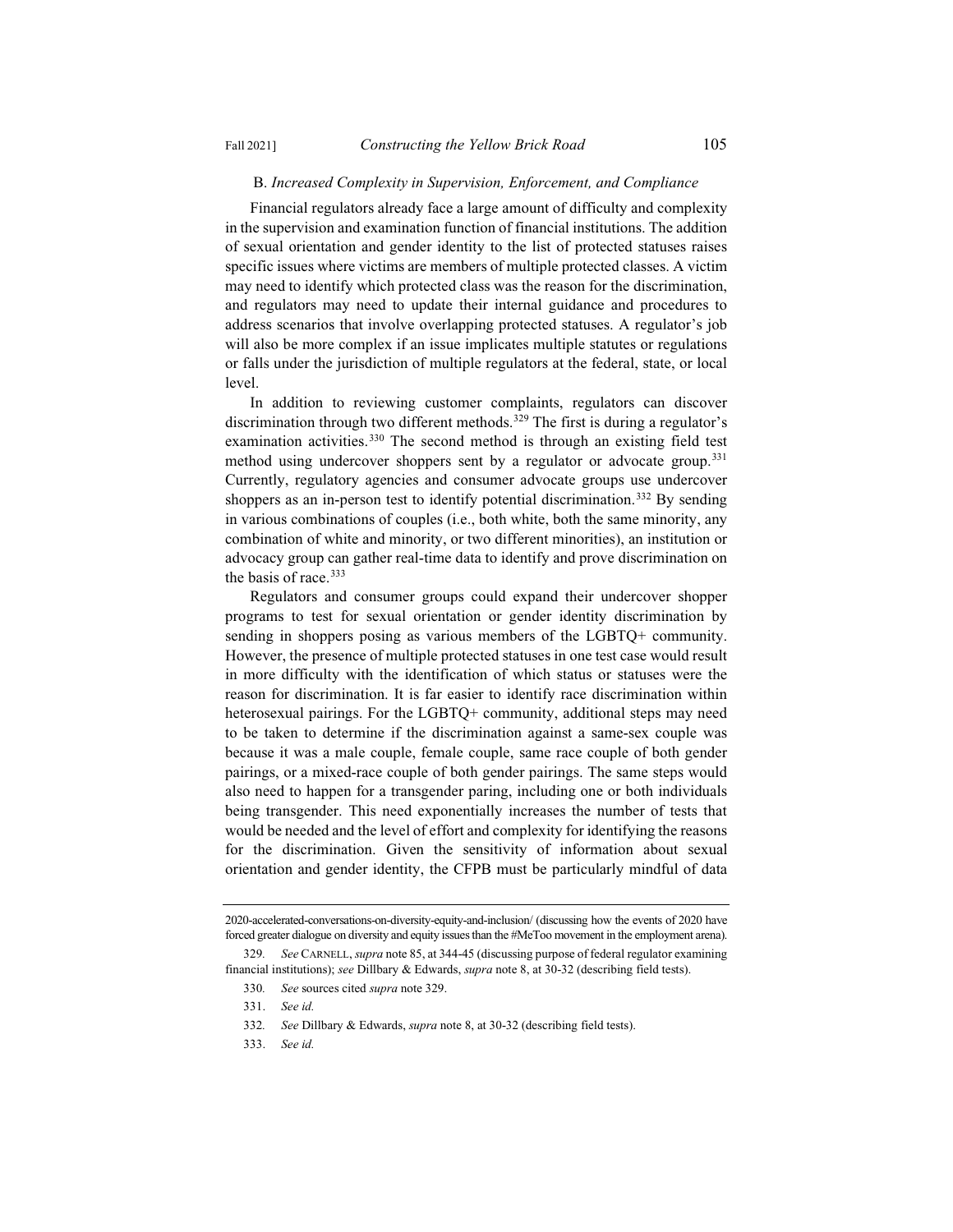privacy-related statutes so that it can have the data that it needs while protecting the privacy of consumers.

## C. *Implications Related to Data Privacy Statutes*

The CFPB must identify a best practice for anonymizing sexual orientation and gender identity data while maintaining a way to identify individuals as necessary for enforcement actions (and if a law provides a private right of action, allowing the individual to locate their data).334 Anonymizing data is vital because sexual orientation and gender identity data points are sensitive subjects for individuals and collecting them could result in individuals being outed involuntarily. Also, because IT security breaches are becoming more common, CFPB must consider extra steps and requirements to protect its internal data to avoid accidental "outings."

Individuals who may be comfortable self-identifying when seeking financial services may not be entirely out in their personal or professional life. For example, consider a scenario where CFPB pursues enforcement action against a financial institution and lists consumers who self-identified but are not completely "out" in various trial documents. Unless a party designates a court document as a confidential record, court documents are open to the public.<sup>335</sup> Thus, individuals listed in court documents could be outed to friends, family members, and employers or coworkers who read those documents or media reports based on them.336 Thanks to *Bostock*, these outed individuals will have employment protection under Title VII.<sup>337</sup> However, there are no legal remedies for outing an individual to their friends and family, particularly if the outing results in a financial loss, such as disinheritance by family members.<sup>338</sup>

CFPB may be able to look at HUD's experience with the 2012 promulgation of the Equal Access Rule for guidance on how to handle this issue.<sup>339</sup> When HUD proposed the rule, there were public comments lobbying for a database to house data to help identify individual instances or trends of discrimination and to monitor the rule's effectiveness in preventing discrimination.<sup>340</sup> Additionally,

<sup>334</sup>*. See Stephen P. Mulligan & Chris D. Linebaugh,* Cong. Rsch. Serv., Data Protection Law: An Overview 8-10, 12-14, 21-23, 25-36, 38-40 (2019) [hereinafter *Data Protection Law*] (providing an overview of data protection statutes and potential requirements for data financial institutions store or transmit).

<sup>335</sup>*. Court Records and Proceedings: What is Public and Why?*, CONNOR REPORTING, https://connorreporting.com/court-records-proceedings-public/ (last visited Apr. 18, 2021).

<sup>336</sup>*. See id.*; Mathieu J. Shapiro, *When Is a conflict Really a Conflict? Outing and the Law*, 36 B.C. L. REV. 587, 588 (1995) (stating First Amendment protections often preclude a claim against the media for a breach of privacy).

<sup>337.</sup> *Bostock v. Clayton Cnty.*, 140 S. Ct. 1731, 1737 (2020).

<sup>338.</sup> Scott Skinner-Thompson, *Outing Privacy*, 110 NW. L. REV. 159, 200 (2015) (asserting that courts have "routinely invoke[d] qualified immunity to defeat informational privacy claims" against the government); Shapiro, *supra* note 336; CONNOR REPORTING, *supra* note 335.

<sup>339</sup>*. See* source cited *supra* note 270.

<sup>340.</sup> *See id.*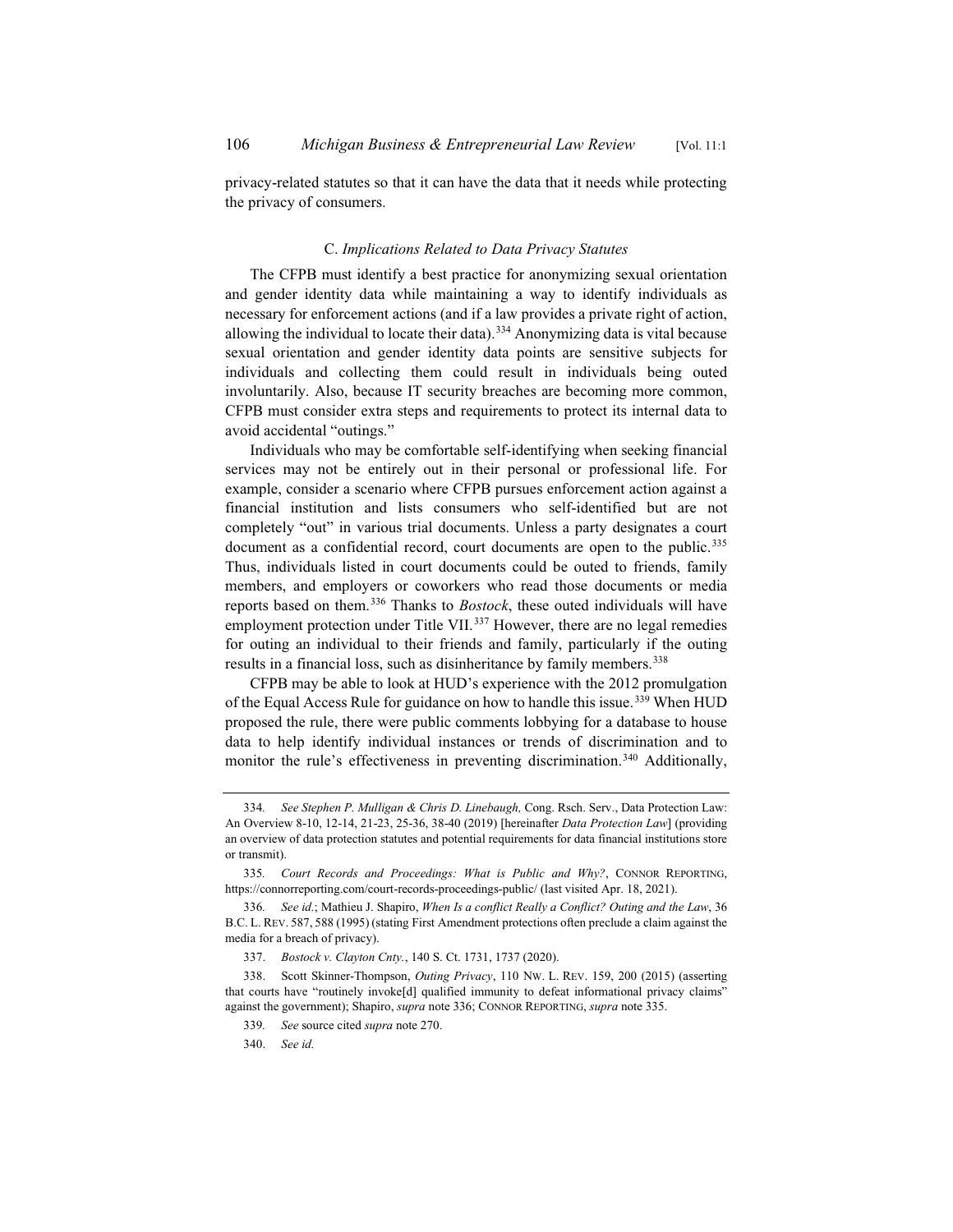there were also comments about the LGBTQ+ community's unique privacy concerns regarding sexual orientation and gender identity.<sup>341</sup> HUD ultimately declined to create a database to track cases related to the LGBTQ+ community citing concerns about the sensitive nature of data on sexual orientation and gender identity.<sup>342</sup> HUD said that it would take time to study the best way to capture data to address the concerns from the commentary.<sup>343</sup> However, no such database or tracking data currently exists.<sup>344</sup> The CFPB may nevertheless be able to work with HUD to capitalize on HUD's experience, analysis, or feedback related to sexual orientation and gender identity data points.<sup>345</sup>

Implementation of new mandatory data points under HMDA or Section 1071 could necessitate new rules and regulations on documentation or data storage requirements due to the sensitive nature of information about sexual orientation and gender identity.<sup>346</sup> There is a chance that the data requirements may overlap with various data protection requirements across many different laws such as the Gramm-Leach-Bliley Act (GLBA), the Electronic Communications Privacy Act (ECPA), and the Consumer Financial Protection Act (CFPA).347 This article will focus on the GLBA.

The GLBA is implemented via Regulation P and governs how financial institutions handle a consumer's nonpublic personal information.<sup>348</sup> Institutions cannot disclose this information to nonaffiliated parties without the consumer's consent and must provide notice of their privacy policies and practices on a routine basis.<sup>349</sup> Organizations must provide an initial notice when the customer relationship is established and an annual notice thereafter for as long as the relationship lasts.350 The notice must explain what data the institutions collect about the consumer, where the data is shared, how the information will be used,

- 348*. See* Gramm-Leach-Bliley Act, 15 U.S.C. § 6801; 12 C.F.R. pt. 1016.
- 349*. Id.* at §§ 6802-03.

<sup>341.</sup> *See id.*

<sup>342.</sup> *See id.*

<sup>343.</sup> *See id.*

<sup>344</sup>*. See* Equal Access to Housing in HUD Programs Regardless of Sexual Orientation or Gender Identity, 81 Fed. Reg. 64,763, 64776 (Sept. 21, 2016) [hereinafter 2016 Equal Access Rule] (codified at 24 C.F.R. pt. 5) (continuing to decline creating a database to track LGBTQ+ datapoints).

<sup>345</sup>*. See* 2016 Equal Access Rule, *supra* note 344; 2012 Equal Access Rule, *supra* note 182, at 5663, 5669–70 (addressing public comments on the lack of data to identify discrimination against the LBTQ+ community in housing and urging HUD to create a database to help identify discrimination against the community).

<sup>346.</sup> *See id.*

<sup>347</sup>*. See Data Protection Law*, *supra* note 334.

<sup>350</sup>*. See* CHRIS BRUMMER, FINTECH LAW IN A NUTSHELL 486-88 (2020) (providing background information on the GLBA); *CFPB Announces First No-Action Letter to Upstart Network*,CONSUMER FIN. PROT. BUREAU: NEWSROOM (Sept. 14, 2017) [hereinafter *Upstart NAL Announcement*], https:// www.consumerfinance.gov/about-us/newsroom/cfpb-announces-first-no-action-letter-upstart-network/ (announcing relationship with Upstart, a tech company entering the financial industry that was not subject to regulation by other FIRREA).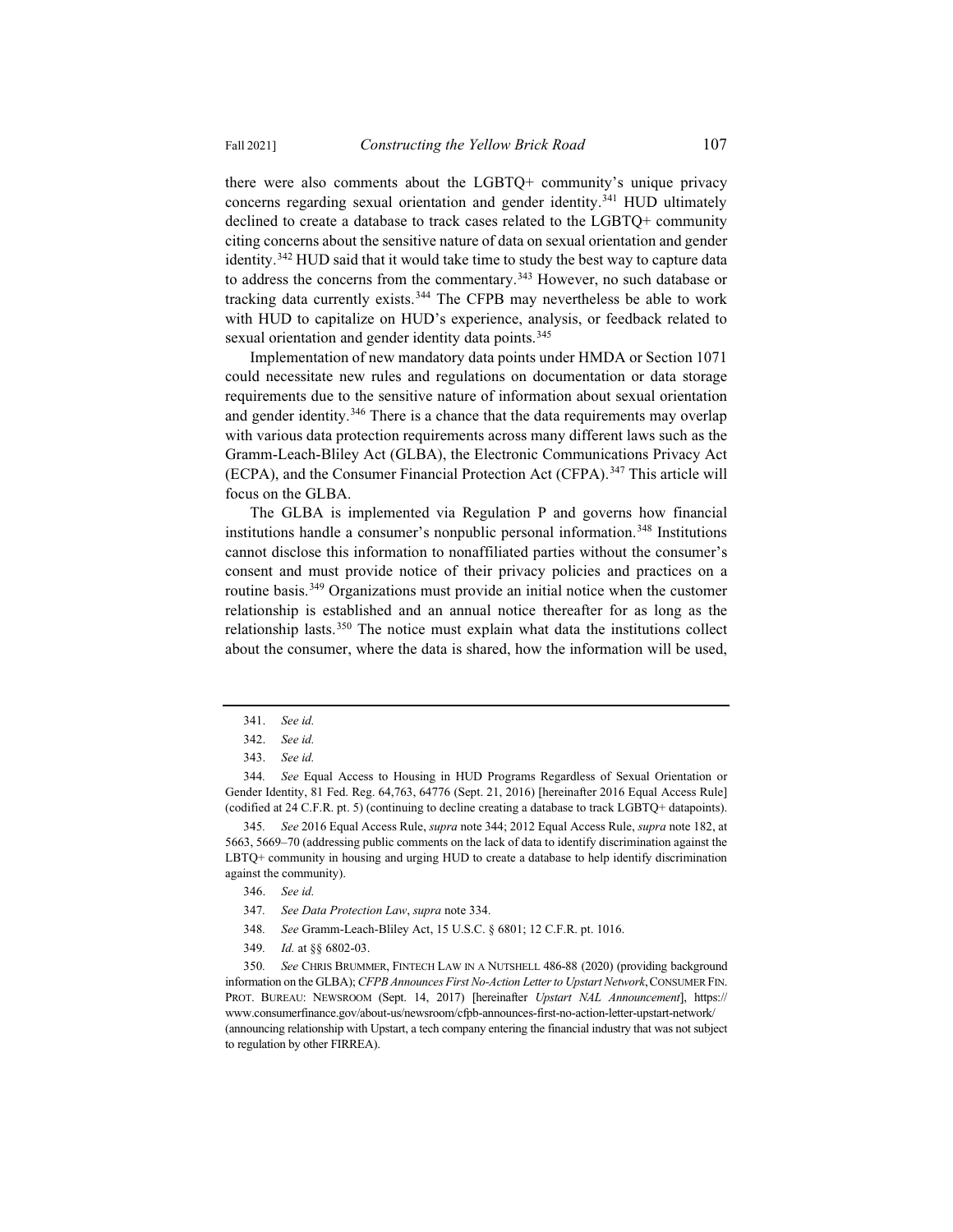and how it will be protected.<sup>351</sup> However, this barrier is often a mere formality as institutions can claim consent via consumer inaction in response to the required annual notice as many, if not most, consumers ignore physical mail sent to them. A digital solution is likely to be just as ineffective as consumers are equally unlikely to read a message with the title of "Annual Privacy Disclosure Notice" in their personal email or the institution's internal web messaging portal.

If sexual orientation and gender identity become collected data points, guidance may be needed on how to comply with GLBA with respect to those data points to avoid accidental outings.<sup>352</sup> Members of the community will be at various points of being "out" throughout their lives, from closeted, partially out to either friends and family or at work (but not necessarily inclusive of all three), and fully out. Barring making data points on sexual orientation and gender identity categorically nonpublic personal information, difficult determinations may need to be made about the point at which being "out" is considered public information. Finally, it would be irresponsible not to mention the dangers of an undetected hack and the ripple effects.<sup>353</sup> Regulators and institutions will need to consider the appropriate procedures and safeguards to protect AI systems (discussed in Part VI) and the underlying data in addition to any new data breach notification procedures that may be necessary, particularly with the issue of outing consumers.354

## VI. MOVING TO THE FUTURE: FAIR LENDING AND FINTECH'S USE OF MACHINE LEARNING AIS

Since the current legal framework leaves the LGBTQ+ community in a gray area, the community may not always have an established remedy for discrimination in financial services.<sup>355</sup> Without concrete remedies to address this discrimination, the status quo of the current regime will continue, and discrimination could increase as the use of AI with machine learning algorithms in the financial industry expands.<sup>356</sup>

<sup>351</sup>*. See* BRUMMER, *supra* note 350; *see also* Upstart NAL Announcement, *supra* note 350.

<sup>352</sup>*. See* s*upra* text accompanying notes 334-345.

<sup>353</sup>*. See* Danielle Keats Citron & Frank Pasquale, *The Scored Society: Due Process for Automated Predictions*, 89 WASH. L. REV. 1, 18 (2014) [hereinafter *AI Due Process*] (discussing impact of AI decisions on all monetary aspects of society); Frank Pasquale, *Data-Informed Duties in AI Development*, 119 COLUM. L. REV. 1917, 1932-33 (2019) [hereinafter *AI Data Duties*] (stating the danger from a hacking of the data or AI coding and asserting that insuring integrity of the data and AI code is necessary for preventing the resulting ripple effects of compromised data or AI coding); FINREGLAB, MARKET AND POLICY CHALLENGES ARE SLOWING USE OF CASH-FLOW DATA IN U.S. CREDIT UNDERWRITING 1 (2020), https://finreglab.org/wp-content/uploads/2020/02/FinRegLab \_Press-Release\_02-26-2020\_Cash-Flow-Data-Policy-Report.pdf (describing data risks and security concerns in fintech).

<sup>354</sup>*. See AI Due Process*, *supra* note 353, at 18 (stating need for procedural safeguards in AI).

<sup>355</sup>*. See* Holder Memo, *supra* note 13; Sessions Memo, *supra* note 13.

<sup>356</sup>*. See* Allen Business as Usual *supra* note 251; Hilary J. Allen, *Driverless Finance*, 10 HARV. BUS. L. REV. 157, 169 (2020) [hereinafter *Allen Driverless Finance*] (discussing business efficiencies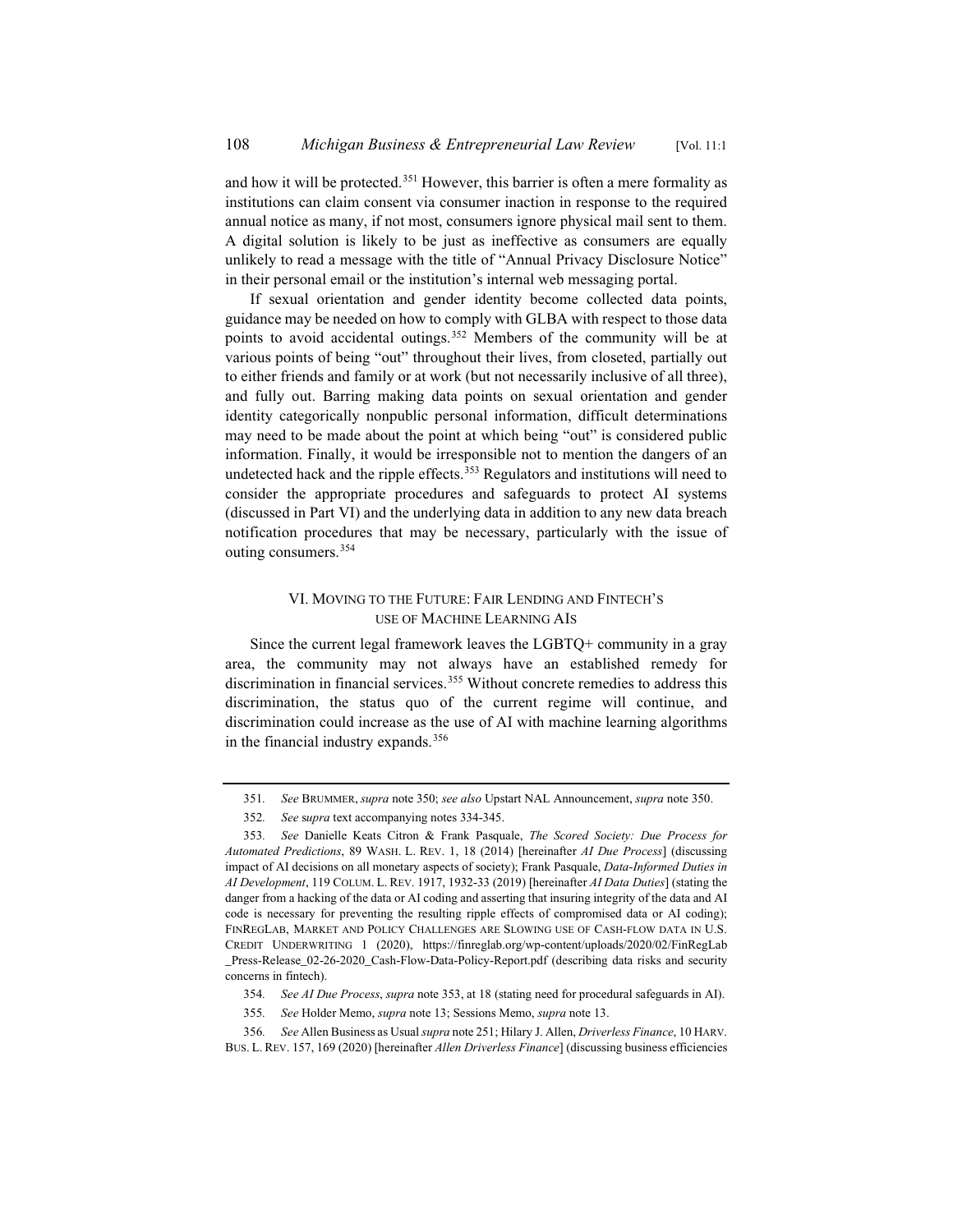#### A. *Machine Learning AI's Role in Fintech and the Potential Liabilities*

The term AI encompasses any computer-based system that can mimic human behavior by taking the associated inputs and performing the tasks that normally require human intelligence to create the associated output.<sup>357</sup> From a pop-culture standpoint, one of the most popular representations that people associate with the concept of AI is Skynet from the Terminator movie franchise.<sup>358</sup> However, that association is far from the truth as today's AIs are not independently intelligent thinking machines.<sup>359</sup> Many successful AI systems are not fully autonomous but rather involve hybrids of computer and human decision-making (human-in-theloop system). $360$ 

There are two main categories of AI based on how they operate. The first category is where the field of AI began and involves knowledge representation and logic rules, in which explicit facts and rules about some activity are programmed into software, harnessing the knowledge of domain experts about how some system or activity operates.<sup>361</sup> In short, a human can follow the AI's actions through the "decision-making process" and know the exact reasons for the AI's output. In the financial sector, financial institutions use this type of AI to create efficiencies, such as screening and rating applications for financial services.<sup>362</sup>

The second category, which is the type of AI that this article is concerned about, involves the system analyzing data for patterns previously encountered and makes predictions, better known as "machine learning."363 Machine learning has

359. Harry Surden, *Artificial Intelligence and Law: An Overview*, 35 GA. ST. U. L. REV. 1305, 1308-09 (2019).

- 360*. Id.* at 1320.
- 361*. Id.* at 1319 and 1327.

362*. Allen Driverless Finance*, *supra* note 356; Allen Business as Usual *supra* note 251, at 863- 64 (2015) (stating criminal law and private litigation not effective to address financial industry's negative behavior); Anya Prince & Daniel Schwartz, *Proxy Discrimination in the Age of Artificial Intelligence and Big Data*, 105 IOWA L. REV. 1257, 1267, 1273–74, 1283 (2019) [hereinafter *AI Proxy Discrimination*] (defining proxy discrimination as when discrimination against a protected class happens based on factors that are not protected statuses, and providing AI's history, evolution, general business impact, and risks).

363*. See AI Proxy* Discrimination*, supra* note 362 at 1317; Dr. Iria Giuffrida, *Liability for AI Decision-Making*, 88 FORDHAM L. REV. 439, 445 (2019) (describing two types of AI systems, the first being one where humans based their decision on the system's output and the other being an "out of the loop" system because the system is fully autonomous and there is no human connection to the decision); Princeton University Center for Information Technology Policy, *CITP Launch Initiative on* 

of AI algorithms); ROBERT BARTLETT ET AL., CONSUMER-LENDING DISCRIMINATION IN THE FINTECH ERA 4 (2019), https://faculty.haas.berkeley.edu/morse/research/papers/discrim.pdf (claiming fintech AIs discriminate against minorities); Chris DeBrusk, *The Risk of Machine-Learning Bias (and How to Prevent It"*, MIT SLOAN MGMT. REVIEW (Mar. 26, 2018), https:// sloanreview.mit.edu/article/the-risk-of-machine-learning-bias-and-how-to-prevent-it/ (stating risk of building bias in AI algorithms).

<sup>357</sup>*. Artificial Intelligence*, MERRIAM-WEBSTER, https://www.merriam-webster.com/dictionary/ artificial%20intelligence (Sept. 29, 2021).

<sup>358.</sup> THE TERMINATOR (Paramount Pictures 1984).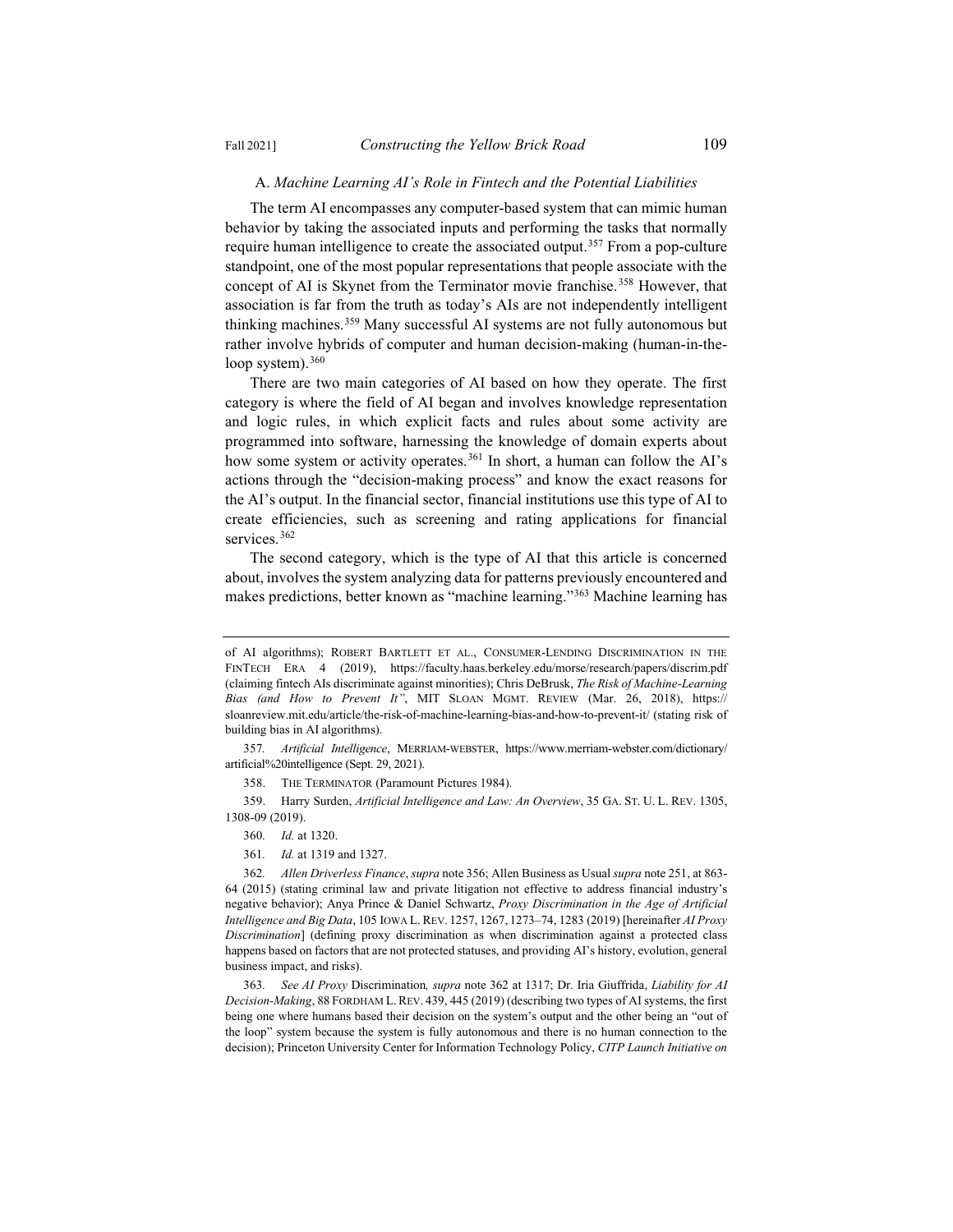two general subgroups based on the level of human involvement in creating the algorithm and validating its output.<sup>364</sup> For the first subgroup, humans have a high level of involvement with the algorithm's creation and also validate the AI's output for quality control.<sup>365</sup> An example is having humans select only the images with faces and then comparing the data from the humans to the output of the AI. Simple machine learning falls within this first subgroup because it utilizes known algorithms to create the output, and, like the first category, a human with subject matter expertise would be able to know how the algorithm arrived at the output. A simple machine learning AI for facial detection would comprise multiple algorithms (e.g., detection of edges, small features, and large features) that are combined to run in a specific order to create the final output to determine if there is a face in the picture.

The second subgroup is called "deep learning" which relies on neural nets, sometimes referred to as a "black box algorithm" because a human is not always able to have full insight into how the AI created its output.<sup>366</sup> Here, the neural net learns by being fed a control set of data (using the previous facial detection example, the control set would be pictures of faces that the engineer selected), and the algorithm would generate parameters for detecting faces in other pictures based on the connections made through the control data.367 As a result, the neural net AI process is encompassed within one singular facial detection algorithm.<sup>368</sup> While the engineer's involvement with selecting the control data technically involves a human, the engineer's actions are not incorporated into the neural network. Thus, even with human involvement, it is almost impossible to understand how a neural net AI works as the AI's process is not transparent or easy to audit, cannot be monitored, and creates an opportunity for discrimination or unwanted manipulation to happen.<sup>369</sup>

In the beginning, the financial industry's neural net AIs learned from datasets of human decisions to develop the AIs' decision-making rules.<sup>370</sup> Now, these AIs can find new and better correlations between the traditional data points for a

365*. See* sources cited *supra* note 363.

366*. See* sources cited *supra* note 363; Email from Susanna Mostaghim, Cloud Solutions Architect - Advanced Analytics and AI at Microsoft Azure, to Cyrus Mostaghim, Author (June, 18, 2021, 3:38 PM ET) (on file with author) [hereinafter S. Mostaghim email].

- 367. S. Mostaghim email, *supra* note 366 (discussing deep learning and engineer's actions).
- 368*. See* S. Mostaghim email, *supra* note 366 (discussing deep learning and engineer's actions).

369. Jack M. Balkin, *2016 Sidley Austin Distinguished Lecture on Big Data Law and Policy: The Three Laws of Robotics in the Age of Big Data*, 78 OHIO ST. L.J. 1217, 1239 (2017) (expressing concerns about AI and its impact on society); CGP Grey, *supra* note 363 (illustrating how AIs are built and tested). *See* Allen Business as Usual *supra* note 251; *Allen Driverless Finance*, *supra* note 356; *AI Proxy Discrimination*, *supra* note 362.

370*. See Allen Driverless Finance*, *supra* note 356 at 161-62; BARTLETT ET AL., *supra* note 356 at 7; DeBrusk, *supra* note 356.

*AI and Policy: Ed Felten*, YOUTUBE (Dec. 12, 2017), https://youtu.be/JRDnL6Yssbg (providing background on AI); CGP Grey, *How Machines Learn*, YOUTUBE (Dec. 18, 2017) https:// www.youtube.com/watch?v=R9OHn5ZF4Uo (illustrating how AIs are built and tested).

<sup>364</sup>*. See* sources cited *supra* note 363.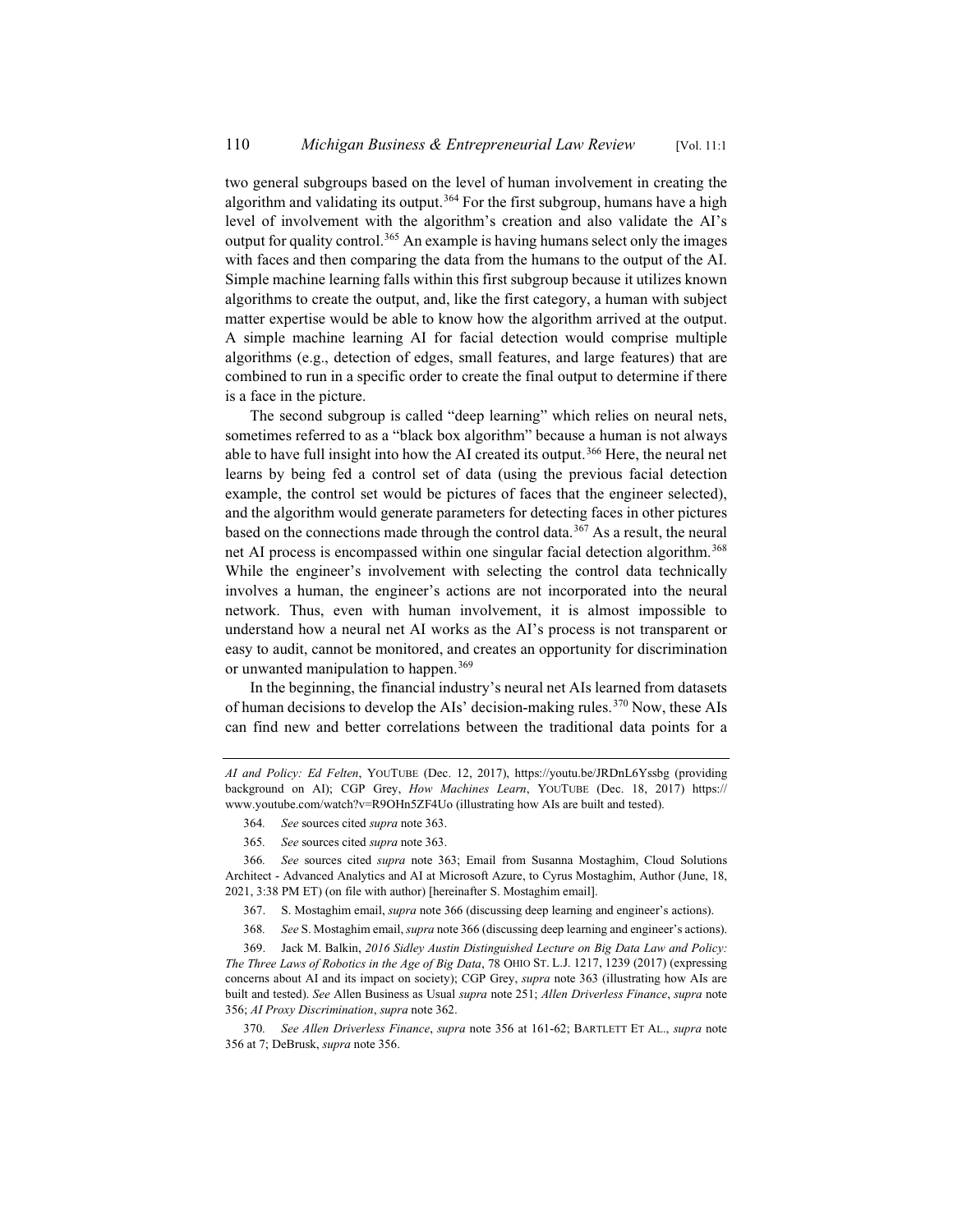decision.371 Similar to how Facebook creates a user insight page, these algorithms are starting to use data from external sources like online transactions, internet history, and social network activity to develop predictions with the same transparency concerns.372 The impact of AI on the financial industry is not limited to deposit-taking banks and mortgages.<sup>373</sup> Financial institutions that are not banks can use AI to decide what credit cards to offer, the individuals that qualify for the credit card, and the interest rate, transaction fees for financial services like trading stocks, and interest on loans issued by banks or non-banks like Quicken Rocket Mortgage.

Financial institutions should be concerned about potential future liability related to AI decisions because if an institution's algorithm violates any of the fair lending statutes, the institution may be held legally responsible and required to pay damages and penalties. The institution could be held responsible because, ultimately, the decision becomes the institution's when it adopts the AI's output.374 The level of liability would also hinge on whether the institution automatically adopted the AI system's decision or if a human reviewed the output and decided that it was acceptable.<sup>375</sup> While there is uncertainty about liability in this context, institutions should monitor and adjust as case law and regulations develop.376 Financial institutions will face more risk of responsibility for liability than just the violation of a financial statute. A financial institution could also be liable for damages associated with an individual consumer's common-law tort claim, a class-action claim, or even a product liability tort claim. <sup>377</sup> Additionally, these liabilities could increase if the AI's decisions appear to discriminate against a protected status.378

375*. See* sources cited *supra* note 374.

<sup>371</sup>*. See* STUDENT BORROWER PROTECTION CTR., EDUCATIONAL REDLINING, 15-19 (Feb. 2020), https://protectborrowers.org/wp-content/uploads/2020/02/Education-Redlining-Report.pdf; *Allen Driverless Finance*, *supra* note 356; Balkin, *supra* note 369; *AI Proxy Discrimination*, *supra* note 362*.*

<sup>372</sup>*. See AI Proxy Discrimination*, *supra* note 362.

<sup>373</sup>*. See AI Data Duties*, *supra* note 353, at 1925 (discussing development and advancement of AI algorithms).

<sup>374</sup>*. See* Giuffrida, *supra* note 363; Lyle Morgan, *AI Certification Initiatives Could Prove Very Useful to Legal Industry, Experts Say*, ABA JOURNAL (Mar. 23, 2021), https://www.abajournal.com/web/article/aicertification-initiatives-could-prove-very-useful-to-legal-industry-experts-say (discussing the various parties that have some amount of responsibility for the liability when "AI systems produce problematic results").

<sup>376</sup>*. See* Giuffrida, *supra* note 363, at 445-47 (examining an institution's liability risk for AI decisions).

<sup>377</sup>*. See id.*; *AI Data Duties*, *supra* note 353, at 1925-26 (discussing development and advancement of AI algorithms); Cyrus Mostaghim, "*The Danger of Proxy Discrimination in FinTech and the Need for Regulatory Sandboxes*", AM. U. BUS. L. REV.: THE BLR BUZZ BLOG (Apr. 1, 2020) [hereinafter *Mostaghim Proxy Discrimination*], http://www.aublr.org/2020/04/the-danger-of-proxydiscrimination-in-fintech-and-the-need-for-regulatory-sandboxes/ (asserting the danger of AI proxy discrimination).

<sup>378.</sup> *Mostaghim Proxy Discrimination*, supra note 377.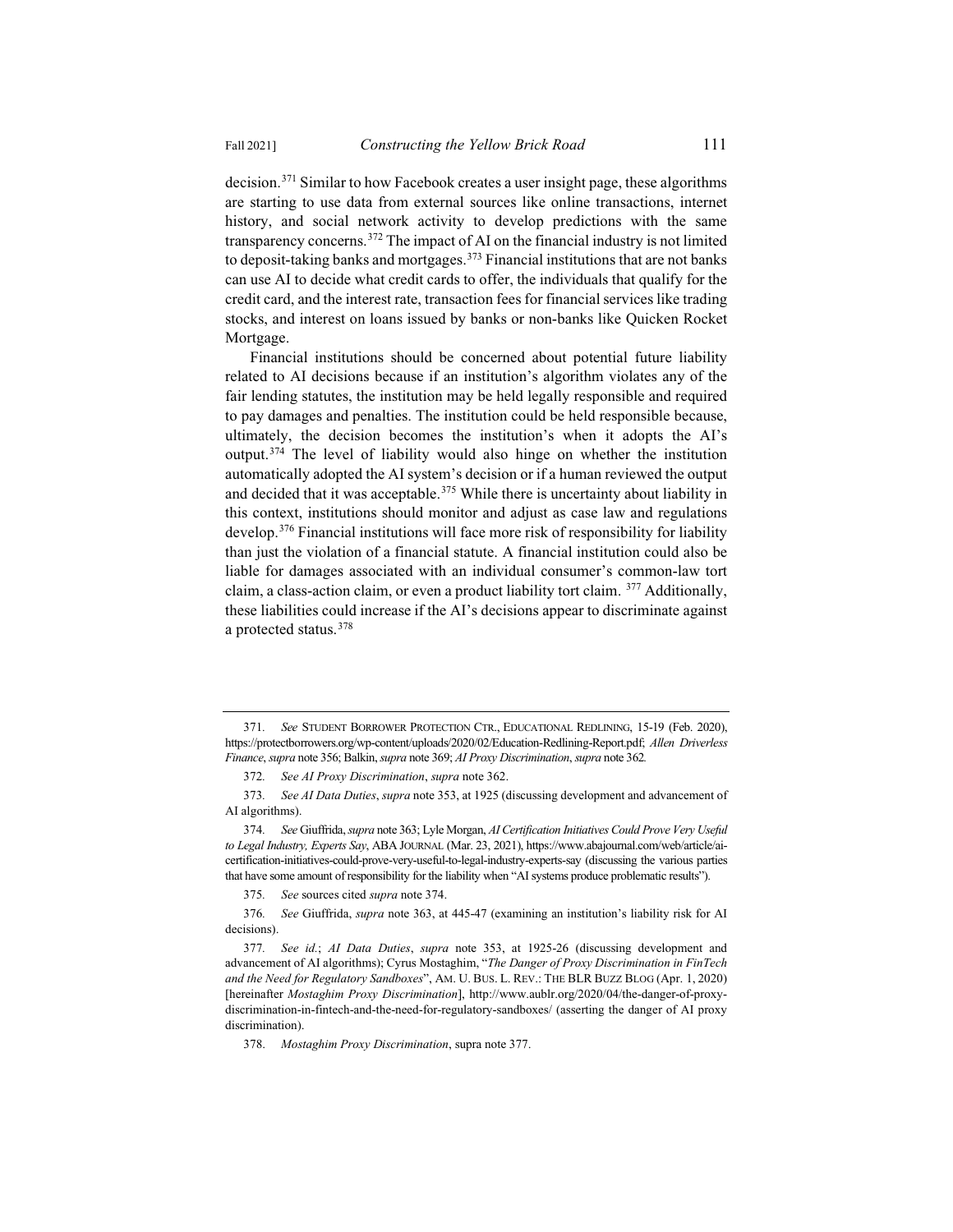## B. *The Risk of AI Discrimination*

Using datasets of human decisions to create AIs is problematic because the AI is only as good as the data used to teach the algorithm.<sup>379</sup> Thus, there is a chance that datasets may include examples of discriminatory lending against the LGBTQ+ community that gets built into the fintech models, resulting in new discriminatory lending actions; the need to fix things now is even more critical.<sup>380</sup> Even worse, the data could cause discrimination or be used to hide discrimination against the LGBTQ+ community or any other protected class in a way that would be harder to detect since a regulator cannot audit the algorithm's programming.<sup>381</sup> Attention must also be directed at the individuals programming the algorithms to ensure the engineer's unconscious or active biases do not affect the programming or any step of the process (data collection, data cleaning, data transformation, variable/feature selection, model building, and review).<sup>382</sup> Finally, another concern related to discrimination in AI is that AIs may make inappropriate decisions based on correlations in the data, i.e. when Facebook's AI moderator removed legitimate posts about the Coronavirus.<sup>383</sup>

Decisions that indirectly impact a protected status in a negative manner (because the decision was not based on a protected status, but was based on factors that were a proxy for the status) are a type of discrimination known as proxy discrimination.<sup>384</sup> Already, there are allegations of AI-driven proxy discrimination against minorities in financial services.<sup>385</sup> One allegation came from the Student Borrower Protection Center in a report about a fintech company, Upstart, claiming that the AI engaged in discrimination through the use of nontraditional lending data.386

Big tech companies with massive amounts of consumer data (like Facebook and Google) are exploring the provision of financial services.<sup>387</sup> That data includes all kinds of consumer information that the financial industry does not

382*. See AI Due Process*, *supra* note 353, at 13-14 (postulating risk of engineer's unconscious bias impacting AI code and datasets).

383. Paresh Dave, *Social Media Giants Warn of AI Moderation Errors as Coronavirus Empties Offices*, REUTERS (Mar. 16, 2020), https://www.reuters.com/article/us-health-coronavirus-googleidUSKBN2133BM.

384*. AI Proxy Discrimination*, *supra* note 362, at 1268, 1285 (identifying proxy discrimination).

385*. See Mostaghim Proxy Discrimination*, *supra* note 377.

386. See Upstart Report, supra note 235.

387*. See* Ryan Brown, *Big Tech Will Push Deeper into Finance This Year—But Avoid the 'Headache' of Being a Bank*, CNBC (Jan. 3, 2020), https://www.cnbc.com/2020/01/03/big-tech-willpush-into-finance-in-2020-while-avoiding-bank-regulation.html (discussing Facebook, Google, and Apple entering the finance industry).

<sup>379</sup>*. See* DeBrusk, *supra* note 356.

<sup>380.</sup> Balkin, *supra* note 371.

<sup>381</sup>*. See* Balkin, *supra* note 371; *AI Due Process*, *supra* note 353, at 10 (stating inability to audit AI algorithms); *AI Data Duties*, *supra* note 353, at 1918 (postulating danger of using AI to deflect liability); Mostaghim LGBTQ+ Discrimination, *supra* note 261.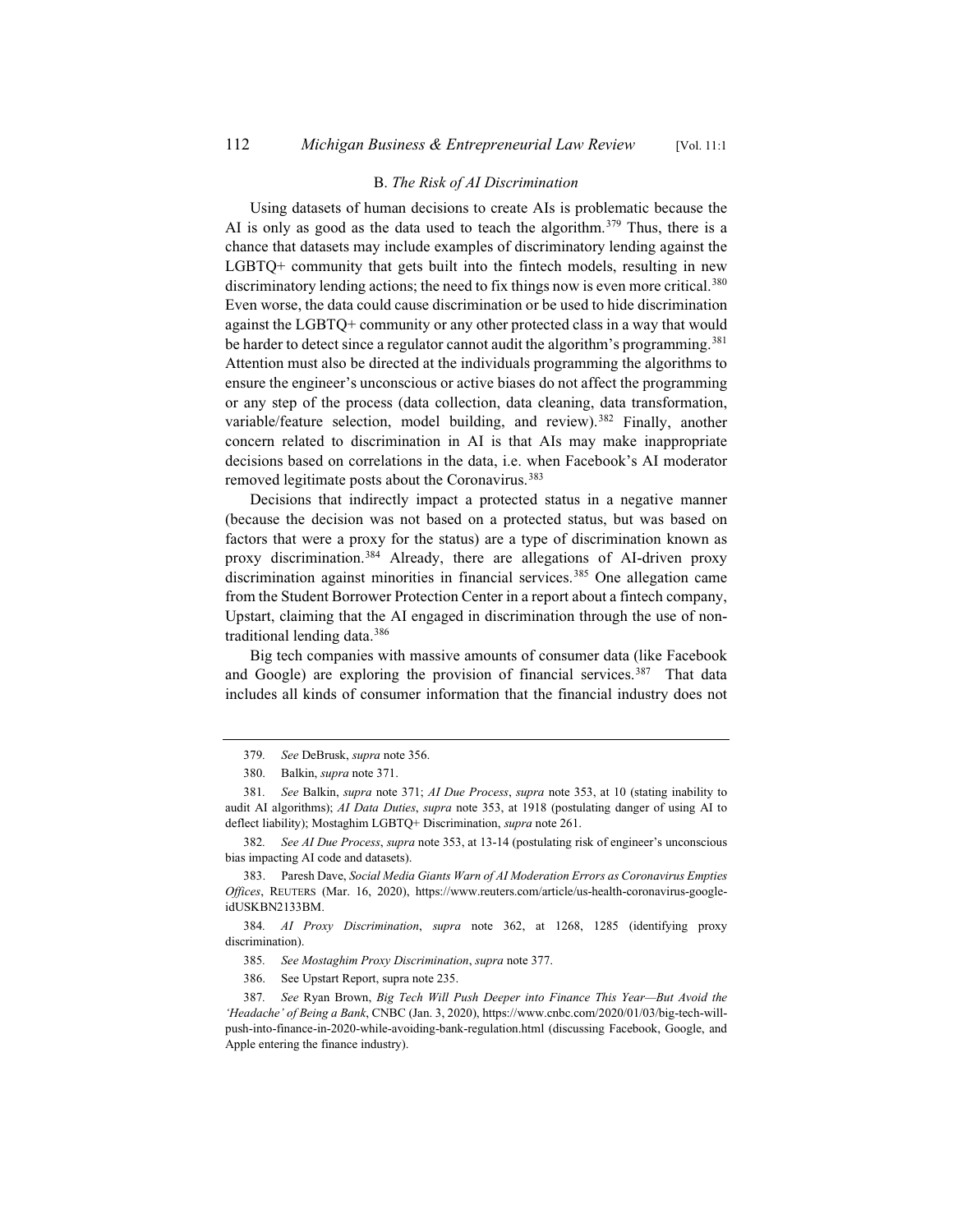currently utilize in making financial decisions: the use of these new kinds of data would magnify the risk of direct or proxy discrimination.<sup>388</sup> The use of such varied and detailed forms of data also magnifies concerns about the difficulties in comprehending an AI's decisions and identification of what was the contributing factor(s) for a discriminatory action.<sup>389</sup> However, the concern is not necessarily unique to big tech because as long as financial institutions comply with the applicable data privacy laws, institutions may be able to purchase these new kinds of data about their customers.390

The data used in fintech's AIs blend to create another issue related to data privacy and outing: this type of AI data mining may allow an institution to learn or infer sexual orientation or gender identity outside of a self-identification, which could result in proxy-discrimination.<sup>391</sup> Similar to how the community uses "gaydar" to identify other members while out in public, data about an individual's preferences, likes, frequently patronized businesses, and other similar information could allow an AI to infer sexual orientation or gender identity.<sup>392</sup> In other words, the techniques for the in-person observation of social cues, actions, and other visual and sound data to make an in-person assessment can also be applied to the digital world.<sup>393</sup> Researchers are already trying to create AIs that can determine a person's sexual orientation.<sup>394</sup> Digital data of interest might include the target individual's common Facebook friends, their liked Facebook pages, the hashtags they used for Instagram posts, and even the accounts the individual follows on Instagram. The various online quizzes online that claim to be able to guess an individual's sexual orientation are examples of simple "gaydar

391*. See AI Proxy Discrimination*, *supra* note 362, at 1274-75, 1291 (providing AI's history and evolution, general business impact, risks, and applicability to financial services); Mostaghim LGBTQ+ Discrimination, *supra* note 381.

<sup>388.</sup> Dan Murphy, *Big Tech's Invasion of Banking*, MILKEN INST. REV. (Apr. 26, 2019), https://www.milkenreview.org/articles/big-techs-invasion-of-banking (asserting big tech can access better data than banks); s*ee* Brown, *supra* note 387; *see supra* notes 348-352 and accompanying text.

<sup>389</sup>*. See supra* text accompanying notes 383-385; Balkin, *supra* note 371; *AI Due Process*, *supra* note 353, at 10 (stating inability to audit AI coding); *AI Data Duties*, *supra* note 353, at 1918 (postulating danger of using AI to deflect liability); Mostaghim LGBTQ+ Discrimination, *supra* note 261.

<sup>390</sup>*. See* Tom Groenfeldt, *PNC Launches a Fintech Startup Inside the Bank*, FORBES (Aug. 29, 2019), https://www.forbes.com/sites/tomgroenfeldt/2019/08/29/pnc-launches-a-fintech-startup-insidethe-bank/ (highlighting PNC's creation of a fintech subsidiary that does not use any data PNC collects, only anonymized data that is purchased); *see supra* Part V Section c.

<sup>392</sup>*. See* Justin Lehmiller, *The Science of "Gaydar": How Well Can We Detect Other People's Sexual Orientation?*, IND. UNIV. KINSEY INST., https://kinseyinstitute.org/news-events/news/2017- 12-18-gaydar.php (explaining gaydar) (last visited July 1, 2021); *see supra* notes 381-83.

<sup>393</sup>*. See id.*; Elija Marc Cassidy, *The Convergence of Niche and Mainstream Social Networking Services in Gay Men's Digital Culture: How Generation Y Uses Facebook to Extend and Enhance the Gaydar Experience* (2014), https://spir.aoir.org/ojs/index.php/spir/article/view/9027/7122 (discussing how gay men use social media to confirm another individual's sexual orientation).

<sup>394.</sup> James Vincent, *The Invention of AI 'Gaydar' Could be the Start of Something Much Worse*, VOX (Sept. 21, 2017), https://www.theverge.com/2017/9/21/16332760/ai-sexuality-gaydarphoto-physiognomy.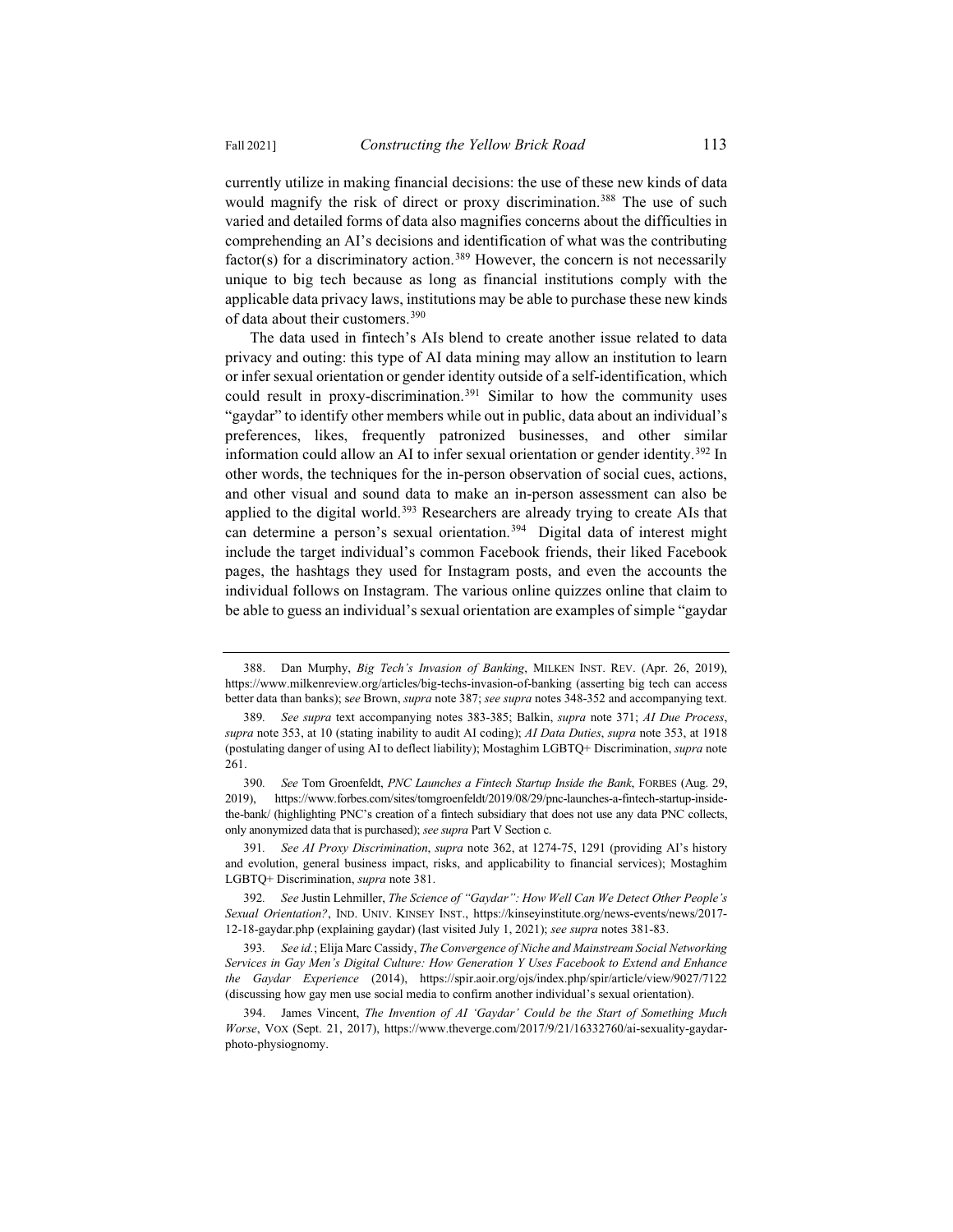AIs."395 Imagine the correlations, correct and incorrect, that fintech's AIs could make with the massive amount of consumer data in their databases, particularly if big tech becomes part of the financial industry.

If discrimination is not properly addressed now, it will be built into all computer-based decision-making.<sup>396</sup> The cost to correct the discriminatory algorithms will increase exponentially down the road versus getting it right while we are still in the infancy of fintech.<sup>397</sup> This cost may not be limited to corrective action as there is always a risk of legal liability for past actions, particularly if the FTC's guidance on AI discrimination and UDAP remains, if CFPB issues similar guidance for UDAAP, or if both agencies issue more formal regulations related to the matter.<sup>398</sup>

#### VII. CONCLUSION

Without action at the federal level that creates more concrete protections for the LGBTQ+ community, the community will remain vulnerable to discrimination in access to financial services. This article has demonstrated that multiple paths can be taken to create more concrete protections, either individually or in a complementary manner. In particular, the CFPB should seriously consider the collection of data points on sexual orientation and gender identity for HMDA and the section 1071 rulemaking for small-business data. This data collection must be done in a way that balances the policy concerns unique to the LGBTQ+ community, though. A requirement to collect sexual orientation and gender identity data will likely cause some uneasiness for individuals who are not out of the closet, and so this data must be handled securely and sensitively. However, the collection of these data points will enable regulators and the public to be able to identify lender actions that indicate a potential discriminatory impact on the LGBTQ+ community.

More concrete protections should be pursued quickly to prevent discrimination from being incorporated in fintech's AI algorithms. The fintech sector is already using previous credit decisions to train fintech's AI algorithms, and those decisions may be discriminatory against the LGBTQ+ community. This discrimination is hard to remove from an algorithm after the fact.

Because fintech's AI systems are growing more advanced and sophisticated each day and becoming more embedded in the foundation of our financial system, the cost of correction will increase exponentially the longer it takes to start remediation. This cost will not fall just on the financial institutions but will be passed on to consumers. Thus, almost every consumer will feel the impact in some form. The timely creation of more concrete protections for the LGBTQ+

<sup>395.</sup> GOOGLE, https://google.com (search for "quizzes to guess if gay") (last visited May 2, 2021).

<sup>396</sup>*. See AI Due Process*, *supra* note 353, at 18 (stating need for procedural safeguards in AI).

<sup>397.</sup> *See id*.

<sup>398</sup>*. See supra* notes 235-36, 248 and accompanying text.